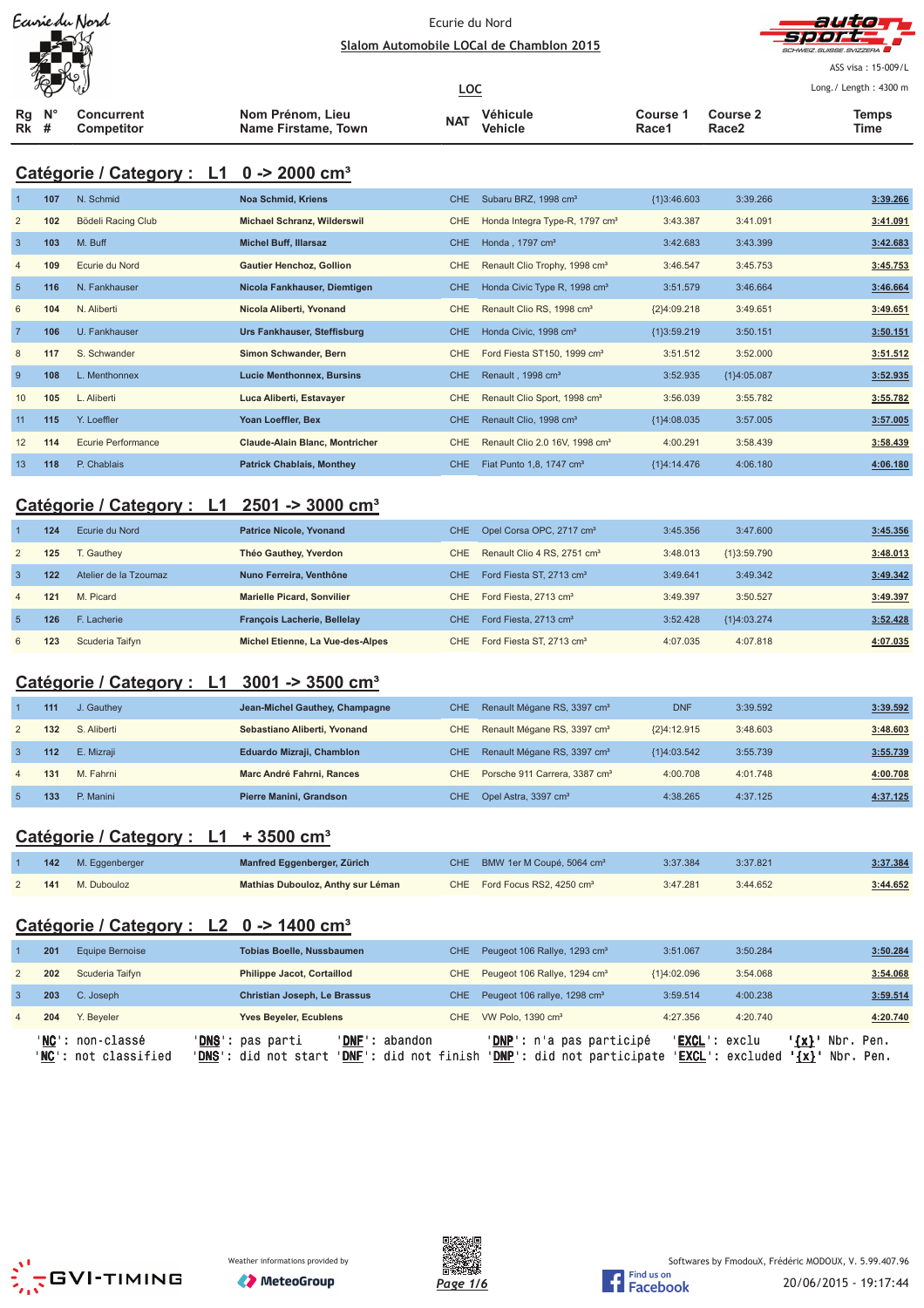



ASS visa: 15-009/L Lo ng./ Length: 4300 m

| $\sqrt[3]{2}$ |                   |                     | <u>LOC</u> |          |          |                 | Long./ Length: 4300 r |
|---------------|-------------------|---------------------|------------|----------|----------|-----------------|-----------------------|
| Ra N°         | Concurrent        | Nom Prénom, Lieu    | <b>NAT</b> | Véhicule | Course 1 | <b>Course 2</b> | Temps                 |
| Rk #          | <b>Competitor</b> | Name Firstame, Town |            | Vehicle  | Race1    | Race2           | Time                  |

# **Catégorie / Category : L2 1401 -> 1600 cm³**

|                | 220 | J. Schopfer                    | <b>Julien Schopfer, Cossonay</b> | CHE.       | Peugeot 106 GTI, 1587 cm <sup>3</sup>        | 3:37.305      | 3:34.246      | 3:34.246 |
|----------------|-----|--------------------------------|----------------------------------|------------|----------------------------------------------|---------------|---------------|----------|
| $\overline{2}$ | 223 | L. Roberto                     | Luigi Roberto, Cossonay          | <b>CHE</b> | Peugeot, 1587 cm <sup>3</sup>                | 3:38.820      | 3:37.211      | 3:37.211 |
| $\overline{3}$ | 219 | S. Schneider                   | Simeon Schneider, Wildberg       | <b>CHE</b> | Citroën Saxo, 1587 cm <sup>3</sup>           | ${3}4:06.808$ | 3:37.253      | 3:37.253 |
| $\overline{4}$ | 218 | Y. Jaquemet                    | Yannick Jaquemet, Penthaz        | <b>CHE</b> | Citroën Saxo 1.6 16V, 1587 cm <sup>3</sup>   | 3:40.773      | 3:38.367      | 3:38.367 |
| 5              | 225 | J. Meier                       | Jürg Meier, Baltenswil           | <b>CHE</b> | Honda CRX, 1595 cm <sup>3</sup>              | ${1}3:50.344$ | 3:39.338      | 3:39.338 |
| 6              | 214 | RCU - Rennclub Untertoggenburg | Bruno Bleiker, Bütschwil         | <b>CHE</b> | Suzuki Swift Sport 1.6, 1586 cm <sup>3</sup> | 3:40.768      | ${1}3:51.788$ | 3:40.768 |
| $\overline{7}$ | 217 | Ecurie des Ordons              | Quentin Marchand, St-Ursanne     | <b>CHE</b> | Citroën Saxo, 1587 cm <sup>3</sup>           | 3:43.656      | 3:40.795      | 3:40.795 |
| 8              | 215 | <b>Ecurie Basilisk</b>         | Andreas Saner, Wahlen            | <b>CHE</b> | Suzuki Swift Sport, 1586 cm <sup>3</sup>     | 3:42.547      | 3:40.984      | 3:40.984 |
| 9              | 224 | M. Schwarz                     | <b>Mike Schwarz, Grancy</b>      | CHE.       | Honda, 1595 cm <sup>3</sup>                  | {2}4:03.230   | 3:42.497      | 3:42.497 |
| 10             | 231 | <b>Ecurie Basilisk</b>         | <b>Gilbert Denzer, Basel</b>     | <b>CHE</b> | Suzuki Swift, 1586 cm <sup>3</sup>           | 3:43.648      | 3:43.651      | 3:43.648 |
| 11             | 213 | <b>Ecurie Basilisk</b>         | Rolf Plattner, Münchenstein      | <b>CHE</b> | Suzuki . 1586 cm <sup>3</sup>                | 3:46.431      | 3:47.721      | 3:46.431 |
| 12             | 229 | S. Fehr                        | Sandro Fehr, Rorschacherberg     | <b>CHE</b> | Suzuki Swift Sport, 1600 cm <sup>3</sup>     | ${2}3:57.412$ | {1}3:47.774   | 3:47.774 |
| 13             | 226 | Automobil Club der Schweiz     | <b>Patrick Flammer, Glarus</b>   | <b>CHE</b> | Suzuki Swift Sport, 1598 cm <sup>3</sup>     | ${13:55.130}$ | ${1}3:51.462$ | 3:51.462 |
| 14             | 221 | T. Walther                     | Thomas Walther, Kräiligen        | <b>CHE</b> | Citroën Saxo 1.6 16V, 1587 cm <sup>3</sup>   | 3:58.318      | 3:56.563      | 3:56.563 |
| 15             | 232 | P. Stöckli                     | Patrick Stöckli, Villmergen      | <b>CHE</b> | Suzuki Swift, 1600 cm <sup>3</sup>           | 4:04.279      | 4:03.236      | 4:03.236 |
| 16             | 211 | <b>Ecurie Basilisk</b>         | Bettina Buess, Gelterkinden      | <b>CHE</b> | Suzuki Swift Sport, 1586 cm <sup>3</sup>     | {1}4:19.422   | 4:05.949      | 4:05.949 |
| 17             | 230 | <b>Team VWF</b>                | <b>Mateo Zomer, Essertines</b>   | <b>CHE</b> | Mini Cooper S, 1600 cm <sup>3</sup>          | 4:06.491      | <b>NC</b>     | 4:06.491 |
| 18             | 419 | Ecurie du Nord                 | Sarah Chabloz, Lucens            | <b>CHE</b> | Peugeot 106, 1587 cm <sup>3</sup>            | 4:37.573      | 4:25.631      | 4:25.631 |

# **Catégorie / Category : L2 1601 -> 2000 cm³**

|                | 249    | <b>Ecurie Basilisk</b>                                   | Giuliano Piccinato, Bättwil                                               | <b>CHE</b> | Honda Integra Type R, 1797 cm <sup>3</sup>                    | 3:30.981          | 3:30.800          | 3:30.800                                         |
|----------------|--------|----------------------------------------------------------|---------------------------------------------------------------------------|------------|---------------------------------------------------------------|-------------------|-------------------|--------------------------------------------------|
| $\overline{2}$ | 258    | I. Mantadakis                                            | losif Mantadakis, Kloten                                                  | <b>CHE</b> | Renault Clio 2.0, 1998 cm <sup>3</sup>                        | 3:35.014          | 3:36.077          | 3:35.014                                         |
| $\mathbf{3}$   | 248    | Automobil Club der Schweiz                               | Ioannis Stergiadis, Dübendorf                                             | <b>CHE</b> | Honda Integra Type R, 1797 cm <sup>3</sup>                    | 3:36.572          | 3:35.521          | 3:35.521                                         |
| $\overline{4}$ | 259    | G. Mantadakis                                            | George Mantadakis, Oberengstringen                                        | CHE        | Renault Clio, 1998 cm <sup>3</sup>                            | 3:36.579          | 3:36.057          | 3:36.057                                         |
| 5              | 253    | <b>Ecurie Basilisk</b>                                   | Roberto Zürcher, Bättwil                                                  | <b>CHE</b> | Honda Integra Type R, 1800 cm <sup>3</sup>                    | 3:37.364          | ${2}DNF$          | 3:37.364                                         |
| 6              | 252    | P. Gerber                                                | <b>Patrick Gerber, Wimmis</b>                                             | <b>CHE</b> | Honda Integra Type R, 1798 cm <sup>3</sup>                    | 3:38.253          | ${1}3:48.107$     | 3:38.253                                         |
| $\overline{7}$ | 254    | <b>Ecurie Performance</b>                                | <b>Vincent Delay, Pampigny</b>                                            | <b>CHE</b> | VW Golf 2 16v, 1800 cm <sup>3</sup>                           | 3:41.826          | 3:39.675          | 3:39.675                                         |
| 8              | 262    | Ecurie du Nord                                           | Léonard Henchoz, Gollion                                                  | <b>CHE</b> | Renault Clio, 1998 cm <sup>3</sup>                            | ${1}3:52.448$     | 3:39.791          | 3:39.791                                         |
| 9              | 113    | M. Paltenghi                                             | Massimo Paltenghi, Cugnasco                                               | <b>CHE</b> | Toyota GT86, 1998 cm <sup>3</sup>                             | 3:43.285          | ${2}NC$           | 3:43.285                                         |
| 10             | 263    | M. Falabretti                                            | Mario Falabretti, Wangen an der Aare                                      | CHE        | Renault Clio 2.0 16V Ragnotti, 199                            | 3:44.871          | 3:45.374          | 3:44.871                                         |
| 11             | 250    | <b>B.</b> Stucki                                         | <b>Brian Stucki, Moudon</b>                                               | <b>CHE</b> | Honda Integra Type R, 1797 cm <sup>3</sup>                    | 3:48.679          | 3:46.022          | 3:46.022                                         |
| 12             | 265    | <b>Equipe Bernoise</b>                                   | Marc Beyeler, Neuenegg                                                    | <b>CHE</b> | Renault Clio RS, 1998 cm <sup>3</sup>                         | 3:48.434          | 3:46.962          | 3:46.962                                         |
| 13             | 245    | R. Scherrer                                              | Ruth Scherrer, Lachen                                                     | <b>CHE</b> | BMW 318is, 1796 cm <sup>3</sup>                               | 3:47.201          | ${1}3:53.846$     | 3:47.201                                         |
| 14             | 251    | Automobil Club der Schweiz                               | Yannik Prisi, Hünibach                                                    | CHE        | Honda Integra Type R, 1797 cm <sup>3</sup>                    | ${13:58.660}$     | 3:51.541          | 3:51.541                                         |
| 15             | 261    | <b>Equipe Bernoise</b>                                   | <b>Meverick Gerber, Thun</b>                                              | <b>CHE</b> | Renault Clio, 1998 cm <sup>3</sup>                            | ${1}3:56.790$     | ${1}3:55.906$     | 3:55.906                                         |
| 16             | 257    | O. Alter                                                 | <b>Orianne Alter, Chemin</b>                                              | <b>CHE</b> | Renault Clio Williams, 1997 cm <sup>3</sup>                   | 3:56.342          | 3:58.696          | 3:56.342                                         |
| 17             | 267    | N. Girard                                                | <b>Nathaniel Girard, Granges</b>                                          | <b>CHE</b> | Renault Clio 2.0 16v, 1998 cm <sup>3</sup>                    | 3:56.491          | 3:56.689          | 3:56.491                                         |
| 18             | 266    | C. Gilliéron                                             | Christophe Gilliéron, Etoy                                                | CHE        | Renault Clio 16v, 1998 cm <sup>3</sup>                        | {1}4:08.196       | 3:57.922          | 3:57.922                                         |
| 19             | 243    | <b>Team VWF</b>                                          | <b>Bruno Fonseca, Bonvillars</b>                                          | <b>CHE</b> | VW Golf 2 gti, 1780 cm <sup>3</sup>                           | 4:05.776          | 4:07.186          | 4:05.776                                         |
| 20             | 256    | A. Thomas                                                | Alain Thomas, Yverdon                                                     | <b>CHE</b> | Renault Clio Williams, 1997 cm <sup>3</sup>                   | {1}4:16.304       | 4:08.718          | 4:08.718                                         |
| 21             | 244    | M. Lenherr                                               | Manuela Lenherr, Frümsen                                                  | <b>CHE</b> | BMW 318is, 1795 cm <sup>3</sup>                               | 4:11.990          | 4:09.905          | 4:09.905                                         |
|                | $NC$ : | non-classé<br><b>DNS</b><br>not classified<br><b>DNS</b> | ' DNF<br>abandon<br>pas parti<br>did not start<br>'DNF'<br>did not finish |            | <b>DNP</b> ': n'a pas participé<br>'DNP': did not participate | 'EXCL':<br>EXCL': | exclu<br>excluded | Pen.<br>$'$ {x} $'$<br>Nbr.<br>$\{x\}$ Nbr. Pen. |





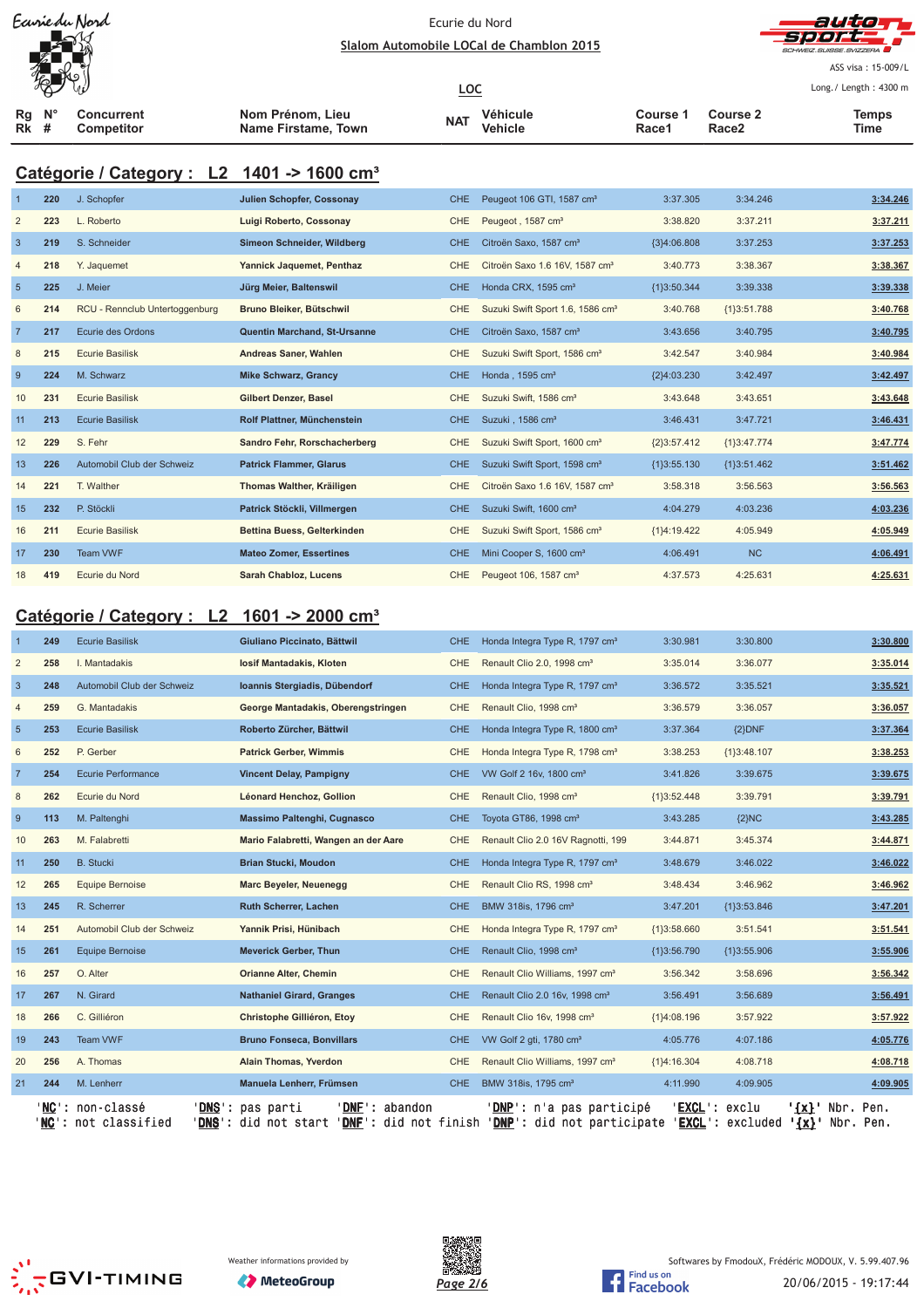



ASS visa: 15-009/L Lo  $(1 - 1)$ 

|             | $\sqrt{\omega}$  |                                 |                                         | <u>LOC</u> |                     |                   |                          | Long. / Length: $4300 \text{ m}$ |
|-------------|------------------|---------------------------------|-----------------------------------------|------------|---------------------|-------------------|--------------------------|----------------------------------|
| <b>Rk</b> # | $Rq$ $N^{\circ}$ | <b>Concurrent</b><br>Competitor | Nom Prénom, Lieu<br>Name Firstame, Town | <b>NAT</b> | Véhicule<br>Vehicle | Course 1<br>Race1 | <b>Course 2</b><br>Race2 | Temps<br>Time                    |

# **Catégorie / Category : L2 2001 -> 2500 cm³**

|                | 273 | C. De Francesco | Claudio De Francesco, Pfäffikon          | CHE.  | Fiat Punto Abarth SS, 2326 cm <sup>3</sup>  | 3:44.857      | 3:42.315   | 3:42.315         |
|----------------|-----|-----------------|------------------------------------------|-------|---------------------------------------------|---------------|------------|------------------|
| 2              | 274 | R. Rochat       | Rémy Rochat, Le Solliat                  | CHE   | Fiat Punto 1.4 Abarth, 2326 cm <sup>3</sup> | 3:54.849      | 3:53.120   | 3:53.120         |
| -3             | 277 | Ecurie du Nord  | Pierre-André Sallin, Cronay              | CHE.  | BMW 323 ti, 2494 cm <sup>3</sup>            | 3:56.134      | 3:53.197   | 3:53.197         |
| $\overline{4}$ | 276 | S. Cottier      | <b>Steve Cottier, Romanel-sur-Morges</b> | CHE.  | BMW 325i e30, 2493 cm <sup>3</sup>          | ${1}4:03.299$ | 3:54.202   | 3:54.202         |
| -5             | 271 | J. Sanga        | Jean-Pierre Sanga, Yverdon-les-Bains     | CHE - | VW Polo 1.2 TSI, 2035 cm <sup>3</sup>       | 4:18.586      | 4:18.614   | 4:18.586         |
| $\sim$         | 275 | G. Chevalley    | Gaetan Chevalley, Valeyres sous Montagny | CHE.  | BMW 325 i. 2493 cm <sup>3</sup>             | <b>DNP</b>    | <b>DNP</b> | <u> 101.000 </u> |

# **Catégorie / Category : L2 2501 -> 3000 cm³**

|                | 282 | Ecurie Basilisk                | <b>Raymond Stofer, Herznach</b>      | CHE. | Mini Cooper S, 2717 cm <sup>3</sup> | 3:32.269    | 3:30.529   | 3:30.529 |
|----------------|-----|--------------------------------|--------------------------------------|------|-------------------------------------|-------------|------------|----------|
| 2              | 283 | A. Servello                    | <b>Andreas Servello, Therwil</b>     | CHE  | Mini Cooper S, 2717 cm <sup>3</sup> | 3:48.987    | 3:39.757   | 3:39.757 |
|                | 281 | Automobil Club der Schweiz     | <b>Christian Gantner, Winterthur</b> | CHE. | Mini Cooper S, 2717 cm <sup>3</sup> | {1}3:54.978 | 3:46.431   | 3:46.431 |
| $\overline{4}$ | 284 | RCU - Rennclub Untertoggenburg | <b>Peter Brunner, Flawil</b>         | CHE  | Mini Cooper S, 2717 cm <sup>3</sup> | 3:50.850    | <b>DNS</b> | 3:50.850 |
|                | 228 | <b>B.</b> Rosselet             | <b>Benoit Rosselet, Echandens</b>    | CHE. | Mini Cooper S, 2717 cm <sup>3</sup> | <b>DNP</b>  | <b>DNP</b> |          |

### **Catégorie / Category : L2 3001 -> 3500 cm³**

|                 | 301 | A. Crépin                  | Arnaud Crépin, Plan-les-Ouates      | <b>CHE</b> | Mitsubishi, 3395 cm <sup>3</sup>            | 3:28.215      | 3:25.274      | 3:25.274 |
|-----------------|-----|----------------------------|-------------------------------------|------------|---------------------------------------------|---------------|---------------|----------|
| $\overline{2}$  | 309 | D. Luedi                   | Daniel Luedi, Losone                | <b>CHE</b> | Subaru Impreza, 3400 cm <sup>3</sup>        | 3:31.917      | 3:27.685      | 3:27.685 |
| 3               | 302 | S. Allemann                | Stéphane Allemann, Dizy             | <b>CHE</b> | Mitsubishi Lancer Evo 9 Ralliart, 3         | 3:28.136      | ${13:36.206}$ | 3:28.136 |
| 4               | 308 | <b>Equipe Bernoise</b>     | Thomas Hofmänner, Bern              | <b>CHE</b> | Mitsubishi, 3397 cm <sup>3</sup>            | ${2}3:47.011$ | 3:30.382      | 3:30.382 |
| $5\phantom{.0}$ | 298 | Ecurie des Ordons          | <b>Anthony Huguelet, St-Ursanne</b> | <b>CHE</b> | Subaru Impreza 2.0GT, 3390 cm <sup>3</sup>  | 3:33.460      | <b>NC</b>     | 3:33.460 |
| 6               | 303 | <b>Equipe Bernoise</b>     | Christian Hofmaenner, Hünenberg See | <b>CHE</b> | Mitsubishi EVO X, 3397 cm <sup>3</sup>      | ${1}3:50.110$ | 3:38.236      | 3:38.236 |
| $\overline{7}$  | 295 | <b>MB Motorsport Team</b>  | Reto Wiedmer, Pragg - Jenaz         | <b>CHE</b> | VW Scirocco, 3373 cm <sup>3</sup>           | ${1}3:48.398$ | 3:38.929      | 3:38.929 |
| 8               | 296 | Ecurie 13 Etoiles - Valais | <b>Edgar Vogel, Vouvry</b>          | <b>CHE</b> | Opel Astra, 3383 cm <sup>3</sup>            | 3:40.902      | 3:39.796      | 3:39.796 |
| 9               | 299 | Ecurie 4 Anneaux           | Christian Binggeli, Thônex          | <b>CHE</b> | Ford Escort Cosworth, 3393 cm <sup>3</sup>  | 3:40.555      | 3:42.524      | 3:40.555 |
| 10              | 297 | M. Amstutz                 | <b>Marc-Eric Amstutz, Villiers</b>  | <b>CHE</b> | Porsche 911 carrera, 3387 cm <sup>3</sup>   | {1}3:51.737   | 3:40.589      | 3:40.589 |
| 11              | 292 | D. Esteves                 | Daniel Esteves, Neuchâtel           | <b>CHE</b> | Seat Leon II Cupra R, 3373 cm <sup>3</sup>  | 3:45.744      | 3:42.515      | 3:42.515 |
| 12              | 306 | S. Jaberg                  | Stéphane Jaberg, Les Bois           | <b>CHE</b> | Lotus Europa, 3397 cm <sup>3</sup>          | 3:45.323      | 3:42.627      | 3:42.627 |
| 13              | 304 | Ecurie du Nord             | Damien Langhi, Penthalaz            | <b>CHE</b> | Renault Mégane II, 3397 cm <sup>3</sup>     | 3:42.695      | 3:42.925      | 3:42.695 |
| 14              | 300 | P. Ganty                   | Pierre-Louis Ganty, Vérossaz        | <b>CHE</b> | Mitsubishi Lancer Evo VIII, 3395 c          | 3:44.696      | ${1}3:54.134$ | 3:44.696 |
| 15              | 255 | P. Vermot                  | <b>Patrice Vermot, Commugny</b>     | <b>CHE</b> | Ford Focus RS, 3380 cm <sup>3</sup>         | 3:47.353      | 3:45.015      | 3:45.015 |
| 16              | 305 | Ecurie Performance         | <b>Christian Depraz, Denges</b>     | <b>CHE</b> | Mitsubishi Lancer Evo, 3397 cm <sup>3</sup> | 3:46.215      | 3:46.117      | 3:46.117 |
| 17              | 310 | S. Deuber                  | Sascha Deuber, Wiesendangen         | <b>CHE</b> | Subaru Impreza, 3400 cm <sup>3</sup>        | 3:49.798      | 3:47.687      | 3:47.687 |
| 18              | 294 | N. Bianchi                 | Nicolas Bianchi, L'Orient           | <b>CHE</b> | VW Polo WRC, 3373 cm <sup>3</sup>           | {2}4:16.021   | ${13:56.418}$ | 3:56.418 |

### **Catégorie / Category : L2 + 3500 cm³**

|                 | 328 | Sträuli Motorsport                                | Fabio Nassimbeni, Hinwil                                                                                     | CHE.       | BMW 1er M Coupé, 5064 cm <sup>3</sup>                                  | ${1}3:34.819$          | 3:25.444                  |                  | 3:25.444               |
|-----------------|-----|---------------------------------------------------|--------------------------------------------------------------------------------------------------------------|------------|------------------------------------------------------------------------|------------------------|---------------------------|------------------|------------------------|
| 2               | 329 | Squadra Corse Quadrifoglio                        | Claudio Pellegrinelli, Claro                                                                                 | CHE.       | BMW 135i, 5100 cm <sup>3</sup>                                         | 3:28.750               | 3:27.155                  |                  | 3:27.155               |
| $\mathbf{3}$    | 327 | B. Meili                                          | Beat Meili, Goldingen                                                                                        | CHE.       | BMW 1er M Coupé, 5064 cm <sup>3</sup>                                  | ${1}3:41.547$          | 3:34.819                  |                  | 3:34.819               |
| $\overline{4}$  | 324 | C. Bernard                                        | Cédric Bernard, Lavey-Village                                                                                | <b>CHE</b> | Subaru WRX STI, 4177 cm <sup>3</sup>                                   | 3:38.334               | 3:36.122                  |                  | 3:36.122               |
| $5\overline{5}$ | 325 | S. Gendroz                                        | Stéphane Gendroz, Yverdon-les-Bains                                                                          | CHE.       | Subaru Impreza WRX Sti, 4250 cm                                        | 3:37.493               | 3:36.440                  |                  | 3:36.440               |
| 6               | 321 | Ecurie 13 Etoiles - Valais                        | Sébastien Jacquemet, Conthey                                                                                 | <b>CHE</b> | Porsche 911 Carrera, 3600 cm <sup>3</sup>                              | ${2}3:54.786$          | 3:36.623                  |                  | 3:36.623               |
|                 | 323 | Ecurie la Meute                                   | Frédéric Hahn, Prilly                                                                                        | CHE.       | Subaru WRX STI 2.5T AWD, 4177                                          | 3:42.337               | 3:40.746                  |                  | 3:40.746               |
| 8               | 330 | M. Rubbi                                          | <b>Michel Rubbi, Cornaux</b>                                                                                 | CHE.       | Porsche 911 Turbo, 6120 cm <sup>3</sup>                                | 3:45.251               | 3:43.315                  |                  | 3:43.315               |
| -9              | 326 | D. Fidalgo                                        | David Fidalgo, Treycovagnes                                                                                  | CHE.       | Subaru, 4250 cm <sup>3</sup>                                           | ${13:53.659}$          | 3:43.860                  |                  | 3:43.860               |
|                 |     | 'NC': non-classé<br>' <b>NC</b> ': not classified | ' <b>DNS</b> ': pas parti<br>'DNF': abandon<br><b>DNF':</b> did not finish'<br>' <b>DNS</b> ': did not start |            | ' <b>DNP</b> ': n'a pas participé<br><b>DNP':</b> did not participate" | ' <b>EXCL</b> ': exclu | ' <b>EXCL</b> ': excluded | $\{x\}$<br>'{x}' | Nbr. Pen.<br>Nbr. Pen. |





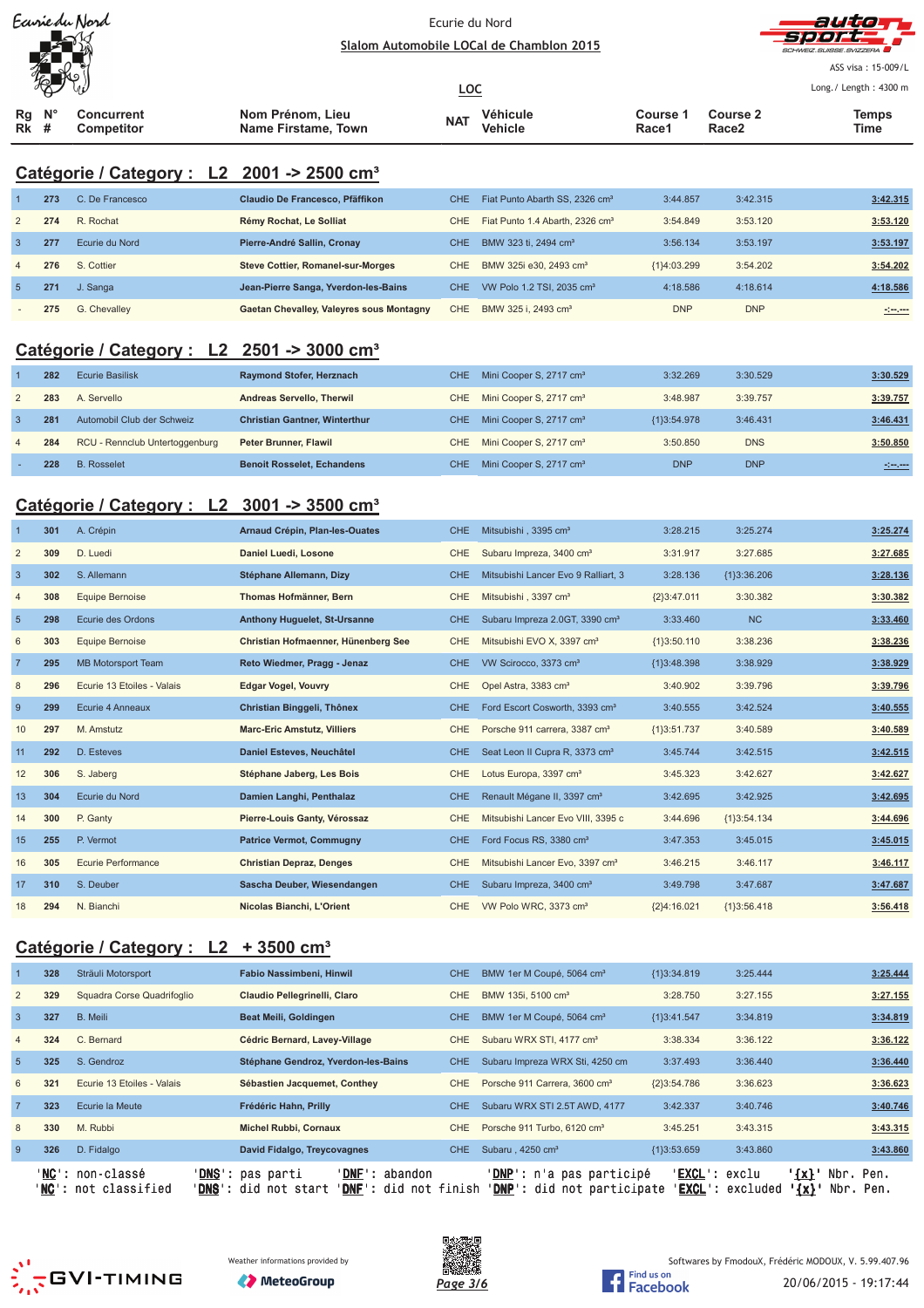| Ecurie du Nord |
|----------------|
|                |
|                |
|                |

#### Ec urie du No rd



|                           |     | Earrie du Nord                                                         | Ecurie du Nord<br>Slalom Automobile LOCal de Chamblon 2015                                                                                                                                             | autioff<br>才身身直見<br>ASS visa: 15-009/L<br>Long./ Length: 4300 m |                                           |                   |                          |                          |
|---------------------------|-----|------------------------------------------------------------------------|--------------------------------------------------------------------------------------------------------------------------------------------------------------------------------------------------------|-----------------------------------------------------------------|-------------------------------------------|-------------------|--------------------------|--------------------------|
| Rg<br>Rk                  | #   | <b>Concurrent</b><br>Competitor                                        | Nom Prénom, Lieu<br><b>Name Firstame, Town</b>                                                                                                                                                         | <b>LOC</b><br><b>NAT</b>                                        | Véhicule<br>Vehicle                       | Course 1<br>Race1 | <b>Course 2</b><br>Race2 | Temps<br>Time            |
|                           |     | Catégorie / Category : L3 0 -> 1600 cm <sup>3</sup>                    |                                                                                                                                                                                                        |                                                                 |                                           |                   |                          |                          |
|                           | 353 | S. Matthey                                                             | <b>Samuel Matthey, Buchillon</b>                                                                                                                                                                       | <b>CHE</b>                                                      | Mini Cooper's, 1275 cm <sup>3</sup>       | 3:57.496          | 3:59.399                 | 3:57.496                 |
| $\overline{c}$            | 354 | Ecurie des Lions                                                       | <b>Surroca Paco, Sion</b>                                                                                                                                                                              | <b>CHE</b>                                                      | Ford Escort mk1 vhc, 1300 cm <sup>3</sup> | 3:59.732          | 3:58.690                 | 3:58.690                 |
| $\mathbf{3}$              | 351 | Y. Scilimati                                                           | Yves Scilimati, Gryon                                                                                                                                                                                  | <b>CHE</b>                                                      | Innocenti Mini, 1275 cm <sup>3</sup>      | ${1}4:22.339$     | 4:02.532                 | 4:02.532                 |
| 4                         | 352 | G. James                                                               | <b>Gregory James, Commugny</b>                                                                                                                                                                         | <b>CHE</b>                                                      | Austin Mini, 1275 cm <sup>3</sup>         | 4:04.966          | 4:03.590                 | 4:03.590                 |
|                           |     | Catégorie / Category : L3 1601 -> 2000 cm <sup>3</sup>                 |                                                                                                                                                                                                        |                                                                 |                                           |                   |                          |                          |
|                           | 366 | L. Rotunno                                                             | <b>Lucas Rotunno, Porrentruy</b>                                                                                                                                                                       | <b>CHE</b>                                                      | VW Golf, 1780 cm <sup>3</sup>             | 3:39.654          | 3:36.657                 | 3:36.657                 |
| $\overline{c}$            | 363 | A. Minoggio                                                            | Alessandro Minoggio, Gerra Verzasca                                                                                                                                                                    | <b>CHE</b>                                                      | VW Golf, 1780 cm <sup>3</sup>             | ${1}3:46.026$     | <b>DNS</b>               | 3:46.026                 |
| $\mathbf{3}$              | 362 | M. Osio                                                                | Michele Osio, Chandolin-Savièse                                                                                                                                                                        | <b>CHE</b>                                                      | VW Golf, 1780 cm <sup>3</sup>             | 3:47.886          | 3:48.471                 | 3:47.886                 |
| $\overline{4}$            | 371 | <b>ALL-IN Racing Team</b>                                              | Julien Debétaz, Yverdon Les Bains                                                                                                                                                                      | <b>CHE</b>                                                      | VW Golf GTI, 1781 cm <sup>3</sup>         | 3:49.487          | 3:50.469                 | 3:49.487                 |
| $\sqrt{5}$                | 361 | P. Brunner                                                             | <b>Patrice Brunner, St-Cierges</b>                                                                                                                                                                     | <b>CHE</b>                                                      | VW Golf GTI, 1781 cm <sup>3</sup>         | 3:52.717          | 3:55.526                 | 3:52.717                 |
| 6                         | 374 | Atelier de la Tzoumaz                                                  | <b>Christophe Rey, Bramois</b>                                                                                                                                                                         | CHE                                                             | BMW 2002, 1998 cm <sup>3</sup>            | 3:56.303          | 3:54.048                 | 3:54.048                 |
| $\overline{7}$            | 368 | Squadra Corse Quadrifoglio                                             | Moreno Osio, Locarno                                                                                                                                                                                   | <b>CHE</b>                                                      | VW Golf GTI, 1781 cm <sup>3</sup>         | 3:55.608          | 3:54.303                 | 3:54.303                 |
| 8                         | 367 | Squadra Corse Quadrifoglio                                             | Marco Osio, Gerra Piano                                                                                                                                                                                | <b>CHE</b>                                                      | VW Golf GTI, 1781 cm <sup>3</sup>         | ${1}3:55.480$     | <b>DNS</b>               | 3:55.480                 |
| $9\,$                     | 375 | L. Brunner                                                             | <b>Ludovic Brunner, Cronay</b>                                                                                                                                                                         | <b>CHE</b>                                                      | VW Golf 1 GTI, 1781 cm <sup>3</sup>       | 3:59.291          | 3:59.234                 |                          |
|                           |     |                                                                        |                                                                                                                                                                                                        |                                                                 |                                           |                   |                          | 3:59.234                 |
| 10                        | 364 | N. Eray                                                                | <b>Normand Eray, Porrentruy</b>                                                                                                                                                                        | <b>CHE</b>                                                      | VW Golf gti, 1780 cm <sup>3</sup>         | ${2}4:05.800$     | ${2}4:07.300$            | 4:05.800                 |
| 11                        | 370 | V. Merlotti                                                            | Vincent Merlotti, Les Bayards                                                                                                                                                                          | <b>CHE</b>                                                      | VW Golf, 1781 cm <sup>3</sup>             | 4:07.655          | 4:07.211                 | 4:07.211                 |
|                           | 365 | J. Vallat                                                              | Jeremy Vallat, Bure                                                                                                                                                                                    | <b>CHE</b>                                                      | VW Golf 2, 1780 cm <sup>3</sup>           | ${1}DNF$          | <b>DNS</b>               | <u> Karl</u>             |
|                           | 369 | J. Roulet                                                              | <b>Julien Roulet, Ballens</b>                                                                                                                                                                          | <b>CHE</b>                                                      | VW Golf GTi 16v, 1781 cm <sup>3</sup>     | <b>DNP</b>        | <b>DNP</b>               |                          |
|                           | 372 | I. Fantoni                                                             | Ivan Fantoni, Gudo                                                                                                                                                                                     | <b>CHE</b>                                                      | VW Golf 1, 1800 cm <sup>3</sup>           | <b>EXCLU</b>      | <b>EXCLU</b>             |                          |
|                           | 373 | A. Donzé                                                               | Arnaud Donzé, Porrentruy                                                                                                                                                                               | <b>CHE</b>                                                      | VW Golf gti, 1800 cm <sup>3</sup>         | <b>EXCLU</b>      | <b>EXCLU</b>             |                          |
|                           |     | Catégorie / Category : L3                                              | $+2500$ cm <sup>3</sup>                                                                                                                                                                                |                                                                 |                                           |                   |                          |                          |
|                           |     |                                                                        |                                                                                                                                                                                                        |                                                                 |                                           |                   |                          |                          |
|                           | 383 | A. Meylan                                                              | <b>Adrien Meylan, Vallorbe</b>                                                                                                                                                                         |                                                                 | CHE BMW, 3428 cm <sup>3</sup>             | 3:43.254          | ${3}4:15.180$            | 3:43.254                 |
|                           |     | Catégorie / Category : $L4 \quad 0 \rightarrow 1400 \text{ cm}^3$      |                                                                                                                                                                                                        |                                                                 |                                           |                   |                          |                          |
|                           | 403 | GRT - Gruyère Racing Team                                              | Frédéric Steiner, Mossel                                                                                                                                                                               | <b>CHE</b>                                                      | VW Polo, 1389 cm <sup>3</sup>             | 3:49.509          | 3:45.994                 | 3:45.994                 |
| $\overline{\mathbf{c}}$   | 401 | Ecurie Performance                                                     | Rima Baali, Villeneuve                                                                                                                                                                                 | <b>CHE</b>                                                      | Peugeot, 1293 cm <sup>3</sup>             | 3:59.512          | 4:00.138                 | 3:59.512                 |
| $\ensuremath{\mathsf{3}}$ | 402 | A. Ash-shaarawi                                                        | Ahmad Ash-shaarawi, Winterthur                                                                                                                                                                         | <b>CHE</b>                                                      | Suzuki Swift, 1300 cm <sup>3</sup>        | 4:10.106          | 4:01.493                 | 4:01.493                 |
|                           |     |                                                                        |                                                                                                                                                                                                        |                                                                 |                                           |                   |                          |                          |
|                           |     | Catégorie / Category : L4 1401 -> 1600 cm <sup>3</sup>                 |                                                                                                                                                                                                        |                                                                 |                                           |                   |                          |                          |
|                           | 411 | Scuderia Taifyn                                                        | Vincent Montandon, La Chaux-de-Fonds                                                                                                                                                                   | <b>CHE</b>                                                      | Caterham 7, 1585 cm <sup>3</sup>          | 3:35.136          | 3:35.754                 | 3:35.136                 |
| $\overline{\mathbf{c}}$   | 422 | <b>MB Motorsport Team</b>                                              | Walter Holzer, Süderen                                                                                                                                                                                 | <b>CHE</b>                                                      | Honda Civic, 1595 cm <sup>3</sup>         | 3:40.150          | 3:40.174                 | 3:40.150                 |
| $\mathbf{3}$              | 412 | Y. Stürzinger                                                          | Yves Stürzinger, Agiez                                                                                                                                                                                 | <b>CHE</b>                                                      | Citroën Saxo VTS, 1587 cm <sup>3</sup>    | 3:40.639          | 3:40.768                 | 3:40.639                 |
| 4                         | 418 | V. Nicolet                                                             | Valentin Nicolet, Tramelan                                                                                                                                                                             | <b>CHE</b>                                                      | Peugeot 106 1.6 16V, 1587 cm <sup>3</sup> | 3:42.906          | 3:41.054                 | 3:41.054                 |
| $\overline{5}$            | 415 | Scuderia Taifyn                                                        | <b>Michael Brasseur, Fontainemelon</b>                                                                                                                                                                 | <b>CHE</b>                                                      | Citroën Saxo vts, 1587 cm <sup>3</sup>    | 3:42.953          | ${1}3:49.670$            | 3:42.953                 |
| 6                         | 413 | Racing Club Airbag                                                     | Jacqueline Weingart, Dielsdorf                                                                                                                                                                         | CHE                                                             | Citroën Saxo, 1587 cm <sup>3</sup>        | 3:50.666          | 3:49.864                 | 3:49.864                 |
| $\overline{7}$            | 425 | D. Kälin                                                               | Dominik Kälin, Quarten                                                                                                                                                                                 | <b>CHE</b>                                                      | Honda CRX, 1598 cm <sup>3</sup>           | 3:51.385          | {1}4:04.902              | 3:51.385                 |
| 8                         | 416 | MST - Zentralschweiz                                                   | Stefan Hänggi, Diegten                                                                                                                                                                                 | CHE                                                             | Citroën Saxo, 1587 cm <sup>3</sup>        | 3:52.885          | ${1}4:05.239$            | 3:52.885                 |
| 9                         | 423 | A. Gunsch                                                              | Aljoscha Gunsch, Saignelégier                                                                                                                                                                          | <b>CHE</b>                                                      | Citroën Saxo vts, 1597 cm <sup>3</sup>    | 3:56.515          | 3:54.889                 | 3:54.889                 |
| 10                        | 417 | <b>Team Trajectoire</b>                                                | Riccardo Palma, Malleray                                                                                                                                                                               | <b>CHE</b>                                                      | Peugeot 106 1.6 16V, 1587 cm <sup>3</sup> | ${1}4:09.938$     | 3:54.993                 | 3:54.993                 |
| 11                        | 421 | GRT - Gruyère Racing Team                                              | Alexandre Miauton, La Tour-de-Trême                                                                                                                                                                    | <b>CHE</b>                                                      | Honda Civic VTI, 1595 cm <sup>3</sup>     | 4:05.705          | 4:02.077                 | 4:02.077                 |
|                           |     | ' <mark>NC</mark> ': non-classé<br>' <mark>NC</mark> ': not classified | ' <mark>DNS</mark> ': pas parti<br>'DNE': abandon<br>' <u>DNS</u> ': did not start ' <u>DNF</u> ': did not finish ' <u>DNP</u> ': did not participate ' <u>EXCL</u> ': excluded <b>'{x}'</b> Nbr. Pen. |                                                                 | ' <u>DNP</u> ': n'a pas participé         |                   | ' <u>EXCL</u> ': exclu   | ' <u>{x}</u> ' Nbr. Pen. |



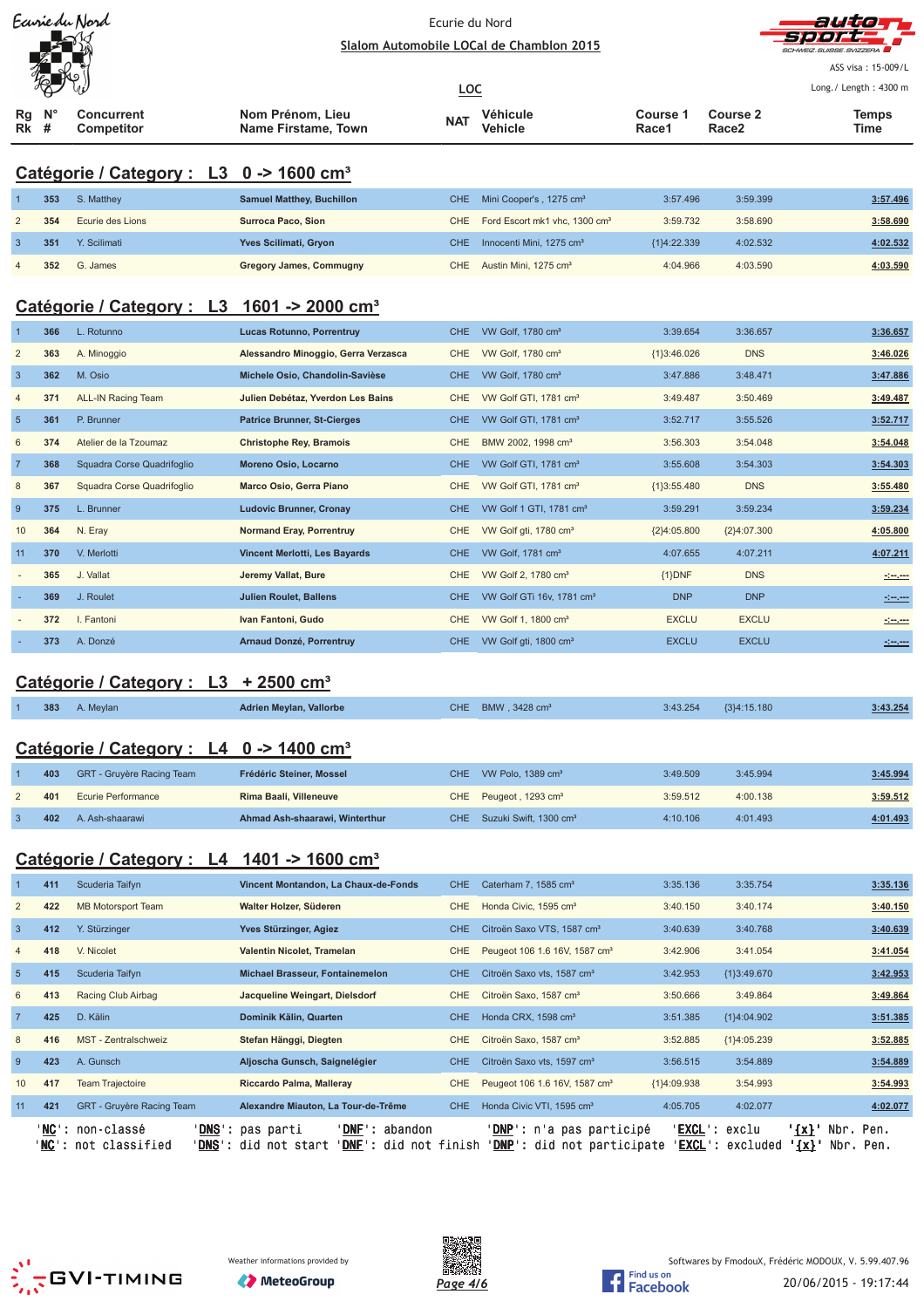| Ecurie du Nord |
|----------------|
|                |
|                |
|                |



ASS visa: 15-009/L Lo ng./ Length: 4300 m

|          | $\mathscr{H}$    | Ğν                              |                                         |            |                                               | Long./ Length: 4300 m    |                               |                                                                                                                                    |
|----------|------------------|---------------------------------|-----------------------------------------|------------|-----------------------------------------------|--------------------------|-------------------------------|------------------------------------------------------------------------------------------------------------------------------------|
| Rq<br>Rk | $N^{\circ}$<br># | Concurrent<br><b>Competitor</b> | Nom Prénom, Lieu<br>Name Firstame, Town | <b>NAT</b> | Véhicule<br>Vehicle                           | <b>Course</b> '<br>Race1 | Course 2<br>Race <sub>2</sub> | Temps<br>Time                                                                                                                      |
|          | 414              | S. Offreda                      | Stéphane Offreda, Boécourt              |            | CHE Peugeot 106 1.6 16V, 1587 cm <sup>3</sup> | <b>DNP</b>               | <b>DNP</b>                    | $\frac{1}{2} \left( \frac{1}{2} \frac{1}{2} \right) \left( \frac{1}{2} \frac{1}{2} \right) \left( \frac{1}{2} \frac{1}{2} \right)$ |
|          | 420              | S. Weibel                       | Samuel Weibel, Rumisberg                | <b>CHE</b> | Honda Civic VTi. 1595 cm <sup>3</sup>         | <b>DNP</b>               | <b>DNP</b>                    | <u>almon</u>                                                                                                                       |

# **Catégorie / Category : L4 1601 -> 2000 cm³**

| $\overline{1}$ | 457 | D. Breiter                  | Dominik Breiter, Wila                      | <b>CHE</b> | Opel Kadett E GSi, 1998 cm <sup>3</sup>     | 3:30.666      | ${1}3:39.559$ | 3:30.666 |
|----------------|-----|-----------------------------|--------------------------------------------|------------|---------------------------------------------|---------------|---------------|----------|
| $\overline{2}$ | 443 | Racing Club Airbag          | Marco Jaberg, Reichenbach                  | <b>CHE</b> | Honda Integra Type R, 1797 cm <sup>3</sup>  | ${1}3:43.751$ | 3:32.892      | 3:32.892 |
| $\overline{3}$ | 439 | L. Damond                   | <b>Laurent Damond, Lutry</b>               | <b>CHE</b> | Lotus Elise 111R, 1796 cm <sup>3</sup>      | 3:34.360      | 3:33.877      | 3:33.877 |
| $\overline{4}$ | 241 | GRT - Gruyère Racing Team   | <b>Benjamin Devaud, Montreux</b>           | <b>CHE</b> | VW Golf 16v, 1780 cm <sup>3</sup>           | 3:38.186      | 3:34.027      | 3:34.027 |
| $\overline{5}$ | 438 | Ecurie la Meute             | <b>François Rais, Puplinge</b>             | <b>CHE</b> | Lotus Elise Mk1, 1796 cm <sup>3</sup>       | 3:57.672      | 3:37.209      | 3:37.209 |
| $6\phantom{1}$ | 437 | H. Wegmüller                | Hansjürg Wegmüller, Diessbach              | <b>CHE</b> | Lotus Elise Mk2, 1796 cm <sup>3</sup>       | 3:37.538      | 3:38.207      | 3:37.538 |
| $\overline{7}$ | 440 | A. Menegon                  | Aldo Menegon, Untervaz                     | <b>CHE</b> | Caterham Seven 1.8VVC, 1796 cm              | ${1}3:38.913$ | ${1}3:42.586$ | 3:38.913 |
| $\bf 8$        | 441 | <b>Ecurie Basilisk</b>      | Reiner Suhr, Basel                         | <b>CHE</b> | Lotus Exige MK1, 1796 cm <sup>3</sup>       | ${3}NC$       | 3:39.832      | 3:39.832 |
| 9              | 436 | P. Haltner                  | Pascal Haltner, Frümsen                    | <b>CHE</b> | BMW 318is, 1794 cm <sup>3</sup>             | 3:42.835      | 3:41.524      | 3:41.524 |
| 10             | 461 | Racing Club Airbag          | Stefan Böhler, Schleinikon                 | <b>CHE</b> | Renault Clio Williams, 1998 cm <sup>3</sup> | 3:45.457      | 3:42.027      | 3:42.027 |
| 11             | 242 | M. Sauvain                  | Manoah Sauvain, St-Légier                  | <b>CHE</b> | VW Golf 16v, 1780 cm <sup>3</sup>           | 3:42.148      | <b>DNS</b>    | 3:42.148 |
| 12             | 463 | M. Ducommun                 | Mickaël Ducommun, Les Ponts-de-Martel      | <b>CHE</b> | Renault Clio 2.0 RS, 1998 cm <sup>3</sup>   | 3:43.649      | 3:43.014      | 3:43.014 |
| 13             | 247 | M. Di Pietrantonio          | Mario Di Pietrantonio, Valeyres-sous-Monta | <b>CHE</b> | Lotus Elise 111S, 1796 cm <sup>3</sup>      | <b>DNF</b>    | 3:43.035      | 3:43.035 |
| 14             | 432 | Racing Club Airbag          | Patrick Zentner, Zürich                    | CHE        | Renault Clio Williams, 1997 cm <sup>3</sup> | ${1}3:46.259$ | ${1}3:44.480$ | 3:44.480 |
| 15             | 447 | D. Boos                     | Daniel Boos, Bertschikon                   | <b>CHE</b> | Mazda MX-5, 1840 cm <sup>3</sup>            | 3:47.874      | 3:44.775      | 3:44.775 |
| 16             | 451 | C. Parriaux                 | <b>Christophe Parriaux, Les Enfers</b>     | <b>CHE</b> | VW Golf, 1984 cm <sup>3</sup>               | 3:44.844      | ${1}3:50.181$ | 3:44.844 |
| 17             | 462 | S. Monod                    | <b>Sebastien Monod, Gimel</b>              | <b>CHE</b> | Opel Astra GSI, 1997 cm <sup>3</sup>        | 3:47.901      | 3:46.574      | 3:46.574 |
| 18             | 458 | <b>Ecurie Performance</b>   | <b>Gil Tardy, Pompaples</b>                | <b>CHE</b> | Renault Mégane, 1998 cm <sup>3</sup>        | 3:46.911      | 3:47.320      | 3:46.911 |
| 19             | 444 | C. Trudel                   | Cyril Trudel, Stäfa                        | <b>CHE</b> | Honda Integra Type R, 1797 cm <sup>3</sup>  | ${1}3:48.313$ | ${1}3:49.969$ | 3:48.313 |
| 20             | 433 | G. Cattelan                 | Graziano Cattelan, Yens                    | <b>CHE</b> | Opel Astra GSI, 1997 cm <sup>3</sup>        | 3:51.357      | 3:50.369      | 3:50.369 |
| 21             | 452 | V. Zenklusen                | <b>Tiffany Zenklusen, Visp</b>             | <b>CHE</b> | Subaru Impreza GT, 1993 cm <sup>3</sup>     | {1}4:02.526   | 3:51.603      | 3:51.603 |
| 22             | 445 | Racing Club Airbag          | Nicole Schweizer, Nürensdorf               | CHE        | VW Golf, 1798 cm <sup>3</sup>               | ${2}4:11.494$ | 3:52.499      | 3:52.499 |
| 23             | 455 | F. Mouche                   | <b>Fabrice Mouche, Bonfol</b>              | <b>CHE</b> | Renault Clio 3 RS, 1998 cm <sup>3</sup>     | 3:52.600      | ${1}4:01.946$ | 3:52.600 |
| 24             | 435 | L. Barras                   | Loïc Barras, Promasens                     | <b>CHE</b> | VW Golf GTI, 1781 cm <sup>3</sup>           | ${2}4:11.278$ | 3:52.935      | 3:52.935 |
| 25             | 431 | M. Sanga                    | Morgane Sanga, Les Ponts-de-Martel         | <b>CHE</b> | Renault Clio 2.0 RS, 1998 cm <sup>3</sup>   | 3:53.236      | 3:53.264      | 3:53.236 |
| 26             | 454 | <b>Chablais Racing Team</b> | Danny Bender, Fully                        | CHE        | Opel Astra F GSi 16, 1997 cm <sup>3</sup>   | 3:57.850      | 3:53.728      | 3:53.728 |
| 27             | 446 | P. Kübler                   | Philipp Kübler, Egg                        | <b>CHE</b> | Honda Integra Type-R, 1798 cm <sup>3</sup>  | ${1}3:55.855$ | NC            | 3:55.855 |
| 28             | 453 | Y. Freiholz                 | Yvan Freiholz, Le Lieu                     | CHE        | Peugeot, 1997 cm <sup>3</sup>               | 4:05.226      | 3:57.543      | 3:57.543 |
| 29             | 450 | M. Carapella                | Mario Carapella, Le Mont sur Lausanne      | <b>CHE</b> | Seat Ibiza Cupra, 1984 cm <sup>3</sup>      | 4:10.321      | 4:03.972      | 4:03.972 |
| 30             | 459 | G. Walzer                   | Gwendoline Walzer, Grandson                | CHE        | Renault Clio 2 RS, 1998 cm <sup>3</sup>     | 4:04.109      | 4:06.126      | 4:04.109 |
| 31             | 464 | M. Lachenal                 | Marine Julia Celimène Lachenal, Arzier     | <b>CHE</b> | Mazda MX-5, 1999 cm <sup>3</sup>            | 4:08.139      | 4:11.363      | 4:08.139 |
| 32             | 434 | Ecurie Performance          | Logan Jeanmonod, Grandevent                | <b>CHE</b> | VW Golf 2 GTI, 1780 cm <sup>3</sup>         | 4:10.383      | <b>DNS</b>    | 4:10.383 |

# **Catégorie / Category : L4 2001 -> 3000 cm³**

|                 | 424   | L. Baumeler                                | Lars Baumeler, Wabern                                | CHE.                                                | Mini JCW, 2717 cm <sup>3</sup>                                | {1}3:47.637 | 3:38.644                                            |                                    | 3:38.644     |
|-----------------|-------|--------------------------------------------|------------------------------------------------------|-----------------------------------------------------|---------------------------------------------------------------|-------------|-----------------------------------------------------|------------------------------------|--------------|
| $\overline{2}$  | 475   | A. Vögeli                                  | Andreas Vögeli, Döttingen                            | <b>CHE</b>                                          | BMW M3 E36, 2990 cm <sup>3</sup>                              | 3:44.495    | 3:40.153                                            |                                    | 3:40.153     |
| 3               | 471   | Ecurie Performance                         | Jacques Blulle, St-Livres                            | <b>CHE</b>                                          | VW Polo G40, 2162 cm <sup>3</sup>                             | 3:49.398    | 3:51.729                                            |                                    | 3:49.398     |
| $\overline{4}$  | 472   | Ecurie du Nord                             | Dario D'Onofrio, Yvonand                             | CHE.                                                | Fiat Punto GT, 2332 cm <sup>3</sup>                           | 3:51.203    | 3:51.652                                            |                                    | 3:51.203     |
| $5\overline{5}$ | 285   | M. Requeiro                                | <b>Manuel Requeiro, Les Bioux</b>                    | CHE.                                                | Mini jcw GP, 2720 cm <sup>3</sup>                             | 3:52.510    | 3:53.084                                            |                                    | 3:52.510     |
| 6               | 473   | C. Schranz                                 | Cédric Schranz, Ballaigues                           | <b>CHE</b>                                          | Mercedes 190E 2.5-16V, 2497 cm <sup>3</sup>                   | 3:54.634    | 3:52.994                                            |                                    | 3:52.994     |
|                 | 'NC': | non-classé<br>' <b>NC':</b> not classified | ' <b>DNS':</b> pas parti<br>'DNS' :<br>did not start | 'DNF' :<br>abandon<br>' <b>DNF':</b> did not finish | <b>'DNP':</b> n'a pas participé<br>'DNP': did not participate |             | ' <b>EXCL</b> ': exclu<br>' <b>EXCL</b> ': excluded | ' {x} '<br>Nbr.<br>$\{x\}$<br>Nbr. | Pen.<br>Pen. |



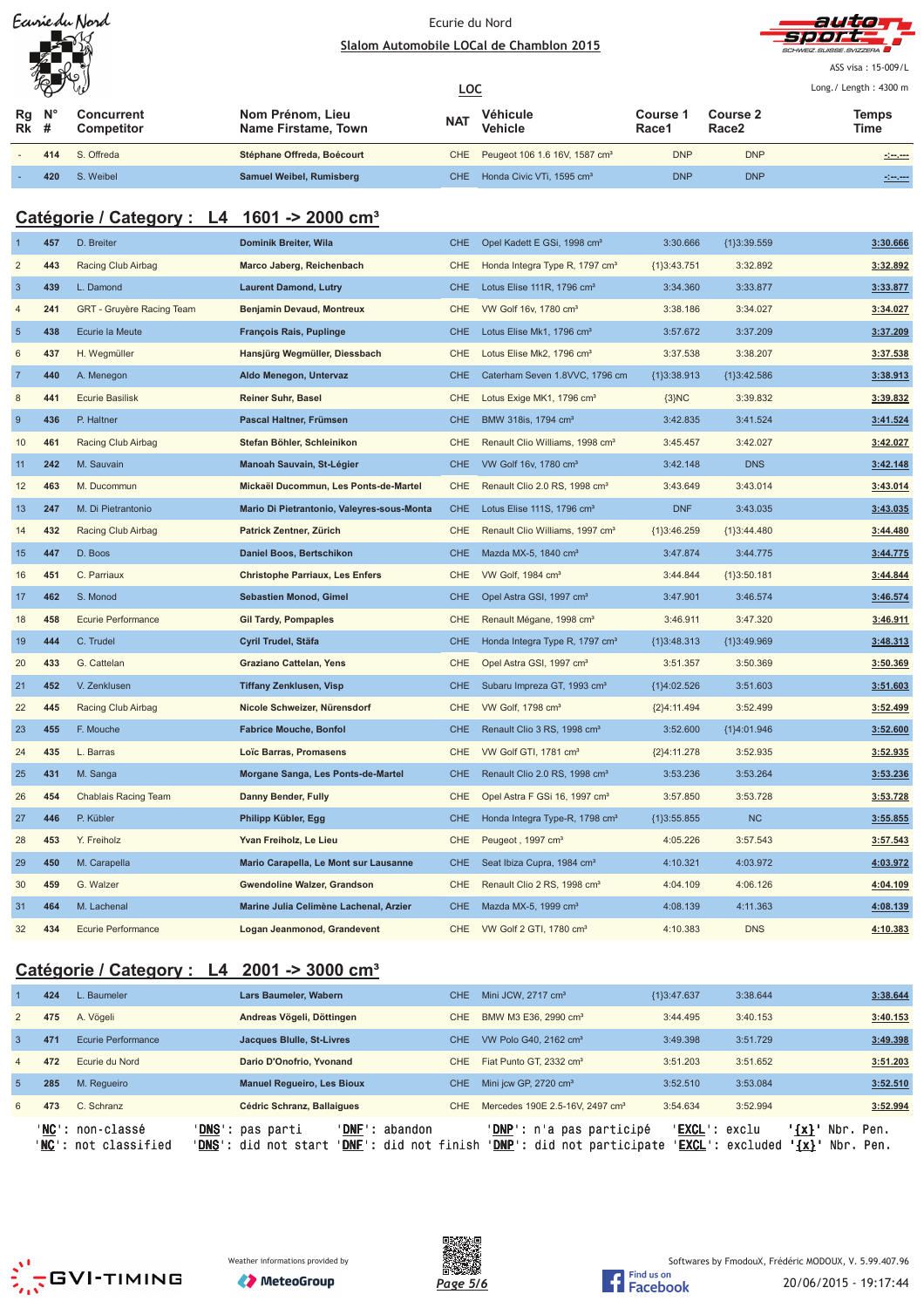| Ecurie du Nord<br>A<br>優        |     |                                 | Ecurie du Nord<br>Slalom Automobile LOCal de Chamblon 2015 |            |                                   |                   |                   | auto<br>sport.<br>SCHWEIZ SUISSE SVIZZERA<br>ASS visa: 15-009/L |  |  |  |
|---------------------------------|-----|---------------------------------|------------------------------------------------------------|------------|-----------------------------------|-------------------|-------------------|-----------------------------------------------------------------|--|--|--|
|                                 |     | يا ا                            |                                                            | <u>LOC</u> |                                   |                   |                   | Long./ Length: 4300 m                                           |  |  |  |
| $Rg$ $N^{\circ}$<br><b>Rk</b> # |     | Concurrent<br><b>Competitor</b> | Nom Prénom, Lieu<br>Name Firstame, Town                    | <b>NAT</b> | Véhicule<br><b>Vehicle</b>        | Course 1<br>Race1 | Course 2<br>Race2 | <b>Temps</b><br>Time                                            |  |  |  |
|                                 | 474 | S. Reymond                      | <b>Steve Reymond, Gimel</b>                                | CHE.       | Toyota Yaris 1.5 TS Turbo, 2545 c | ${2}4:20.221$     | 4:02.349          | 4:02.349                                                        |  |  |  |

# **Catégorie / Category : L4 + 3000 cm³**

|                   | 322 | D. Pfister                                                 | Didier Pfister, Cheseaux-Noréaz                                                                                       | CHE.       | Porsche GT3 RS, 3797 cm <sup>3</sup>                                   | 3:25.273       | ${1}3:31.460$                                       |                           |                        | 3:25.273 |
|-------------------|-----|------------------------------------------------------------|-----------------------------------------------------------------------------------------------------------------------|------------|------------------------------------------------------------------------|----------------|-----------------------------------------------------|---------------------------|------------------------|----------|
|                   | 492 | Ecurie Performance                                         | Jean Philippe Martin, Villars Bozon                                                                                   | <b>CHE</b> | Porsche, 3799 cm <sup>3</sup>                                          | 3:28.666       | 3:25.277                                            |                           |                        | 3:25.277 |
| -3                | 481 | <b>Ecurie Rolloise</b>                                     | <b>Vincent Capriati, St-Prex</b>                                                                                      | CHE.       | BMW M3, 3200 cm <sup>3</sup>                                           | ${13:37.430}$  | 3:26.395                                            |                           |                        | 3:26.395 |
|                   | 487 | E. Allemann                                                | Eric Allemann, Dizy                                                                                                   | <b>CHE</b> | Mitubishi Lancer EVO RS-2, 3395                                        | ${2}3:48.042$  | 3:28.769                                            |                           |                        | 3:28.769 |
| 5                 | 485 | Racing Club Airbag                                         | Urs Kupper, Nuolen                                                                                                    | <b>CHE</b> | Mitsubishi Lancer EVO VIII, 3395 c                                     | 3:34.563       | 3:29.291                                            |                           |                        | 3:29.291 |
| 6                 | 331 | Automobil Club der Schweiz                                 | Conrad Dölf, Wildberg                                                                                                 | <b>CHE</b> | Chevrolet Corvette Z 06, 7011 cm <sup>3</sup>                          | 3:36.116       | 3:34.431                                            |                           |                        | 3:34.431 |
| $\overline{7}$    | 483 | M. Guex                                                    | Michaël Guex, Dompierre                                                                                               | CHE        | BMW M3, 3246 cm <sup>3</sup>                                           | ${1}3:43.580$  | 3:35.083                                            |                           |                        | 3:35.083 |
| 8                 | 489 | A. Egetö                                                   | Adrian Egetö, Bäch                                                                                                    | CHE        | Renault Mégane R26.R, 3397 cm <sup>3</sup>                             | 3:39.750       | 3:39.878                                            |                           |                        | 3:39.750 |
| -9                | 482 | M. Dondeynaz                                               | Michel Dondeynaz, Gimel                                                                                               | CHE.       | BMW M3, 3201 cm <sup>3</sup>                                           | {3}4:00.912    | ${13:41.062}$                                       |                           |                        | 3:41.062 |
| 10                | 490 | S. Otto                                                    | Stefan Otto, Chavannes-le-Chêne                                                                                       | <b>CHE</b> | Renault Mégane RS, 3397 cm <sup>3</sup>                                | 3:41.957       | <b>DNS</b>                                          |                           |                        | 3:41.957 |
| 11                | 488 | Racing Club Jurassien                                      | Julien Grosjean, Cernier                                                                                              | CHE.       | Renault, 3395 cm <sup>3</sup>                                          | N <sub>C</sub> | 3:42.401                                            |                           |                        | 3:42.401 |
| $12 \overline{ }$ | 484 | C. Geoffrey                                                | <b>Cuenin Geoffrey, Epauvillers</b>                                                                                   | <b>CHE</b> | Subaru Impreza, 3390 cm <sup>3</sup>                                   | 3:51.906       | ${1}NC$                                             |                           |                        | 3:51.906 |
| 13                | 491 | T. Grosz                                                   | <b>Tomas Grosz, Oberengstringen</b>                                                                                   | <b>CHE</b> | Renault Mégane, 3400 cm <sup>3</sup>                                   | {2}3:53.672    | <b>DNF</b>                                          |                           |                        | 3:53.672 |
| 14                | 291 | R. Maeder                                                  | <b>Roland Maeder, Carrouge</b>                                                                                        | <b>CHE</b> | Porsche Carrera, 3200 cm <sup>3</sup>                                  | 4:02.093       | 3:56.249                                            |                           |                        | 3:56.249 |
|                   |     | ' <b>NC</b> ': non-classé<br>' <b>NC</b> ': not classified | <b>DNF</b><br><b>DNS</b> : pas parti<br>': abandon<br>' <b>DNF</b> ': did not finish<br>' <b>DNS</b> ': did not start |            | <b>'DNP':</b> n'a pas participé<br>' <b>DNP</b> ': did not participate |                | ' <b>EXCL</b> ': exclu<br>' <b>EXCL</b> ': excluded | ' <u>{x}</u> '<br>$\{x\}$ | Nbr. Pen.<br>Nbr. Pen. |          |

**DC**: J-T. Vacheron : **Matter Contains the Contract Contains of Chrono** : **E. Modoux** : **Chrono** : **F. Modoux** :





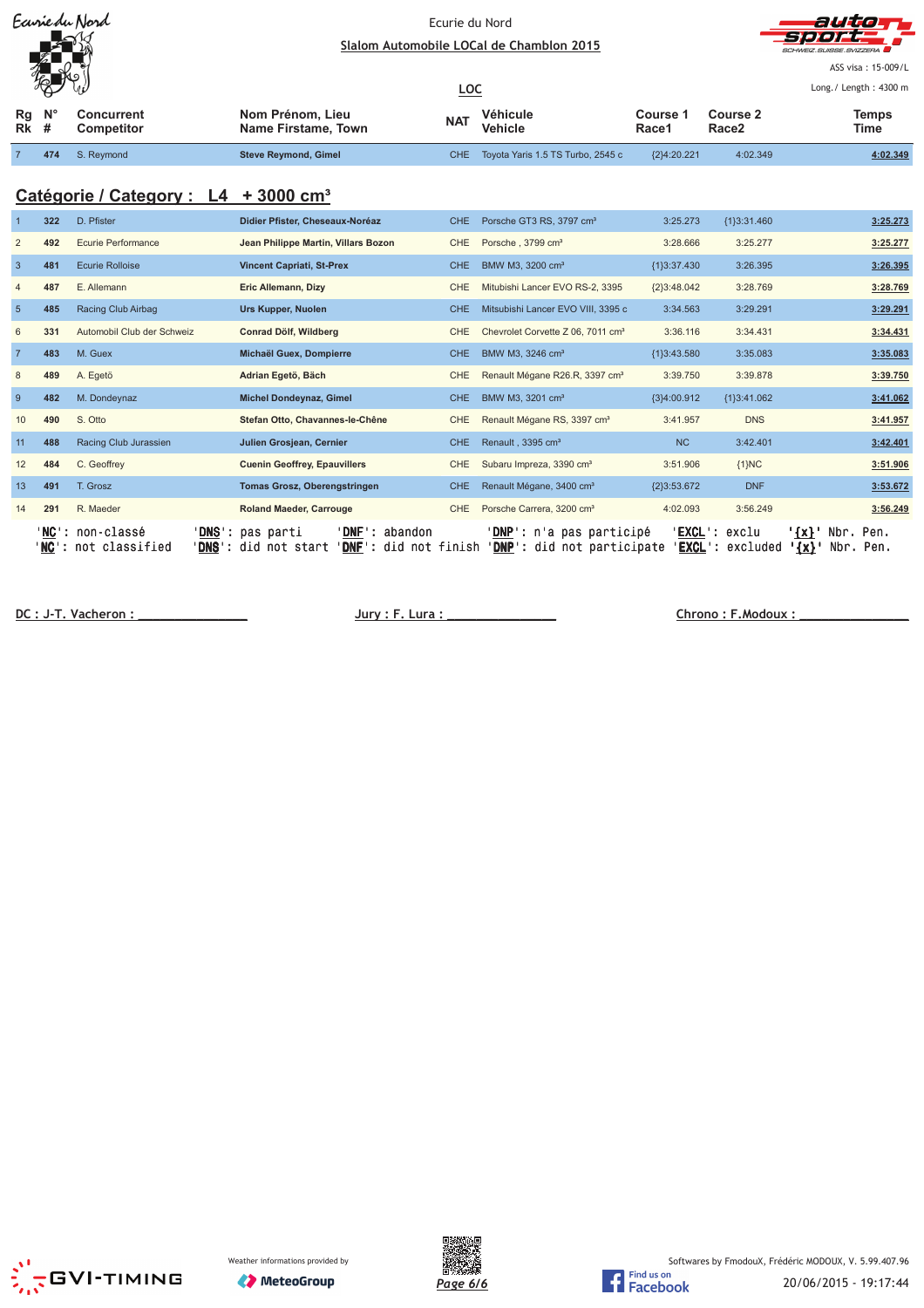

ASS visa: 15-009/L

| N°<br><b>Course 2</b><br><b>Concurrent</b><br>Nom Prénom, Lieu<br>Véhicule<br>Course 1<br>Rg<br><b>Temps</b><br><b>NAT</b><br>Grp<br>Rk<br>#<br>Vehicle<br>Competitor<br>Name Firstname, Town<br>Race1<br>Race2<br>Time<br>L4<br>$\mathbf{1}$<br>322<br>D. Pfister<br>Pfister Didier, Cheseaux-Noréaz<br><b>CHE</b><br>Porsche GT3 RS, 3797 cm <sup>3</sup><br>3:25.273<br>${1}3:31.460$<br>3:25.273<br>$\overline{\mathbf{c}}$<br>L2<br>301<br>A. Crépin<br>Crépin Arnaud, Plan-les-Ouates<br>CHE<br>Mitsubishi, 3395 cm <sup>3</sup><br>3:28.215<br>3:25.274<br>3:25.274<br>L4<br>492<br>Ecurie Performance<br>Martin Jean Philippe, Villars Bozon<br><b>CHE</b><br>Porsche, 3799 cm <sup>3</sup><br>3:28.666<br>3:25.277<br>3:25.277<br>L2<br>328<br>Sträuli Motorsport<br>Nassimbeni Fabio, Hinwil<br>CHE<br>BMW 1er M Coupé, 5064 cm <sup>3</sup><br>${1}3:34.819$<br>3:25.444<br>3:25.444<br>L4<br>3:26.395<br>481<br><b>Ecurie Rolloise</b><br><b>Capriati Vincent, St-Prex</b><br><b>CHE</b><br>BMW M3, 3200 cm <sup>3</sup><br>${1}3:37.430$<br>3:26.395<br>L2<br>6<br>329<br>Squadra Corse Quadrifoglio<br>Pellegrinelli Claudio, Claro<br><b>CHE</b><br>3:28.750<br>3:27.155<br>3:27.155<br>BMW 135i, 5100 cm <sup>3</sup><br>L2<br>309<br>D. Luedi<br>Luedi Daniel, Losone<br><b>CHE</b><br>Subaru Impreza, 3400 cm <sup>3</sup><br>3:27.685<br>3:31.917<br>3:27.685<br>L2<br>302<br>S. Allemann<br>Allemann Stéphane, Dizy<br>CHE<br>Mitsubishi Lancer Evo 9 Ralliart, 3<br>3:28.136<br>${1}3:36.206$<br>3:28.136<br>L4<br><b>Allemann Eric, Dizy</b><br><b>CHE</b><br>3:28.769<br>487<br>E. Allemann<br>Mitubishi Lancer EVO RS-2, 3395<br>${2}3:48.042$<br>3:28.769<br>10<br>L4<br>485<br>Racing Club Airbag<br>Kupper Urs, Nuolen<br><b>CHE</b><br>Mitsubishi Lancer EVO VIII, 3395<br>3:34.563<br>3:29.291<br>3:29.291<br>L2<br>11<br>308<br><b>Equipe Bernoise</b><br>Hofmänner Thomas, Bern<br><b>CHE</b><br>Mitsubishi, 3397 cm <sup>3</sup><br>${2}3:47.011$<br>3:30.382<br>3:30.382<br>L2<br>12<br>282<br>3:30.529<br>3:30.529<br><b>Ecurie Basilisk</b><br>Stofer Raymond, Herznach<br>CHE<br>Mini Cooper S, 2717 cm <sup>3</sup><br>3:32.269<br>L4<br>13<br>457<br>D. Breiter<br><b>Breiter Dominik, Wila</b><br><b>CHE</b><br>Opel Kadett E GSi, 1998 cm <sup>3</sup><br>3:30.666<br>${1}3:39.559$<br>3:30.666<br>L2<br>249<br><b>Ecurie Basilisk</b><br>Piccinato Giuliano, Bättwil<br>CHE<br>Honda Integra Type R, 1797 cm <sup>3</sup><br>3:30.981<br>3:30.800<br>3:30.800<br>14<br>L4<br>15<br>443<br>Racing Club Airbag<br>Jaberg Marco, Reichenbach<br><b>CHE</b><br>Honda Integra Type R, 1797 cm <sup>3</sup><br>3:32.892<br>3:32.892<br>${1}3:43.751$<br>L2<br><b>NC</b><br>16<br>298<br><b>Huguelet Anthony, St-Ursanne</b><br><b>CHE</b><br>3:33.460<br>3:33.460<br>Ecurie des Ordons<br>Subaru Impreza 2.0GT, 3390 cm <sup>3</sup><br>L4<br>17<br>439<br>L. Damond<br><b>Damond Laurent, Lutry</b><br><b>CHE</b><br>Lotus Elise 111R, 1796 cm <sup>3</sup><br>3:34.360<br>3:33.877<br>3:33.877<br>L4<br>241<br>GRT - Gruyère Racing Team<br>Devaud Benjamin, Montreux<br>CHE<br>VW Golf 16v, 1780 cm <sup>3</sup><br>3:34.027<br>18<br>3:38.186<br>3:34.027<br>L2<br>19<br>220<br>J. Schopfer<br><b>Schopfer Julien, Cossonay</b><br><b>CHE</b><br>Peugeot 106 GTI, 1587 cm <sup>3</sup><br>3:37.305<br>3:34.246<br>3:34.246<br>L4<br>20<br>331<br>Automobil Club der Schweiz<br>Dölf Conrad, Wildberg<br>CHE<br>Chevrolet Corvette Z 06, 7011 cm <sup>3</sup><br>3:36.116<br>3:34.431<br>3:34.431<br>L2<br>327<br><b>B.</b> Meili<br><b>Meili Beat, Goldingen</b><br><b>CHE</b><br>BMW 1er M Coupé, 5064 cm <sup>3</sup><br>3:34.819<br>{1}3:41.547<br>3:34.819<br>L2<br>3:35.014<br>22<br>258<br>I. Mantadakis<br><b>Mantadakis losif, Kloten</b><br>CHE<br>Renault Clio 2.0, 1998 cm <sup>3</sup><br>3:35.014<br>3:36.077<br>23<br>L4<br><b>CHE</b><br>483<br>M. Guex<br>Guex Michaël, Dompierre<br>BMW M3, 3246 cm <sup>3</sup><br>{1}3:43.580<br>3:35.083<br>3:35.083<br>24<br>L4<br>411<br>Scuderia Taifyn<br>Montandon Vincent, La Chaux-de-Fonds<br>CHE<br>3:35.136<br>3:35.754<br>3:35.136<br>Caterham 7, $1585 \text{ cm}^3$<br>L2<br>25<br>248<br>Automobil Club der Schweiz<br>Stergiadis Ioannis, Dübendorf<br><b>CHE</b><br>3:36.572<br>3:35.521<br>3:35.521<br>Honda Integra Type R, 1797 cm <sup>3</sup><br>L2<br>26<br>259<br>G. Mantadakis<br><b>Mantadakis George, Oberengstringen</b><br>CHE<br>Renault Clio, 1998 cm <sup>3</sup><br>3:36.579<br>3:36.057<br>3:36.057<br>L2<br>3:36.122<br>324<br>C. Bernard<br>Bernard Cédric, Lavey-Village<br><b>CHE</b><br>Subaru WRX STI, 4177 cm <sup>3</sup><br>3:38.334<br>3:36.122<br>L2<br>Gendroz Stéphane, Yverdon-les-Bains<br>3:37.493<br>3:36.440<br>3:36.440<br>28<br>325<br>S. Gendroz<br><b>CHE</b><br>Subaru Impreza WRX Sti, 4250 c<br>L2<br>29<br>321<br>3:36.623<br>Ecurie 13 Etoiles - Valais<br><b>CHE</b><br>${2}3:54.786$<br>3:36.623<br>Jacquemet Sébastien, Conthey<br>Porsche 911 Carrera, 3600 cm <sup>3</sup><br>L <sub>3</sub><br>3:39.654<br>3:36.657<br>3:36.657<br>30<br>366<br>L. Rotunno<br>Rotunno Lucas, Porrentruy<br><b>CHE</b><br>VW Golf, 1780 cm <sup>3</sup><br>L4<br>Ecurie la Meute<br>3:37.209<br>31<br>438<br>Rais François, Puplinge<br><b>CHE</b><br>Lotus Elise Mk1, 1796 cm <sup>3</sup><br>3:57.672<br>3:37.209<br>32<br>L2<br>223<br>L. Roberto<br>Roberto Luigi, Cossonay<br>CHE<br>Peugeot, 1587 cm <sup>3</sup><br>3:38.820<br>3:37.211<br>3:37.211<br>L2<br>33<br>219<br>S. Schneider<br><b>Schneider Simeon, Wildberg</b><br><b>CHE</b><br>Citroën Saxo, 1587 cm <sup>3</sup><br>${3}4:06.808$<br>3:37.253<br>3:37.253<br>L2<br>34<br>253<br><b>Ecurie Basilisk</b><br>Zürcher Roberto, Bättwil<br>CHE<br>Honda Integra Type R, 1800 cm <sup>3</sup><br>3:37.364<br>${2}DNF$<br>3:37.364<br>L1<br>35<br>142<br>M. Eggenberger<br>Eggenberger Manfred, Zürich<br><b>CHE</b><br>BMW 1er M Coupé, 5064 cm <sup>3</sup><br>3:37.384<br>3:37.821<br>3:37.384<br>L4<br>Wegmüller Hansjürg, Diessbach<br>3:37.538<br>3:37.538<br>36<br>437<br>H. Wegmüller<br>CHE<br>Lotus Elise Mk2, 1796 cm <sup>3</sup><br>3:38.207<br>L2<br>37<br>303<br><b>Equipe Bernoise</b><br>Hofmaenner Christian, Hünenberg See<br><b>CHE</b><br>Mitsubishi EVO X, 3397 cm <sup>3</sup><br>${1}3:50.110$<br>3:38.236<br>3:38.236<br>38<br>L2<br>252<br>P. Gerber<br>Gerber Patrick, Wimmis<br>CHE<br>Honda Integra Type R, 1798 cm <sup>3</sup><br>3:38.253<br>${1}3:48.107$<br>3:38.253<br>L2<br>39<br>218<br>Y. Jaquemet<br>Jaquemet Yannick, Penthaz<br><b>CHE</b><br>Citroën Saxo 1.6 16V, 1587 cm <sup>3</sup><br>3:40.773<br>3:38.367<br>3:38.367<br>L4<br>40<br>424<br>L. Baumeler<br><b>Baumeler Lars, Wabern</b><br>CHE<br>Mini JCW, 2717 cm <sup>3</sup><br>${1}3:47.637$<br>3:38.644<br>3:38.644<br>L4<br>440<br>A. Menegon<br>Menegon Aldo, Untervaz<br><b>CHE</b><br>Caterham Seven 1.8VVC, 1796 c<br>${1}3:38.913$<br>{1}3:42.586<br>3:38.913<br>41<br>L2<br>42<br>295<br><b>MB Motorsport Team</b><br>Wiedmer Reto, Pragg - Jenaz<br>CHE<br>VW Scirocco, 3373 cm <sup>3</sup><br>${1}3:48.398$<br>3:38.929<br>3:38.929<br>L1<br>43<br>107<br>N. Schmid<br><b>Schmid Noa, Kriens</b><br><b>CHE</b><br>Subaru BRZ, 1998 cm <sup>3</sup><br>${1}3:46.603$<br>3:39.266<br>3:39.266<br>L2<br>225<br>J. Meier<br>Meier Jürg, Baltenswil<br>CHE<br>Honda CRX, 1595 cm <sup>3</sup><br>${1}3:50.344$<br>3:39.338<br>3:39.338<br>44<br>L1<br>Gauthey Jean-Michel, Champagne<br><b>CHE</b><br><b>DNF</b><br>3:39.592<br>3:39.592<br>45<br>111<br>J. Gauthey<br>Renault Mégane RS, 3397 cm <sup>3</sup><br>L2<br>254<br>Ecurie Performance<br>Delay Vincent, Pampigny<br>CHE<br>VW Golf 2 16v, 1800 cm <sup>3</sup><br>3:41.826<br>3:39.675<br>3:39.675<br>46<br>L4<br>47<br>489<br>A. Egetö<br>Egetö Adrian, Bäch<br><b>CHE</b><br>Renault Mégane R26.R, 3397 cm <sup>3</sup><br>3:39.750<br>3:39.878<br>3:39.750<br>'EXCL': exclu<br>' <u>NC</u> ': non-classé<br>' <u>DNS</u> ': pas parti<br>' <u>DNP</u> ': n'a pas participé |                  | W |                | <b>Scratch LOC</b> |  | Long./ Length: 4300 m    |
|------------------------------------------------------------------------------------------------------------------------------------------------------------------------------------------------------------------------------------------------------------------------------------------------------------------------------------------------------------------------------------------------------------------------------------------------------------------------------------------------------------------------------------------------------------------------------------------------------------------------------------------------------------------------------------------------------------------------------------------------------------------------------------------------------------------------------------------------------------------------------------------------------------------------------------------------------------------------------------------------------------------------------------------------------------------------------------------------------------------------------------------------------------------------------------------------------------------------------------------------------------------------------------------------------------------------------------------------------------------------------------------------------------------------------------------------------------------------------------------------------------------------------------------------------------------------------------------------------------------------------------------------------------------------------------------------------------------------------------------------------------------------------------------------------------------------------------------------------------------------------------------------------------------------------------------------------------------------------------------------------------------------------------------------------------------------------------------------------------------------------------------------------------------------------------------------------------------------------------------------------------------------------------------------------------------------------------------------------------------------------------------------------------------------------------------------------------------------------------------------------------------------------------------------------------------------------------------------------------------------------------------------------------------------------------------------------------------------------------------------------------------------------------------------------------------------------------------------------------------------------------------------------------------------------------------------------------------------------------------------------------------------------------------------------------------------------------------------------------------------------------------------------------------------------------------------------------------------------------------------------------------------------------------------------------------------------------------------------------------------------------------------------------------------------------------------------------------------------------------------------------------------------------------------------------------------------------------------------------------------------------------------------------------------------------------------------------------------------------------------------------------------------------------------------------------------------------------------------------------------------------------------------------------------------------------------------------------------------------------------------------------------------------------------------------------------------------------------------------------------------------------------------------------------------------------------------------------------------------------------------------------------------------------------------------------------------------------------------------------------------------------------------------------------------------------------------------------------------------------------------------------------------------------------------------------------------------------------------------------------------------------------------------------------------------------------------------------------------------------------------------------------------------------------------------------------------------------------------------------------------------------------------------------------------------------------------------------------------------------------------------------------------------------------------------------------------------------------------------------------------------------------------------------------------------------------------------------------------------------------------------------------------------------------------------------------------------------------------------------------------------------------------------------------------------------------------------------------------------------------------------------------------------------------------------------------------------------------------------------------------------------------------------------------------------------------------------------------------------------------------------------------------------------------------------------------------------------------------------------------------------------------------------------------------------------------------------------------------------------------------------------------------------------------------------------------------------------------------------------------------------------------------------------------------------------------------------------------------------------------------------------------------------------------------------------------------------------------------------------------------------------------------------------------------------------------------------------------------------------------------------------------------------------------------------------------------------------------------------------------------------------------------------------------------------------------------------------------------------------------------------------------------------------------------------------------------------------------------------------------------------------------------------------------------------------------------------------------------------------------------------------------------------------------------------------------------------------------------------------------------------------------------------------------------------------------------------------------------------------------------------------------------------------------------------------------------------------------------------------------------------------------------------------------------------------------------------------------------------------------------------------------------------------------------------------------------------------------------------------------------------------------------------------------------------------------------------------------------------------------------------------------------------------------------------------------------------------------------------------------------------------------------------------------------------------------------------------------------------------------------------------------------------------------------------------|------------------|---|----------------|--------------------|--|--------------------------|
|                                                                                                                                                                                                                                                                                                                                                                                                                                                                                                                                                                                                                                                                                                                                                                                                                                                                                                                                                                                                                                                                                                                                                                                                                                                                                                                                                                                                                                                                                                                                                                                                                                                                                                                                                                                                                                                                                                                                                                                                                                                                                                                                                                                                                                                                                                                                                                                                                                                                                                                                                                                                                                                                                                                                                                                                                                                                                                                                                                                                                                                                                                                                                                                                                                                                                                                                                                                                                                                                                                                                                                                                                                                                                                                                                                                                                                                                                                                                                                                                                                                                                                                                                                                                                                                                                                                                                                                                                                                                                                                                                                                                                                                                                                                                                                                                                                                                                                                                                                                                                                                                                                                                                                                                                                                                                                                                                                                                                                                                                                                                                                                                                                                                                                                                                                                                                                                                                                                                                                                                                                                                                                                                                                                                                                                                                                                                                                                                                                                                                                                                                                                                                                                                                                                                                                                                                                                                                                                                                                                                                                                                                                                                                                                                                                                                                                                                                                                                                                                                                                                                                                                                                                                                                                                                                                                                                                                                                                                                                                                                                                                                  |                  |   |                |                    |  |                          |
|                                                                                                                                                                                                                                                                                                                                                                                                                                                                                                                                                                                                                                                                                                                                                                                                                                                                                                                                                                                                                                                                                                                                                                                                                                                                                                                                                                                                                                                                                                                                                                                                                                                                                                                                                                                                                                                                                                                                                                                                                                                                                                                                                                                                                                                                                                                                                                                                                                                                                                                                                                                                                                                                                                                                                                                                                                                                                                                                                                                                                                                                                                                                                                                                                                                                                                                                                                                                                                                                                                                                                                                                                                                                                                                                                                                                                                                                                                                                                                                                                                                                                                                                                                                                                                                                                                                                                                                                                                                                                                                                                                                                                                                                                                                                                                                                                                                                                                                                                                                                                                                                                                                                                                                                                                                                                                                                                                                                                                                                                                                                                                                                                                                                                                                                                                                                                                                                                                                                                                                                                                                                                                                                                                                                                                                                                                                                                                                                                                                                                                                                                                                                                                                                                                                                                                                                                                                                                                                                                                                                                                                                                                                                                                                                                                                                                                                                                                                                                                                                                                                                                                                                                                                                                                                                                                                                                                                                                                                                                                                                                                                                  |                  |   |                |                    |  |                          |
|                                                                                                                                                                                                                                                                                                                                                                                                                                                                                                                                                                                                                                                                                                                                                                                                                                                                                                                                                                                                                                                                                                                                                                                                                                                                                                                                                                                                                                                                                                                                                                                                                                                                                                                                                                                                                                                                                                                                                                                                                                                                                                                                                                                                                                                                                                                                                                                                                                                                                                                                                                                                                                                                                                                                                                                                                                                                                                                                                                                                                                                                                                                                                                                                                                                                                                                                                                                                                                                                                                                                                                                                                                                                                                                                                                                                                                                                                                                                                                                                                                                                                                                                                                                                                                                                                                                                                                                                                                                                                                                                                                                                                                                                                                                                                                                                                                                                                                                                                                                                                                                                                                                                                                                                                                                                                                                                                                                                                                                                                                                                                                                                                                                                                                                                                                                                                                                                                                                                                                                                                                                                                                                                                                                                                                                                                                                                                                                                                                                                                                                                                                                                                                                                                                                                                                                                                                                                                                                                                                                                                                                                                                                                                                                                                                                                                                                                                                                                                                                                                                                                                                                                                                                                                                                                                                                                                                                                                                                                                                                                                                                                  |                  |   |                |                    |  |                          |
|                                                                                                                                                                                                                                                                                                                                                                                                                                                                                                                                                                                                                                                                                                                                                                                                                                                                                                                                                                                                                                                                                                                                                                                                                                                                                                                                                                                                                                                                                                                                                                                                                                                                                                                                                                                                                                                                                                                                                                                                                                                                                                                                                                                                                                                                                                                                                                                                                                                                                                                                                                                                                                                                                                                                                                                                                                                                                                                                                                                                                                                                                                                                                                                                                                                                                                                                                                                                                                                                                                                                                                                                                                                                                                                                                                                                                                                                                                                                                                                                                                                                                                                                                                                                                                                                                                                                                                                                                                                                                                                                                                                                                                                                                                                                                                                                                                                                                                                                                                                                                                                                                                                                                                                                                                                                                                                                                                                                                                                                                                                                                                                                                                                                                                                                                                                                                                                                                                                                                                                                                                                                                                                                                                                                                                                                                                                                                                                                                                                                                                                                                                                                                                                                                                                                                                                                                                                                                                                                                                                                                                                                                                                                                                                                                                                                                                                                                                                                                                                                                                                                                                                                                                                                                                                                                                                                                                                                                                                                                                                                                                                                  | $\sqrt{3}$       |   |                |                    |  |                          |
|                                                                                                                                                                                                                                                                                                                                                                                                                                                                                                                                                                                                                                                                                                                                                                                                                                                                                                                                                                                                                                                                                                                                                                                                                                                                                                                                                                                                                                                                                                                                                                                                                                                                                                                                                                                                                                                                                                                                                                                                                                                                                                                                                                                                                                                                                                                                                                                                                                                                                                                                                                                                                                                                                                                                                                                                                                                                                                                                                                                                                                                                                                                                                                                                                                                                                                                                                                                                                                                                                                                                                                                                                                                                                                                                                                                                                                                                                                                                                                                                                                                                                                                                                                                                                                                                                                                                                                                                                                                                                                                                                                                                                                                                                                                                                                                                                                                                                                                                                                                                                                                                                                                                                                                                                                                                                                                                                                                                                                                                                                                                                                                                                                                                                                                                                                                                                                                                                                                                                                                                                                                                                                                                                                                                                                                                                                                                                                                                                                                                                                                                                                                                                                                                                                                                                                                                                                                                                                                                                                                                                                                                                                                                                                                                                                                                                                                                                                                                                                                                                                                                                                                                                                                                                                                                                                                                                                                                                                                                                                                                                                                                  | $\overline{4}$   |   |                |                    |  |                          |
|                                                                                                                                                                                                                                                                                                                                                                                                                                                                                                                                                                                                                                                                                                                                                                                                                                                                                                                                                                                                                                                                                                                                                                                                                                                                                                                                                                                                                                                                                                                                                                                                                                                                                                                                                                                                                                                                                                                                                                                                                                                                                                                                                                                                                                                                                                                                                                                                                                                                                                                                                                                                                                                                                                                                                                                                                                                                                                                                                                                                                                                                                                                                                                                                                                                                                                                                                                                                                                                                                                                                                                                                                                                                                                                                                                                                                                                                                                                                                                                                                                                                                                                                                                                                                                                                                                                                                                                                                                                                                                                                                                                                                                                                                                                                                                                                                                                                                                                                                                                                                                                                                                                                                                                                                                                                                                                                                                                                                                                                                                                                                                                                                                                                                                                                                                                                                                                                                                                                                                                                                                                                                                                                                                                                                                                                                                                                                                                                                                                                                                                                                                                                                                                                                                                                                                                                                                                                                                                                                                                                                                                                                                                                                                                                                                                                                                                                                                                                                                                                                                                                                                                                                                                                                                                                                                                                                                                                                                                                                                                                                                                                  | $\sqrt{5}$       |   |                |                    |  |                          |
|                                                                                                                                                                                                                                                                                                                                                                                                                                                                                                                                                                                                                                                                                                                                                                                                                                                                                                                                                                                                                                                                                                                                                                                                                                                                                                                                                                                                                                                                                                                                                                                                                                                                                                                                                                                                                                                                                                                                                                                                                                                                                                                                                                                                                                                                                                                                                                                                                                                                                                                                                                                                                                                                                                                                                                                                                                                                                                                                                                                                                                                                                                                                                                                                                                                                                                                                                                                                                                                                                                                                                                                                                                                                                                                                                                                                                                                                                                                                                                                                                                                                                                                                                                                                                                                                                                                                                                                                                                                                                                                                                                                                                                                                                                                                                                                                                                                                                                                                                                                                                                                                                                                                                                                                                                                                                                                                                                                                                                                                                                                                                                                                                                                                                                                                                                                                                                                                                                                                                                                                                                                                                                                                                                                                                                                                                                                                                                                                                                                                                                                                                                                                                                                                                                                                                                                                                                                                                                                                                                                                                                                                                                                                                                                                                                                                                                                                                                                                                                                                                                                                                                                                                                                                                                                                                                                                                                                                                                                                                                                                                                                                  |                  |   |                |                    |  |                          |
|                                                                                                                                                                                                                                                                                                                                                                                                                                                                                                                                                                                                                                                                                                                                                                                                                                                                                                                                                                                                                                                                                                                                                                                                                                                                                                                                                                                                                                                                                                                                                                                                                                                                                                                                                                                                                                                                                                                                                                                                                                                                                                                                                                                                                                                                                                                                                                                                                                                                                                                                                                                                                                                                                                                                                                                                                                                                                                                                                                                                                                                                                                                                                                                                                                                                                                                                                                                                                                                                                                                                                                                                                                                                                                                                                                                                                                                                                                                                                                                                                                                                                                                                                                                                                                                                                                                                                                                                                                                                                                                                                                                                                                                                                                                                                                                                                                                                                                                                                                                                                                                                                                                                                                                                                                                                                                                                                                                                                                                                                                                                                                                                                                                                                                                                                                                                                                                                                                                                                                                                                                                                                                                                                                                                                                                                                                                                                                                                                                                                                                                                                                                                                                                                                                                                                                                                                                                                                                                                                                                                                                                                                                                                                                                                                                                                                                                                                                                                                                                                                                                                                                                                                                                                                                                                                                                                                                                                                                                                                                                                                                                                  | $\overline{7}$   |   |                |                    |  |                          |
|                                                                                                                                                                                                                                                                                                                                                                                                                                                                                                                                                                                                                                                                                                                                                                                                                                                                                                                                                                                                                                                                                                                                                                                                                                                                                                                                                                                                                                                                                                                                                                                                                                                                                                                                                                                                                                                                                                                                                                                                                                                                                                                                                                                                                                                                                                                                                                                                                                                                                                                                                                                                                                                                                                                                                                                                                                                                                                                                                                                                                                                                                                                                                                                                                                                                                                                                                                                                                                                                                                                                                                                                                                                                                                                                                                                                                                                                                                                                                                                                                                                                                                                                                                                                                                                                                                                                                                                                                                                                                                                                                                                                                                                                                                                                                                                                                                                                                                                                                                                                                                                                                                                                                                                                                                                                                                                                                                                                                                                                                                                                                                                                                                                                                                                                                                                                                                                                                                                                                                                                                                                                                                                                                                                                                                                                                                                                                                                                                                                                                                                                                                                                                                                                                                                                                                                                                                                                                                                                                                                                                                                                                                                                                                                                                                                                                                                                                                                                                                                                                                                                                                                                                                                                                                                                                                                                                                                                                                                                                                                                                                                                  | 8                |   |                |                    |  |                          |
|                                                                                                                                                                                                                                                                                                                                                                                                                                                                                                                                                                                                                                                                                                                                                                                                                                                                                                                                                                                                                                                                                                                                                                                                                                                                                                                                                                                                                                                                                                                                                                                                                                                                                                                                                                                                                                                                                                                                                                                                                                                                                                                                                                                                                                                                                                                                                                                                                                                                                                                                                                                                                                                                                                                                                                                                                                                                                                                                                                                                                                                                                                                                                                                                                                                                                                                                                                                                                                                                                                                                                                                                                                                                                                                                                                                                                                                                                                                                                                                                                                                                                                                                                                                                                                                                                                                                                                                                                                                                                                                                                                                                                                                                                                                                                                                                                                                                                                                                                                                                                                                                                                                                                                                                                                                                                                                                                                                                                                                                                                                                                                                                                                                                                                                                                                                                                                                                                                                                                                                                                                                                                                                                                                                                                                                                                                                                                                                                                                                                                                                                                                                                                                                                                                                                                                                                                                                                                                                                                                                                                                                                                                                                                                                                                                                                                                                                                                                                                                                                                                                                                                                                                                                                                                                                                                                                                                                                                                                                                                                                                                                                  | $\boldsymbol{9}$ |   |                |                    |  |                          |
|                                                                                                                                                                                                                                                                                                                                                                                                                                                                                                                                                                                                                                                                                                                                                                                                                                                                                                                                                                                                                                                                                                                                                                                                                                                                                                                                                                                                                                                                                                                                                                                                                                                                                                                                                                                                                                                                                                                                                                                                                                                                                                                                                                                                                                                                                                                                                                                                                                                                                                                                                                                                                                                                                                                                                                                                                                                                                                                                                                                                                                                                                                                                                                                                                                                                                                                                                                                                                                                                                                                                                                                                                                                                                                                                                                                                                                                                                                                                                                                                                                                                                                                                                                                                                                                                                                                                                                                                                                                                                                                                                                                                                                                                                                                                                                                                                                                                                                                                                                                                                                                                                                                                                                                                                                                                                                                                                                                                                                                                                                                                                                                                                                                                                                                                                                                                                                                                                                                                                                                                                                                                                                                                                                                                                                                                                                                                                                                                                                                                                                                                                                                                                                                                                                                                                                                                                                                                                                                                                                                                                                                                                                                                                                                                                                                                                                                                                                                                                                                                                                                                                                                                                                                                                                                                                                                                                                                                                                                                                                                                                                                                  |                  |   |                |                    |  |                          |
|                                                                                                                                                                                                                                                                                                                                                                                                                                                                                                                                                                                                                                                                                                                                                                                                                                                                                                                                                                                                                                                                                                                                                                                                                                                                                                                                                                                                                                                                                                                                                                                                                                                                                                                                                                                                                                                                                                                                                                                                                                                                                                                                                                                                                                                                                                                                                                                                                                                                                                                                                                                                                                                                                                                                                                                                                                                                                                                                                                                                                                                                                                                                                                                                                                                                                                                                                                                                                                                                                                                                                                                                                                                                                                                                                                                                                                                                                                                                                                                                                                                                                                                                                                                                                                                                                                                                                                                                                                                                                                                                                                                                                                                                                                                                                                                                                                                                                                                                                                                                                                                                                                                                                                                                                                                                                                                                                                                                                                                                                                                                                                                                                                                                                                                                                                                                                                                                                                                                                                                                                                                                                                                                                                                                                                                                                                                                                                                                                                                                                                                                                                                                                                                                                                                                                                                                                                                                                                                                                                                                                                                                                                                                                                                                                                                                                                                                                                                                                                                                                                                                                                                                                                                                                                                                                                                                                                                                                                                                                                                                                                                                  |                  |   |                |                    |  |                          |
|                                                                                                                                                                                                                                                                                                                                                                                                                                                                                                                                                                                                                                                                                                                                                                                                                                                                                                                                                                                                                                                                                                                                                                                                                                                                                                                                                                                                                                                                                                                                                                                                                                                                                                                                                                                                                                                                                                                                                                                                                                                                                                                                                                                                                                                                                                                                                                                                                                                                                                                                                                                                                                                                                                                                                                                                                                                                                                                                                                                                                                                                                                                                                                                                                                                                                                                                                                                                                                                                                                                                                                                                                                                                                                                                                                                                                                                                                                                                                                                                                                                                                                                                                                                                                                                                                                                                                                                                                                                                                                                                                                                                                                                                                                                                                                                                                                                                                                                                                                                                                                                                                                                                                                                                                                                                                                                                                                                                                                                                                                                                                                                                                                                                                                                                                                                                                                                                                                                                                                                                                                                                                                                                                                                                                                                                                                                                                                                                                                                                                                                                                                                                                                                                                                                                                                                                                                                                                                                                                                                                                                                                                                                                                                                                                                                                                                                                                                                                                                                                                                                                                                                                                                                                                                                                                                                                                                                                                                                                                                                                                                                                  |                  |   |                |                    |  |                          |
|                                                                                                                                                                                                                                                                                                                                                                                                                                                                                                                                                                                                                                                                                                                                                                                                                                                                                                                                                                                                                                                                                                                                                                                                                                                                                                                                                                                                                                                                                                                                                                                                                                                                                                                                                                                                                                                                                                                                                                                                                                                                                                                                                                                                                                                                                                                                                                                                                                                                                                                                                                                                                                                                                                                                                                                                                                                                                                                                                                                                                                                                                                                                                                                                                                                                                                                                                                                                                                                                                                                                                                                                                                                                                                                                                                                                                                                                                                                                                                                                                                                                                                                                                                                                                                                                                                                                                                                                                                                                                                                                                                                                                                                                                                                                                                                                                                                                                                                                                                                                                                                                                                                                                                                                                                                                                                                                                                                                                                                                                                                                                                                                                                                                                                                                                                                                                                                                                                                                                                                                                                                                                                                                                                                                                                                                                                                                                                                                                                                                                                                                                                                                                                                                                                                                                                                                                                                                                                                                                                                                                                                                                                                                                                                                                                                                                                                                                                                                                                                                                                                                                                                                                                                                                                                                                                                                                                                                                                                                                                                                                                                                  |                  |   |                |                    |  |                          |
|                                                                                                                                                                                                                                                                                                                                                                                                                                                                                                                                                                                                                                                                                                                                                                                                                                                                                                                                                                                                                                                                                                                                                                                                                                                                                                                                                                                                                                                                                                                                                                                                                                                                                                                                                                                                                                                                                                                                                                                                                                                                                                                                                                                                                                                                                                                                                                                                                                                                                                                                                                                                                                                                                                                                                                                                                                                                                                                                                                                                                                                                                                                                                                                                                                                                                                                                                                                                                                                                                                                                                                                                                                                                                                                                                                                                                                                                                                                                                                                                                                                                                                                                                                                                                                                                                                                                                                                                                                                                                                                                                                                                                                                                                                                                                                                                                                                                                                                                                                                                                                                                                                                                                                                                                                                                                                                                                                                                                                                                                                                                                                                                                                                                                                                                                                                                                                                                                                                                                                                                                                                                                                                                                                                                                                                                                                                                                                                                                                                                                                                                                                                                                                                                                                                                                                                                                                                                                                                                                                                                                                                                                                                                                                                                                                                                                                                                                                                                                                                                                                                                                                                                                                                                                                                                                                                                                                                                                                                                                                                                                                                                  |                  |   |                |                    |  |                          |
|                                                                                                                                                                                                                                                                                                                                                                                                                                                                                                                                                                                                                                                                                                                                                                                                                                                                                                                                                                                                                                                                                                                                                                                                                                                                                                                                                                                                                                                                                                                                                                                                                                                                                                                                                                                                                                                                                                                                                                                                                                                                                                                                                                                                                                                                                                                                                                                                                                                                                                                                                                                                                                                                                                                                                                                                                                                                                                                                                                                                                                                                                                                                                                                                                                                                                                                                                                                                                                                                                                                                                                                                                                                                                                                                                                                                                                                                                                                                                                                                                                                                                                                                                                                                                                                                                                                                                                                                                                                                                                                                                                                                                                                                                                                                                                                                                                                                                                                                                                                                                                                                                                                                                                                                                                                                                                                                                                                                                                                                                                                                                                                                                                                                                                                                                                                                                                                                                                                                                                                                                                                                                                                                                                                                                                                                                                                                                                                                                                                                                                                                                                                                                                                                                                                                                                                                                                                                                                                                                                                                                                                                                                                                                                                                                                                                                                                                                                                                                                                                                                                                                                                                                                                                                                                                                                                                                                                                                                                                                                                                                                                                  |                  |   |                |                    |  |                          |
|                                                                                                                                                                                                                                                                                                                                                                                                                                                                                                                                                                                                                                                                                                                                                                                                                                                                                                                                                                                                                                                                                                                                                                                                                                                                                                                                                                                                                                                                                                                                                                                                                                                                                                                                                                                                                                                                                                                                                                                                                                                                                                                                                                                                                                                                                                                                                                                                                                                                                                                                                                                                                                                                                                                                                                                                                                                                                                                                                                                                                                                                                                                                                                                                                                                                                                                                                                                                                                                                                                                                                                                                                                                                                                                                                                                                                                                                                                                                                                                                                                                                                                                                                                                                                                                                                                                                                                                                                                                                                                                                                                                                                                                                                                                                                                                                                                                                                                                                                                                                                                                                                                                                                                                                                                                                                                                                                                                                                                                                                                                                                                                                                                                                                                                                                                                                                                                                                                                                                                                                                                                                                                                                                                                                                                                                                                                                                                                                                                                                                                                                                                                                                                                                                                                                                                                                                                                                                                                                                                                                                                                                                                                                                                                                                                                                                                                                                                                                                                                                                                                                                                                                                                                                                                                                                                                                                                                                                                                                                                                                                                                                  |                  |   |                |                    |  |                          |
|                                                                                                                                                                                                                                                                                                                                                                                                                                                                                                                                                                                                                                                                                                                                                                                                                                                                                                                                                                                                                                                                                                                                                                                                                                                                                                                                                                                                                                                                                                                                                                                                                                                                                                                                                                                                                                                                                                                                                                                                                                                                                                                                                                                                                                                                                                                                                                                                                                                                                                                                                                                                                                                                                                                                                                                                                                                                                                                                                                                                                                                                                                                                                                                                                                                                                                                                                                                                                                                                                                                                                                                                                                                                                                                                                                                                                                                                                                                                                                                                                                                                                                                                                                                                                                                                                                                                                                                                                                                                                                                                                                                                                                                                                                                                                                                                                                                                                                                                                                                                                                                                                                                                                                                                                                                                                                                                                                                                                                                                                                                                                                                                                                                                                                                                                                                                                                                                                                                                                                                                                                                                                                                                                                                                                                                                                                                                                                                                                                                                                                                                                                                                                                                                                                                                                                                                                                                                                                                                                                                                                                                                                                                                                                                                                                                                                                                                                                                                                                                                                                                                                                                                                                                                                                                                                                                                                                                                                                                                                                                                                                                                  |                  |   |                |                    |  |                          |
|                                                                                                                                                                                                                                                                                                                                                                                                                                                                                                                                                                                                                                                                                                                                                                                                                                                                                                                                                                                                                                                                                                                                                                                                                                                                                                                                                                                                                                                                                                                                                                                                                                                                                                                                                                                                                                                                                                                                                                                                                                                                                                                                                                                                                                                                                                                                                                                                                                                                                                                                                                                                                                                                                                                                                                                                                                                                                                                                                                                                                                                                                                                                                                                                                                                                                                                                                                                                                                                                                                                                                                                                                                                                                                                                                                                                                                                                                                                                                                                                                                                                                                                                                                                                                                                                                                                                                                                                                                                                                                                                                                                                                                                                                                                                                                                                                                                                                                                                                                                                                                                                                                                                                                                                                                                                                                                                                                                                                                                                                                                                                                                                                                                                                                                                                                                                                                                                                                                                                                                                                                                                                                                                                                                                                                                                                                                                                                                                                                                                                                                                                                                                                                                                                                                                                                                                                                                                                                                                                                                                                                                                                                                                                                                                                                                                                                                                                                                                                                                                                                                                                                                                                                                                                                                                                                                                                                                                                                                                                                                                                                                                  |                  |   |                |                    |  |                          |
|                                                                                                                                                                                                                                                                                                                                                                                                                                                                                                                                                                                                                                                                                                                                                                                                                                                                                                                                                                                                                                                                                                                                                                                                                                                                                                                                                                                                                                                                                                                                                                                                                                                                                                                                                                                                                                                                                                                                                                                                                                                                                                                                                                                                                                                                                                                                                                                                                                                                                                                                                                                                                                                                                                                                                                                                                                                                                                                                                                                                                                                                                                                                                                                                                                                                                                                                                                                                                                                                                                                                                                                                                                                                                                                                                                                                                                                                                                                                                                                                                                                                                                                                                                                                                                                                                                                                                                                                                                                                                                                                                                                                                                                                                                                                                                                                                                                                                                                                                                                                                                                                                                                                                                                                                                                                                                                                                                                                                                                                                                                                                                                                                                                                                                                                                                                                                                                                                                                                                                                                                                                                                                                                                                                                                                                                                                                                                                                                                                                                                                                                                                                                                                                                                                                                                                                                                                                                                                                                                                                                                                                                                                                                                                                                                                                                                                                                                                                                                                                                                                                                                                                                                                                                                                                                                                                                                                                                                                                                                                                                                                                                  |                  |   |                |                    |  |                          |
|                                                                                                                                                                                                                                                                                                                                                                                                                                                                                                                                                                                                                                                                                                                                                                                                                                                                                                                                                                                                                                                                                                                                                                                                                                                                                                                                                                                                                                                                                                                                                                                                                                                                                                                                                                                                                                                                                                                                                                                                                                                                                                                                                                                                                                                                                                                                                                                                                                                                                                                                                                                                                                                                                                                                                                                                                                                                                                                                                                                                                                                                                                                                                                                                                                                                                                                                                                                                                                                                                                                                                                                                                                                                                                                                                                                                                                                                                                                                                                                                                                                                                                                                                                                                                                                                                                                                                                                                                                                                                                                                                                                                                                                                                                                                                                                                                                                                                                                                                                                                                                                                                                                                                                                                                                                                                                                                                                                                                                                                                                                                                                                                                                                                                                                                                                                                                                                                                                                                                                                                                                                                                                                                                                                                                                                                                                                                                                                                                                                                                                                                                                                                                                                                                                                                                                                                                                                                                                                                                                                                                                                                                                                                                                                                                                                                                                                                                                                                                                                                                                                                                                                                                                                                                                                                                                                                                                                                                                                                                                                                                                                                  |                  |   |                |                    |  |                          |
|                                                                                                                                                                                                                                                                                                                                                                                                                                                                                                                                                                                                                                                                                                                                                                                                                                                                                                                                                                                                                                                                                                                                                                                                                                                                                                                                                                                                                                                                                                                                                                                                                                                                                                                                                                                                                                                                                                                                                                                                                                                                                                                                                                                                                                                                                                                                                                                                                                                                                                                                                                                                                                                                                                                                                                                                                                                                                                                                                                                                                                                                                                                                                                                                                                                                                                                                                                                                                                                                                                                                                                                                                                                                                                                                                                                                                                                                                                                                                                                                                                                                                                                                                                                                                                                                                                                                                                                                                                                                                                                                                                                                                                                                                                                                                                                                                                                                                                                                                                                                                                                                                                                                                                                                                                                                                                                                                                                                                                                                                                                                                                                                                                                                                                                                                                                                                                                                                                                                                                                                                                                                                                                                                                                                                                                                                                                                                                                                                                                                                                                                                                                                                                                                                                                                                                                                                                                                                                                                                                                                                                                                                                                                                                                                                                                                                                                                                                                                                                                                                                                                                                                                                                                                                                                                                                                                                                                                                                                                                                                                                                                                  | 21               |   |                |                    |  |                          |
|                                                                                                                                                                                                                                                                                                                                                                                                                                                                                                                                                                                                                                                                                                                                                                                                                                                                                                                                                                                                                                                                                                                                                                                                                                                                                                                                                                                                                                                                                                                                                                                                                                                                                                                                                                                                                                                                                                                                                                                                                                                                                                                                                                                                                                                                                                                                                                                                                                                                                                                                                                                                                                                                                                                                                                                                                                                                                                                                                                                                                                                                                                                                                                                                                                                                                                                                                                                                                                                                                                                                                                                                                                                                                                                                                                                                                                                                                                                                                                                                                                                                                                                                                                                                                                                                                                                                                                                                                                                                                                                                                                                                                                                                                                                                                                                                                                                                                                                                                                                                                                                                                                                                                                                                                                                                                                                                                                                                                                                                                                                                                                                                                                                                                                                                                                                                                                                                                                                                                                                                                                                                                                                                                                                                                                                                                                                                                                                                                                                                                                                                                                                                                                                                                                                                                                                                                                                                                                                                                                                                                                                                                                                                                                                                                                                                                                                                                                                                                                                                                                                                                                                                                                                                                                                                                                                                                                                                                                                                                                                                                                                                  |                  |   |                |                    |  |                          |
|                                                                                                                                                                                                                                                                                                                                                                                                                                                                                                                                                                                                                                                                                                                                                                                                                                                                                                                                                                                                                                                                                                                                                                                                                                                                                                                                                                                                                                                                                                                                                                                                                                                                                                                                                                                                                                                                                                                                                                                                                                                                                                                                                                                                                                                                                                                                                                                                                                                                                                                                                                                                                                                                                                                                                                                                                                                                                                                                                                                                                                                                                                                                                                                                                                                                                                                                                                                                                                                                                                                                                                                                                                                                                                                                                                                                                                                                                                                                                                                                                                                                                                                                                                                                                                                                                                                                                                                                                                                                                                                                                                                                                                                                                                                                                                                                                                                                                                                                                                                                                                                                                                                                                                                                                                                                                                                                                                                                                                                                                                                                                                                                                                                                                                                                                                                                                                                                                                                                                                                                                                                                                                                                                                                                                                                                                                                                                                                                                                                                                                                                                                                                                                                                                                                                                                                                                                                                                                                                                                                                                                                                                                                                                                                                                                                                                                                                                                                                                                                                                                                                                                                                                                                                                                                                                                                                                                                                                                                                                                                                                                                                  |                  |   |                |                    |  |                          |
|                                                                                                                                                                                                                                                                                                                                                                                                                                                                                                                                                                                                                                                                                                                                                                                                                                                                                                                                                                                                                                                                                                                                                                                                                                                                                                                                                                                                                                                                                                                                                                                                                                                                                                                                                                                                                                                                                                                                                                                                                                                                                                                                                                                                                                                                                                                                                                                                                                                                                                                                                                                                                                                                                                                                                                                                                                                                                                                                                                                                                                                                                                                                                                                                                                                                                                                                                                                                                                                                                                                                                                                                                                                                                                                                                                                                                                                                                                                                                                                                                                                                                                                                                                                                                                                                                                                                                                                                                                                                                                                                                                                                                                                                                                                                                                                                                                                                                                                                                                                                                                                                                                                                                                                                                                                                                                                                                                                                                                                                                                                                                                                                                                                                                                                                                                                                                                                                                                                                                                                                                                                                                                                                                                                                                                                                                                                                                                                                                                                                                                                                                                                                                                                                                                                                                                                                                                                                                                                                                                                                                                                                                                                                                                                                                                                                                                                                                                                                                                                                                                                                                                                                                                                                                                                                                                                                                                                                                                                                                                                                                                                                  |                  |   |                |                    |  |                          |
|                                                                                                                                                                                                                                                                                                                                                                                                                                                                                                                                                                                                                                                                                                                                                                                                                                                                                                                                                                                                                                                                                                                                                                                                                                                                                                                                                                                                                                                                                                                                                                                                                                                                                                                                                                                                                                                                                                                                                                                                                                                                                                                                                                                                                                                                                                                                                                                                                                                                                                                                                                                                                                                                                                                                                                                                                                                                                                                                                                                                                                                                                                                                                                                                                                                                                                                                                                                                                                                                                                                                                                                                                                                                                                                                                                                                                                                                                                                                                                                                                                                                                                                                                                                                                                                                                                                                                                                                                                                                                                                                                                                                                                                                                                                                                                                                                                                                                                                                                                                                                                                                                                                                                                                                                                                                                                                                                                                                                                                                                                                                                                                                                                                                                                                                                                                                                                                                                                                                                                                                                                                                                                                                                                                                                                                                                                                                                                                                                                                                                                                                                                                                                                                                                                                                                                                                                                                                                                                                                                                                                                                                                                                                                                                                                                                                                                                                                                                                                                                                                                                                                                                                                                                                                                                                                                                                                                                                                                                                                                                                                                                                  |                  |   |                |                    |  |                          |
|                                                                                                                                                                                                                                                                                                                                                                                                                                                                                                                                                                                                                                                                                                                                                                                                                                                                                                                                                                                                                                                                                                                                                                                                                                                                                                                                                                                                                                                                                                                                                                                                                                                                                                                                                                                                                                                                                                                                                                                                                                                                                                                                                                                                                                                                                                                                                                                                                                                                                                                                                                                                                                                                                                                                                                                                                                                                                                                                                                                                                                                                                                                                                                                                                                                                                                                                                                                                                                                                                                                                                                                                                                                                                                                                                                                                                                                                                                                                                                                                                                                                                                                                                                                                                                                                                                                                                                                                                                                                                                                                                                                                                                                                                                                                                                                                                                                                                                                                                                                                                                                                                                                                                                                                                                                                                                                                                                                                                                                                                                                                                                                                                                                                                                                                                                                                                                                                                                                                                                                                                                                                                                                                                                                                                                                                                                                                                                                                                                                                                                                                                                                                                                                                                                                                                                                                                                                                                                                                                                                                                                                                                                                                                                                                                                                                                                                                                                                                                                                                                                                                                                                                                                                                                                                                                                                                                                                                                                                                                                                                                                                                  |                  |   |                |                    |  |                          |
|                                                                                                                                                                                                                                                                                                                                                                                                                                                                                                                                                                                                                                                                                                                                                                                                                                                                                                                                                                                                                                                                                                                                                                                                                                                                                                                                                                                                                                                                                                                                                                                                                                                                                                                                                                                                                                                                                                                                                                                                                                                                                                                                                                                                                                                                                                                                                                                                                                                                                                                                                                                                                                                                                                                                                                                                                                                                                                                                                                                                                                                                                                                                                                                                                                                                                                                                                                                                                                                                                                                                                                                                                                                                                                                                                                                                                                                                                                                                                                                                                                                                                                                                                                                                                                                                                                                                                                                                                                                                                                                                                                                                                                                                                                                                                                                                                                                                                                                                                                                                                                                                                                                                                                                                                                                                                                                                                                                                                                                                                                                                                                                                                                                                                                                                                                                                                                                                                                                                                                                                                                                                                                                                                                                                                                                                                                                                                                                                                                                                                                                                                                                                                                                                                                                                                                                                                                                                                                                                                                                                                                                                                                                                                                                                                                                                                                                                                                                                                                                                                                                                                                                                                                                                                                                                                                                                                                                                                                                                                                                                                                                                  | 27               |   |                |                    |  |                          |
|                                                                                                                                                                                                                                                                                                                                                                                                                                                                                                                                                                                                                                                                                                                                                                                                                                                                                                                                                                                                                                                                                                                                                                                                                                                                                                                                                                                                                                                                                                                                                                                                                                                                                                                                                                                                                                                                                                                                                                                                                                                                                                                                                                                                                                                                                                                                                                                                                                                                                                                                                                                                                                                                                                                                                                                                                                                                                                                                                                                                                                                                                                                                                                                                                                                                                                                                                                                                                                                                                                                                                                                                                                                                                                                                                                                                                                                                                                                                                                                                                                                                                                                                                                                                                                                                                                                                                                                                                                                                                                                                                                                                                                                                                                                                                                                                                                                                                                                                                                                                                                                                                                                                                                                                                                                                                                                                                                                                                                                                                                                                                                                                                                                                                                                                                                                                                                                                                                                                                                                                                                                                                                                                                                                                                                                                                                                                                                                                                                                                                                                                                                                                                                                                                                                                                                                                                                                                                                                                                                                                                                                                                                                                                                                                                                                                                                                                                                                                                                                                                                                                                                                                                                                                                                                                                                                                                                                                                                                                                                                                                                                                  |                  |   |                |                    |  |                          |
|                                                                                                                                                                                                                                                                                                                                                                                                                                                                                                                                                                                                                                                                                                                                                                                                                                                                                                                                                                                                                                                                                                                                                                                                                                                                                                                                                                                                                                                                                                                                                                                                                                                                                                                                                                                                                                                                                                                                                                                                                                                                                                                                                                                                                                                                                                                                                                                                                                                                                                                                                                                                                                                                                                                                                                                                                                                                                                                                                                                                                                                                                                                                                                                                                                                                                                                                                                                                                                                                                                                                                                                                                                                                                                                                                                                                                                                                                                                                                                                                                                                                                                                                                                                                                                                                                                                                                                                                                                                                                                                                                                                                                                                                                                                                                                                                                                                                                                                                                                                                                                                                                                                                                                                                                                                                                                                                                                                                                                                                                                                                                                                                                                                                                                                                                                                                                                                                                                                                                                                                                                                                                                                                                                                                                                                                                                                                                                                                                                                                                                                                                                                                                                                                                                                                                                                                                                                                                                                                                                                                                                                                                                                                                                                                                                                                                                                                                                                                                                                                                                                                                                                                                                                                                                                                                                                                                                                                                                                                                                                                                                                                  |                  |   |                |                    |  |                          |
|                                                                                                                                                                                                                                                                                                                                                                                                                                                                                                                                                                                                                                                                                                                                                                                                                                                                                                                                                                                                                                                                                                                                                                                                                                                                                                                                                                                                                                                                                                                                                                                                                                                                                                                                                                                                                                                                                                                                                                                                                                                                                                                                                                                                                                                                                                                                                                                                                                                                                                                                                                                                                                                                                                                                                                                                                                                                                                                                                                                                                                                                                                                                                                                                                                                                                                                                                                                                                                                                                                                                                                                                                                                                                                                                                                                                                                                                                                                                                                                                                                                                                                                                                                                                                                                                                                                                                                                                                                                                                                                                                                                                                                                                                                                                                                                                                                                                                                                                                                                                                                                                                                                                                                                                                                                                                                                                                                                                                                                                                                                                                                                                                                                                                                                                                                                                                                                                                                                                                                                                                                                                                                                                                                                                                                                                                                                                                                                                                                                                                                                                                                                                                                                                                                                                                                                                                                                                                                                                                                                                                                                                                                                                                                                                                                                                                                                                                                                                                                                                                                                                                                                                                                                                                                                                                                                                                                                                                                                                                                                                                                                                  |                  |   |                |                    |  |                          |
|                                                                                                                                                                                                                                                                                                                                                                                                                                                                                                                                                                                                                                                                                                                                                                                                                                                                                                                                                                                                                                                                                                                                                                                                                                                                                                                                                                                                                                                                                                                                                                                                                                                                                                                                                                                                                                                                                                                                                                                                                                                                                                                                                                                                                                                                                                                                                                                                                                                                                                                                                                                                                                                                                                                                                                                                                                                                                                                                                                                                                                                                                                                                                                                                                                                                                                                                                                                                                                                                                                                                                                                                                                                                                                                                                                                                                                                                                                                                                                                                                                                                                                                                                                                                                                                                                                                                                                                                                                                                                                                                                                                                                                                                                                                                                                                                                                                                                                                                                                                                                                                                                                                                                                                                                                                                                                                                                                                                                                                                                                                                                                                                                                                                                                                                                                                                                                                                                                                                                                                                                                                                                                                                                                                                                                                                                                                                                                                                                                                                                                                                                                                                                                                                                                                                                                                                                                                                                                                                                                                                                                                                                                                                                                                                                                                                                                                                                                                                                                                                                                                                                                                                                                                                                                                                                                                                                                                                                                                                                                                                                                                                  |                  |   |                |                    |  |                          |
|                                                                                                                                                                                                                                                                                                                                                                                                                                                                                                                                                                                                                                                                                                                                                                                                                                                                                                                                                                                                                                                                                                                                                                                                                                                                                                                                                                                                                                                                                                                                                                                                                                                                                                                                                                                                                                                                                                                                                                                                                                                                                                                                                                                                                                                                                                                                                                                                                                                                                                                                                                                                                                                                                                                                                                                                                                                                                                                                                                                                                                                                                                                                                                                                                                                                                                                                                                                                                                                                                                                                                                                                                                                                                                                                                                                                                                                                                                                                                                                                                                                                                                                                                                                                                                                                                                                                                                                                                                                                                                                                                                                                                                                                                                                                                                                                                                                                                                                                                                                                                                                                                                                                                                                                                                                                                                                                                                                                                                                                                                                                                                                                                                                                                                                                                                                                                                                                                                                                                                                                                                                                                                                                                                                                                                                                                                                                                                                                                                                                                                                                                                                                                                                                                                                                                                                                                                                                                                                                                                                                                                                                                                                                                                                                                                                                                                                                                                                                                                                                                                                                                                                                                                                                                                                                                                                                                                                                                                                                                                                                                                                                  |                  |   |                |                    |  |                          |
|                                                                                                                                                                                                                                                                                                                                                                                                                                                                                                                                                                                                                                                                                                                                                                                                                                                                                                                                                                                                                                                                                                                                                                                                                                                                                                                                                                                                                                                                                                                                                                                                                                                                                                                                                                                                                                                                                                                                                                                                                                                                                                                                                                                                                                                                                                                                                                                                                                                                                                                                                                                                                                                                                                                                                                                                                                                                                                                                                                                                                                                                                                                                                                                                                                                                                                                                                                                                                                                                                                                                                                                                                                                                                                                                                                                                                                                                                                                                                                                                                                                                                                                                                                                                                                                                                                                                                                                                                                                                                                                                                                                                                                                                                                                                                                                                                                                                                                                                                                                                                                                                                                                                                                                                                                                                                                                                                                                                                                                                                                                                                                                                                                                                                                                                                                                                                                                                                                                                                                                                                                                                                                                                                                                                                                                                                                                                                                                                                                                                                                                                                                                                                                                                                                                                                                                                                                                                                                                                                                                                                                                                                                                                                                                                                                                                                                                                                                                                                                                                                                                                                                                                                                                                                                                                                                                                                                                                                                                                                                                                                                                                  |                  |   |                |                    |  |                          |
|                                                                                                                                                                                                                                                                                                                                                                                                                                                                                                                                                                                                                                                                                                                                                                                                                                                                                                                                                                                                                                                                                                                                                                                                                                                                                                                                                                                                                                                                                                                                                                                                                                                                                                                                                                                                                                                                                                                                                                                                                                                                                                                                                                                                                                                                                                                                                                                                                                                                                                                                                                                                                                                                                                                                                                                                                                                                                                                                                                                                                                                                                                                                                                                                                                                                                                                                                                                                                                                                                                                                                                                                                                                                                                                                                                                                                                                                                                                                                                                                                                                                                                                                                                                                                                                                                                                                                                                                                                                                                                                                                                                                                                                                                                                                                                                                                                                                                                                                                                                                                                                                                                                                                                                                                                                                                                                                                                                                                                                                                                                                                                                                                                                                                                                                                                                                                                                                                                                                                                                                                                                                                                                                                                                                                                                                                                                                                                                                                                                                                                                                                                                                                                                                                                                                                                                                                                                                                                                                                                                                                                                                                                                                                                                                                                                                                                                                                                                                                                                                                                                                                                                                                                                                                                                                                                                                                                                                                                                                                                                                                                                                  |                  |   |                |                    |  |                          |
|                                                                                                                                                                                                                                                                                                                                                                                                                                                                                                                                                                                                                                                                                                                                                                                                                                                                                                                                                                                                                                                                                                                                                                                                                                                                                                                                                                                                                                                                                                                                                                                                                                                                                                                                                                                                                                                                                                                                                                                                                                                                                                                                                                                                                                                                                                                                                                                                                                                                                                                                                                                                                                                                                                                                                                                                                                                                                                                                                                                                                                                                                                                                                                                                                                                                                                                                                                                                                                                                                                                                                                                                                                                                                                                                                                                                                                                                                                                                                                                                                                                                                                                                                                                                                                                                                                                                                                                                                                                                                                                                                                                                                                                                                                                                                                                                                                                                                                                                                                                                                                                                                                                                                                                                                                                                                                                                                                                                                                                                                                                                                                                                                                                                                                                                                                                                                                                                                                                                                                                                                                                                                                                                                                                                                                                                                                                                                                                                                                                                                                                                                                                                                                                                                                                                                                                                                                                                                                                                                                                                                                                                                                                                                                                                                                                                                                                                                                                                                                                                                                                                                                                                                                                                                                                                                                                                                                                                                                                                                                                                                                                                  |                  |   |                |                    |  |                          |
|                                                                                                                                                                                                                                                                                                                                                                                                                                                                                                                                                                                                                                                                                                                                                                                                                                                                                                                                                                                                                                                                                                                                                                                                                                                                                                                                                                                                                                                                                                                                                                                                                                                                                                                                                                                                                                                                                                                                                                                                                                                                                                                                                                                                                                                                                                                                                                                                                                                                                                                                                                                                                                                                                                                                                                                                                                                                                                                                                                                                                                                                                                                                                                                                                                                                                                                                                                                                                                                                                                                                                                                                                                                                                                                                                                                                                                                                                                                                                                                                                                                                                                                                                                                                                                                                                                                                                                                                                                                                                                                                                                                                                                                                                                                                                                                                                                                                                                                                                                                                                                                                                                                                                                                                                                                                                                                                                                                                                                                                                                                                                                                                                                                                                                                                                                                                                                                                                                                                                                                                                                                                                                                                                                                                                                                                                                                                                                                                                                                                                                                                                                                                                                                                                                                                                                                                                                                                                                                                                                                                                                                                                                                                                                                                                                                                                                                                                                                                                                                                                                                                                                                                                                                                                                                                                                                                                                                                                                                                                                                                                                                                  |                  |   |                |                    |  |                          |
|                                                                                                                                                                                                                                                                                                                                                                                                                                                                                                                                                                                                                                                                                                                                                                                                                                                                                                                                                                                                                                                                                                                                                                                                                                                                                                                                                                                                                                                                                                                                                                                                                                                                                                                                                                                                                                                                                                                                                                                                                                                                                                                                                                                                                                                                                                                                                                                                                                                                                                                                                                                                                                                                                                                                                                                                                                                                                                                                                                                                                                                                                                                                                                                                                                                                                                                                                                                                                                                                                                                                                                                                                                                                                                                                                                                                                                                                                                                                                                                                                                                                                                                                                                                                                                                                                                                                                                                                                                                                                                                                                                                                                                                                                                                                                                                                                                                                                                                                                                                                                                                                                                                                                                                                                                                                                                                                                                                                                                                                                                                                                                                                                                                                                                                                                                                                                                                                                                                                                                                                                                                                                                                                                                                                                                                                                                                                                                                                                                                                                                                                                                                                                                                                                                                                                                                                                                                                                                                                                                                                                                                                                                                                                                                                                                                                                                                                                                                                                                                                                                                                                                                                                                                                                                                                                                                                                                                                                                                                                                                                                                                                  |                  |   |                |                    |  |                          |
|                                                                                                                                                                                                                                                                                                                                                                                                                                                                                                                                                                                                                                                                                                                                                                                                                                                                                                                                                                                                                                                                                                                                                                                                                                                                                                                                                                                                                                                                                                                                                                                                                                                                                                                                                                                                                                                                                                                                                                                                                                                                                                                                                                                                                                                                                                                                                                                                                                                                                                                                                                                                                                                                                                                                                                                                                                                                                                                                                                                                                                                                                                                                                                                                                                                                                                                                                                                                                                                                                                                                                                                                                                                                                                                                                                                                                                                                                                                                                                                                                                                                                                                                                                                                                                                                                                                                                                                                                                                                                                                                                                                                                                                                                                                                                                                                                                                                                                                                                                                                                                                                                                                                                                                                                                                                                                                                                                                                                                                                                                                                                                                                                                                                                                                                                                                                                                                                                                                                                                                                                                                                                                                                                                                                                                                                                                                                                                                                                                                                                                                                                                                                                                                                                                                                                                                                                                                                                                                                                                                                                                                                                                                                                                                                                                                                                                                                                                                                                                                                                                                                                                                                                                                                                                                                                                                                                                                                                                                                                                                                                                                                  |                  |   |                |                    |  |                          |
|                                                                                                                                                                                                                                                                                                                                                                                                                                                                                                                                                                                                                                                                                                                                                                                                                                                                                                                                                                                                                                                                                                                                                                                                                                                                                                                                                                                                                                                                                                                                                                                                                                                                                                                                                                                                                                                                                                                                                                                                                                                                                                                                                                                                                                                                                                                                                                                                                                                                                                                                                                                                                                                                                                                                                                                                                                                                                                                                                                                                                                                                                                                                                                                                                                                                                                                                                                                                                                                                                                                                                                                                                                                                                                                                                                                                                                                                                                                                                                                                                                                                                                                                                                                                                                                                                                                                                                                                                                                                                                                                                                                                                                                                                                                                                                                                                                                                                                                                                                                                                                                                                                                                                                                                                                                                                                                                                                                                                                                                                                                                                                                                                                                                                                                                                                                                                                                                                                                                                                                                                                                                                                                                                                                                                                                                                                                                                                                                                                                                                                                                                                                                                                                                                                                                                                                                                                                                                                                                                                                                                                                                                                                                                                                                                                                                                                                                                                                                                                                                                                                                                                                                                                                                                                                                                                                                                                                                                                                                                                                                                                                                  |                  |   |                |                    |  |                          |
|                                                                                                                                                                                                                                                                                                                                                                                                                                                                                                                                                                                                                                                                                                                                                                                                                                                                                                                                                                                                                                                                                                                                                                                                                                                                                                                                                                                                                                                                                                                                                                                                                                                                                                                                                                                                                                                                                                                                                                                                                                                                                                                                                                                                                                                                                                                                                                                                                                                                                                                                                                                                                                                                                                                                                                                                                                                                                                                                                                                                                                                                                                                                                                                                                                                                                                                                                                                                                                                                                                                                                                                                                                                                                                                                                                                                                                                                                                                                                                                                                                                                                                                                                                                                                                                                                                                                                                                                                                                                                                                                                                                                                                                                                                                                                                                                                                                                                                                                                                                                                                                                                                                                                                                                                                                                                                                                                                                                                                                                                                                                                                                                                                                                                                                                                                                                                                                                                                                                                                                                                                                                                                                                                                                                                                                                                                                                                                                                                                                                                                                                                                                                                                                                                                                                                                                                                                                                                                                                                                                                                                                                                                                                                                                                                                                                                                                                                                                                                                                                                                                                                                                                                                                                                                                                                                                                                                                                                                                                                                                                                                                                  |                  |   |                |                    |  |                          |
|                                                                                                                                                                                                                                                                                                                                                                                                                                                                                                                                                                                                                                                                                                                                                                                                                                                                                                                                                                                                                                                                                                                                                                                                                                                                                                                                                                                                                                                                                                                                                                                                                                                                                                                                                                                                                                                                                                                                                                                                                                                                                                                                                                                                                                                                                                                                                                                                                                                                                                                                                                                                                                                                                                                                                                                                                                                                                                                                                                                                                                                                                                                                                                                                                                                                                                                                                                                                                                                                                                                                                                                                                                                                                                                                                                                                                                                                                                                                                                                                                                                                                                                                                                                                                                                                                                                                                                                                                                                                                                                                                                                                                                                                                                                                                                                                                                                                                                                                                                                                                                                                                                                                                                                                                                                                                                                                                                                                                                                                                                                                                                                                                                                                                                                                                                                                                                                                                                                                                                                                                                                                                                                                                                                                                                                                                                                                                                                                                                                                                                                                                                                                                                                                                                                                                                                                                                                                                                                                                                                                                                                                                                                                                                                                                                                                                                                                                                                                                                                                                                                                                                                                                                                                                                                                                                                                                                                                                                                                                                                                                                                                  |                  |   |                |                    |  |                          |
|                                                                                                                                                                                                                                                                                                                                                                                                                                                                                                                                                                                                                                                                                                                                                                                                                                                                                                                                                                                                                                                                                                                                                                                                                                                                                                                                                                                                                                                                                                                                                                                                                                                                                                                                                                                                                                                                                                                                                                                                                                                                                                                                                                                                                                                                                                                                                                                                                                                                                                                                                                                                                                                                                                                                                                                                                                                                                                                                                                                                                                                                                                                                                                                                                                                                                                                                                                                                                                                                                                                                                                                                                                                                                                                                                                                                                                                                                                                                                                                                                                                                                                                                                                                                                                                                                                                                                                                                                                                                                                                                                                                                                                                                                                                                                                                                                                                                                                                                                                                                                                                                                                                                                                                                                                                                                                                                                                                                                                                                                                                                                                                                                                                                                                                                                                                                                                                                                                                                                                                                                                                                                                                                                                                                                                                                                                                                                                                                                                                                                                                                                                                                                                                                                                                                                                                                                                                                                                                                                                                                                                                                                                                                                                                                                                                                                                                                                                                                                                                                                                                                                                                                                                                                                                                                                                                                                                                                                                                                                                                                                                                                  |                  |   |                |                    |  |                          |
|                                                                                                                                                                                                                                                                                                                                                                                                                                                                                                                                                                                                                                                                                                                                                                                                                                                                                                                                                                                                                                                                                                                                                                                                                                                                                                                                                                                                                                                                                                                                                                                                                                                                                                                                                                                                                                                                                                                                                                                                                                                                                                                                                                                                                                                                                                                                                                                                                                                                                                                                                                                                                                                                                                                                                                                                                                                                                                                                                                                                                                                                                                                                                                                                                                                                                                                                                                                                                                                                                                                                                                                                                                                                                                                                                                                                                                                                                                                                                                                                                                                                                                                                                                                                                                                                                                                                                                                                                                                                                                                                                                                                                                                                                                                                                                                                                                                                                                                                                                                                                                                                                                                                                                                                                                                                                                                                                                                                                                                                                                                                                                                                                                                                                                                                                                                                                                                                                                                                                                                                                                                                                                                                                                                                                                                                                                                                                                                                                                                                                                                                                                                                                                                                                                                                                                                                                                                                                                                                                                                                                                                                                                                                                                                                                                                                                                                                                                                                                                                                                                                                                                                                                                                                                                                                                                                                                                                                                                                                                                                                                                                                  |                  |   |                |                    |  |                          |
|                                                                                                                                                                                                                                                                                                                                                                                                                                                                                                                                                                                                                                                                                                                                                                                                                                                                                                                                                                                                                                                                                                                                                                                                                                                                                                                                                                                                                                                                                                                                                                                                                                                                                                                                                                                                                                                                                                                                                                                                                                                                                                                                                                                                                                                                                                                                                                                                                                                                                                                                                                                                                                                                                                                                                                                                                                                                                                                                                                                                                                                                                                                                                                                                                                                                                                                                                                                                                                                                                                                                                                                                                                                                                                                                                                                                                                                                                                                                                                                                                                                                                                                                                                                                                                                                                                                                                                                                                                                                                                                                                                                                                                                                                                                                                                                                                                                                                                                                                                                                                                                                                                                                                                                                                                                                                                                                                                                                                                                                                                                                                                                                                                                                                                                                                                                                                                                                                                                                                                                                                                                                                                                                                                                                                                                                                                                                                                                                                                                                                                                                                                                                                                                                                                                                                                                                                                                                                                                                                                                                                                                                                                                                                                                                                                                                                                                                                                                                                                                                                                                                                                                                                                                                                                                                                                                                                                                                                                                                                                                                                                                                  |                  |   |                |                    |  |                          |
|                                                                                                                                                                                                                                                                                                                                                                                                                                                                                                                                                                                                                                                                                                                                                                                                                                                                                                                                                                                                                                                                                                                                                                                                                                                                                                                                                                                                                                                                                                                                                                                                                                                                                                                                                                                                                                                                                                                                                                                                                                                                                                                                                                                                                                                                                                                                                                                                                                                                                                                                                                                                                                                                                                                                                                                                                                                                                                                                                                                                                                                                                                                                                                                                                                                                                                                                                                                                                                                                                                                                                                                                                                                                                                                                                                                                                                                                                                                                                                                                                                                                                                                                                                                                                                                                                                                                                                                                                                                                                                                                                                                                                                                                                                                                                                                                                                                                                                                                                                                                                                                                                                                                                                                                                                                                                                                                                                                                                                                                                                                                                                                                                                                                                                                                                                                                                                                                                                                                                                                                                                                                                                                                                                                                                                                                                                                                                                                                                                                                                                                                                                                                                                                                                                                                                                                                                                                                                                                                                                                                                                                                                                                                                                                                                                                                                                                                                                                                                                                                                                                                                                                                                                                                                                                                                                                                                                                                                                                                                                                                                                                                  |                  |   |                |                    |  |                          |
|                                                                                                                                                                                                                                                                                                                                                                                                                                                                                                                                                                                                                                                                                                                                                                                                                                                                                                                                                                                                                                                                                                                                                                                                                                                                                                                                                                                                                                                                                                                                                                                                                                                                                                                                                                                                                                                                                                                                                                                                                                                                                                                                                                                                                                                                                                                                                                                                                                                                                                                                                                                                                                                                                                                                                                                                                                                                                                                                                                                                                                                                                                                                                                                                                                                                                                                                                                                                                                                                                                                                                                                                                                                                                                                                                                                                                                                                                                                                                                                                                                                                                                                                                                                                                                                                                                                                                                                                                                                                                                                                                                                                                                                                                                                                                                                                                                                                                                                                                                                                                                                                                                                                                                                                                                                                                                                                                                                                                                                                                                                                                                                                                                                                                                                                                                                                                                                                                                                                                                                                                                                                                                                                                                                                                                                                                                                                                                                                                                                                                                                                                                                                                                                                                                                                                                                                                                                                                                                                                                                                                                                                                                                                                                                                                                                                                                                                                                                                                                                                                                                                                                                                                                                                                                                                                                                                                                                                                                                                                                                                                                                                  |                  |   |                |                    |  |                          |
|                                                                                                                                                                                                                                                                                                                                                                                                                                                                                                                                                                                                                                                                                                                                                                                                                                                                                                                                                                                                                                                                                                                                                                                                                                                                                                                                                                                                                                                                                                                                                                                                                                                                                                                                                                                                                                                                                                                                                                                                                                                                                                                                                                                                                                                                                                                                                                                                                                                                                                                                                                                                                                                                                                                                                                                                                                                                                                                                                                                                                                                                                                                                                                                                                                                                                                                                                                                                                                                                                                                                                                                                                                                                                                                                                                                                                                                                                                                                                                                                                                                                                                                                                                                                                                                                                                                                                                                                                                                                                                                                                                                                                                                                                                                                                                                                                                                                                                                                                                                                                                                                                                                                                                                                                                                                                                                                                                                                                                                                                                                                                                                                                                                                                                                                                                                                                                                                                                                                                                                                                                                                                                                                                                                                                                                                                                                                                                                                                                                                                                                                                                                                                                                                                                                                                                                                                                                                                                                                                                                                                                                                                                                                                                                                                                                                                                                                                                                                                                                                                                                                                                                                                                                                                                                                                                                                                                                                                                                                                                                                                                                                  |                  |   |                |                    |  |                          |
|                                                                                                                                                                                                                                                                                                                                                                                                                                                                                                                                                                                                                                                                                                                                                                                                                                                                                                                                                                                                                                                                                                                                                                                                                                                                                                                                                                                                                                                                                                                                                                                                                                                                                                                                                                                                                                                                                                                                                                                                                                                                                                                                                                                                                                                                                                                                                                                                                                                                                                                                                                                                                                                                                                                                                                                                                                                                                                                                                                                                                                                                                                                                                                                                                                                                                                                                                                                                                                                                                                                                                                                                                                                                                                                                                                                                                                                                                                                                                                                                                                                                                                                                                                                                                                                                                                                                                                                                                                                                                                                                                                                                                                                                                                                                                                                                                                                                                                                                                                                                                                                                                                                                                                                                                                                                                                                                                                                                                                                                                                                                                                                                                                                                                                                                                                                                                                                                                                                                                                                                                                                                                                                                                                                                                                                                                                                                                                                                                                                                                                                                                                                                                                                                                                                                                                                                                                                                                                                                                                                                                                                                                                                                                                                                                                                                                                                                                                                                                                                                                                                                                                                                                                                                                                                                                                                                                                                                                                                                                                                                                                                                  |                  |   | 'DNE': abandon |                    |  | ' <u>{x}</u> ' Nbr. Pen. |

'<u>NC</u>': not classified '<u>DNS</u>': did not start '<u>DNF</u>': did not finish '<u>DNP</u>': did not participate '<u>EXCL</u>': excluded **'<u>{x}</u>'** Nbr. Pen.



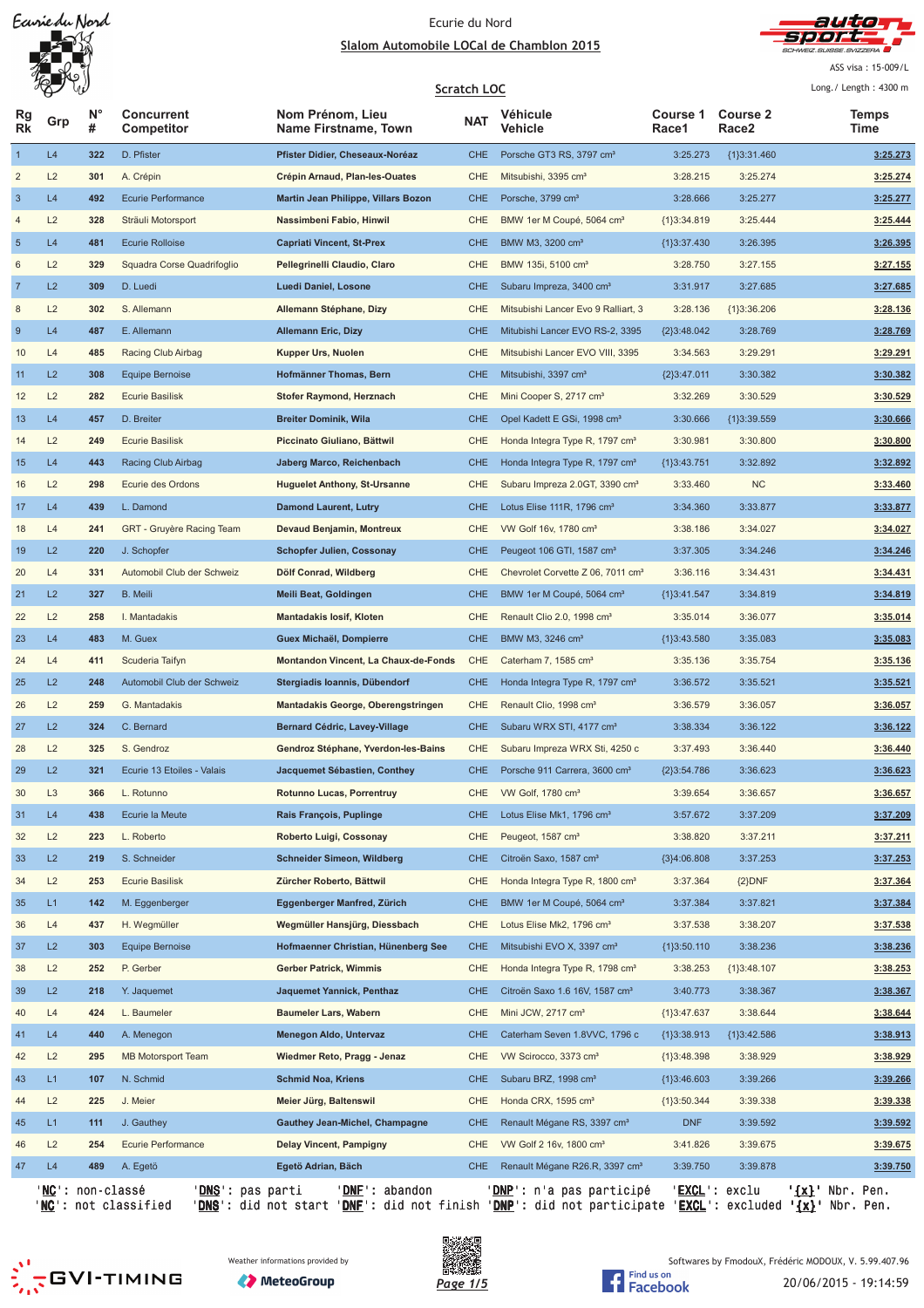

ASS visa: 15-009/L

|                 | W              |                  |                                 |                                          | <b>Scratch LOC</b> |                                              |                   |                                      | Long./ Length: 4300 m |
|-----------------|----------------|------------------|---------------------------------|------------------------------------------|--------------------|----------------------------------------------|-------------------|--------------------------------------|-----------------------|
| Rg<br><b>Rk</b> | Grp            | $N^{\circ}$<br># | <b>Concurrent</b><br>Competitor | Nom Prénom, Lieu<br>Name Firstname, Town | <b>NAT</b>         | Véhicule<br>Vehicle                          | Course 1<br>Race1 | <b>Course 2</b><br>Race <sub>2</sub> | <b>Temps</b><br>Time  |
| 48              | L2             | 283              | A. Servello                     | <b>Servello Andreas, Therwil</b>         | <b>CHE</b>         | Mini Cooper S, 2717 cm <sup>3</sup>          | 3:48.987          | 3:39.757                             | 3:39.757              |
| 49              | L2             | 262              | Ecurie du Nord                  | Henchoz Léonard, Gollion                 | CHE                | Renault Clio, 1998 cm <sup>3</sup>           | ${1}3:52.448$     | 3:39.791                             | 3:39.791              |
| 50              | L2             | 296              | Ecurie 13 Etoiles - Valais      | Vogel Edgar, Vouvry                      | <b>CHE</b>         | Opel Astra, 3383 cm <sup>3</sup>             | 3:40.902          | 3:39.796                             | 3:39.796              |
| 51              | L4             | 441              | <b>Ecurie Basilisk</b>          | <b>Suhr Reiner, Basel</b>                | CHE                | Lotus Exige MK1, 1796 cm <sup>3</sup>        | ${3}NC$           | 3:39.832                             | 3:39.832              |
| 52              | L4             | 422              | <b>MB Motorsport Team</b>       | Holzer Walter, Süderen                   | <b>CHE</b>         | Honda Civic, 1595 cm <sup>3</sup>            | 3:40.150          | 3:40.174                             | 3:40.150              |
| 53              | L4             | 475              | A. Vögeli                       | Vögeli Andreas, Döttingen                | <b>CHE</b>         | BMW M3 E36, 2990 cm <sup>3</sup>             | 3:44.495          | 3:40.153                             | 3:40.153              |
| 54              | L2             | 299              | Ecurie 4 Anneaux                | Binggeli Christian, Thônex               | <b>CHE</b>         | Ford Escort Cosworth, 3393 cm <sup>3</sup>   | 3:40.555          | 3:42.524                             | 3:40.555              |
| 55              | L2             | 297              | M. Amstutz                      | <b>Amstutz Marc-Eric, Villiers</b>       | CHE                | Porsche 911 carrera, 3387 cm <sup>3</sup>    | ${1}3:51.737$     | 3:40.589                             | 3:40.589              |
| 56              | L4             | 412              | Y. Stürzinger                   | Stürzinger Yves, Agiez                   | <b>CHE</b>         | Citroën Saxo VTS, 1587 cm <sup>3</sup>       | 3:40.639          | 3:40.768                             | 3:40.639              |
| 57              | L2             | 323              | Ecurie la Meute                 | Hahn Frédéric, Prilly                    | CHE                | Subaru WRX STI 2.5T AWD, 417                 | 3:42.337          | 3:40.746                             | 3:40.746              |
| 58              | L2             | 214              | RCU - Rennclub Untertoggenburg  | Bleiker Bruno, Bütschwil                 | <b>CHE</b>         | Suzuki Swift Sport 1.6, 1586 cm <sup>3</sup> | 3:40.768          | {1}3:51.788                          | 3:40.768              |
| 59              | L2             | 217              | Ecurie des Ordons               | <b>Marchand Quentin, St-Ursanne</b>      | CHE                | Citroën Saxo, 1587 cm <sup>3</sup>           | 3:43.656          | 3:40.795                             | 3:40.795              |
| 60              | L2             | 215              | <b>Ecurie Basilisk</b>          | Saner Andreas, Wahlen                    | <b>CHE</b>         | Suzuki Swift Sport, 1586 cm <sup>3</sup>     | 3:42.547          | 3:40.984                             | 3:40.984              |
| 61              | L4             | 418              | V. Nicolet                      | Nicolet Valentin, Tramelan               | CHE                | Peugeot 106 1.6 16V, 1587 cm <sup>3</sup>    | 3:42.906          | 3:41.054                             | 3:41.054              |
| 62              | L4             | 482              | M. Dondeynaz                    | Dondeynaz Michel, Gimel                  | <b>CHE</b>         | BMW M3, 3201 cm <sup>3</sup>                 | ${3}4:00.912$     | ${1}3:41.062$                        | 3:41.062              |
| 63              | L1             | 102              | Bödeli Racing Club              | <b>Schranz Michael, Wilderswil</b>       | <b>CHE</b>         | Honda Integra Type-R, 1797 cm <sup>3</sup>   | 3:43.387          | 3:41.091                             | 3:41.091              |
| 64              | L4             | 436              | P. Haltner                      | Haltner Pascal, Frümsen                  | <b>CHE</b>         | BMW 318is, 1794 cm <sup>3</sup>              | 3:42.835          | 3:41.524                             | 3:41.524              |
| 65              | L4             | 490              | S. Otto                         | Otto Stefan, Chavannes-le-Chêne          | <b>CHE</b>         | Renault Mégane RS, 3397 cm <sup>3</sup>      | 3:41.957          | <b>DNS</b>                           | 3:41.957              |
| 66              | L4             | 461              | Racing Club Airbag              | Böhler Stefan, Schleinikon               | <b>CHE</b>         | Renault Clio Williams, 1998 cm <sup>3</sup>  | 3:45.457          | 3:42.027                             | 3:42.027              |
| 67              | L4             | 242              | M. Sauvain                      | Sauvain Manoah, St-Légier                | CHE                | VW Golf 16v, 1780 cm <sup>3</sup>            | 3:42.148          | <b>DNS</b>                           | 3:42.148              |
| 68              | L2             | 273              | C. De Francesco                 | De Francesco Claudio, Pfäffikon          | <b>CHE</b>         | Fiat Punto Abarth SS, 2326 cm <sup>3</sup>   | 3:44.857          | 3:42.315                             | 3:42.315              |
| 69              | L4             | 488              | Racing Club Jurassien           | Grosjean Julien, Cernier                 | <b>CHE</b>         | Renault, 3395 cm <sup>3</sup>                | <b>NC</b>         | 3:42.401                             | 3:42.401              |
| 70              | L2             | 224              | M. Schwarz                      | <b>Schwarz Mike, Grancy</b>              | <b>CHE</b>         | Honda, 1595 cm <sup>3</sup>                  | ${2}4:03.230$     | 3:42.497                             | 3:42.497              |
| 71              | L2             | 292              | D. Esteves                      | Esteves Daniel, Neuchâtel                | CHE                | Seat Leon II Cupra R, 3373 cm <sup>3</sup>   | 3:45.744          | 3:42.515                             | 3:42.515              |
| 72              | L2             | 306              | S. Jaberg                       | Jaberg Stéphane, Les Bois                | <b>CHE</b>         | Lotus Europa, 3397 cm <sup>3</sup>           | 3:45.323          | 3:42.627                             | 3:42.627              |
| 73              | L1             | 103              | M. Buff                         | <b>Buff Michel, Illarsaz</b>             | CHE                | Honda, 1797 cm <sup>3</sup>                  | 3:42.683          | 3:43.399                             | 3:42.683              |
| 74              | L2             | 304              | Ecurie du Nord                  | Langhi Damien, Penthalaz                 | <b>CHE</b>         | Renault Mégane II, 3397 cm <sup>3</sup>      | 3:42.695          | 3:42.925                             | 3:42.695              |
| 75              | L4             | 415              | Scuderia Taifyn                 | <b>Brasseur Michael, Fontainemelon</b>   | <b>CHE</b>         | Citroën Saxo vts, 1587 cm <sup>3</sup>       | 3:42.953          | ${1}3:49.670$                        | 3:42.953              |
| 76              | L4             | 463              | M. Ducommun                     | Ducommun Mickaël, Les Ponts-de-Marte     | <b>CHE</b>         | Renault Clio 2.0 RS, 1998 cm <sup>3</sup>    | 3:43.649          | 3:43.014                             | 3:43.014              |
| 77              | L4             | 247              | M. Di Pietrantonio              | Di Pietrantonio Mario, Valeyres-sous-Mo  | CHE                | Lotus Elise 111S, 1796 cm <sup>3</sup>       | <b>DNF</b>        | 3:43.035                             | 3:43.035              |
| 78              | L <sub>3</sub> | 383              | A. Meylan                       | <b>Meylan Adrien, Vallorbe</b>           | <b>CHE</b>         | BMW, 3428 cm <sup>3</sup>                    | 3:43.254          | ${3}4:15.180$                        | 3:43.254              |
| 79              | L2             | 113              | M. Paltenghi                    | Paltenghi Massimo, Cugnasco              | CHE                | Toyota GT86, 1998 cm <sup>3</sup>            | 3:43.285          | ${2}NC$                              | 3:43.285              |
| 80              | L2             | 330              | M. Rubbi                        | Rubbi Michel, Cornaux                    | <b>CHE</b>         | Porsche 911 Turbo, 6120 cm <sup>3</sup>      | 3:45.251          | 3:43.315                             | 3:43.315              |
| 81              | L2             | 231              | <b>Ecurie Basilisk</b>          | Denzer Gilbert, Basel                    | CHE                | Suzuki Swift, 1586 cm <sup>3</sup>           | 3:43.648          | 3:43.651                             | 3:43.648              |
| 82              | L2             | 326              | D. Fidalgo                      | <b>Fidalgo David, Treycovagnes</b>       | <b>CHE</b>         | Subaru, 4250 cm <sup>3</sup>                 | ${1}3:53.659$     | 3:43.860                             | 3:43.860              |
| 83              | L4             | 432              | Racing Club Airbag              | Zentner Patrick, Zürich                  | CHE                | Renault Clio Williams, 1997 cm <sup>3</sup>  | ${1}3:46.259$     | ${1}3:44.480$                        | 3:44.480              |
| 84              | L1             | 141              | M. Dubouloz                     | Dubouloz Mathias, Anthy sur Léman        | <b>CHE</b>         | Ford Focus RS2, 4250 cm <sup>3</sup>         | 3:47.281          | 3:44.652                             | 3:44.652              |
| 85              | L2             | 300              | P. Ganty                        | Ganty Pierre-Louis, Vérossaz             | CHE                | Mitsubishi Lancer Evo VIII, 3395 c           | 3:44.696          | ${1}3:54.134$                        | 3:44.696              |
| 86              | L4             | 447              | D. Boos                         | <b>Boos Daniel, Bertschikon</b>          | <b>CHE</b>         | Mazda MX-5, 1840 cm <sup>3</sup>             | 3:47.874          | 3:44.775                             | 3:44.775              |
| 87              | L4             | 451              | C. Parriaux                     | Parriaux Christophe, Les Enfers          | CHE                | VW Golf, 1984 cm <sup>3</sup>                | 3:44.844          | ${1}3:50.181$                        | 3:44.844              |
| 88              | L2             | 263              | M. Falabretti                   | Falabretti Mario, Wangen an der Aare     | <b>CHE</b>         | Renault Clio 2.0 16V Ragnotti, 19            | 3:44.871          | 3:45.374                             | 3:44.871              |
| 89              | L2             | 255              | P. Vermot                       | <b>Vermot Patrice, Commugny</b>          | CHE                | Ford Focus RS, 3380 cm <sup>3</sup>          | 3:47.353          | 3:45.015                             | 3:45.015              |
| 90              | L1             | 124              | Ecurie du Nord                  | Nicole Patrice, Yvonand                  | <b>CHE</b>         | Opel Corsa OPC, 2717 cm <sup>3</sup>         | 3:45.356          | 3:47.600                             | 3:45.356              |
| 91              | L1             | 109              | Ecurie du Nord                  | <b>Henchoz Gautier, Gollion</b>          | CHE                | Renault Clio Trophy, 1998 cm <sup>3</sup>    | 3:46.547          | 3:45.753                             | 3:45.753              |
| 92              | L4             | 403              | GRT - Gruyère Racing Team       | Steiner Frédéric, Mossel                 | <b>CHE</b>         | VW Polo, 1389 cm <sup>3</sup>                | 3:49.509          | 3:45.994                             | 3:45.994              |
| 93              | L2             | 250              | <b>B.</b> Stucki                | Stucki Brian, Moudon                     | CHE                | Honda Integra Type R, 1797 cm <sup>3</sup>   | 3:48.679          | 3:46.022                             | 3:46.022              |
| 94              | L <sub>3</sub> | 363              | A. Minoggio                     | Minoggio Alessandro, Gerra Verzasca      | <b>CHE</b>         | VW Golf, 1780 cm <sup>3</sup>                | {1}3:46.026       | <b>DNS</b>                           | 3:46.026              |
|                 |                |                  |                                 |                                          |                    |                                              |                   |                                      |                       |

'<u>NC</u>': non-classé '<u>DNS</u>': pas parti '<u>DNF</u>': abandon '<u>DNP</u>': n'a pas participé '<u>EXCL</u>': exclu '<u>{x}</u>' Nbr. Pen. '<u>NC</u>': not classified '<u>DNS</u>': did not start '<u>DNF</u>': did not finish '<u>DNP</u>': did not participate '<u>EXCL</u>': excluded **'<u>{x}</u>'** Nbr. Pen.



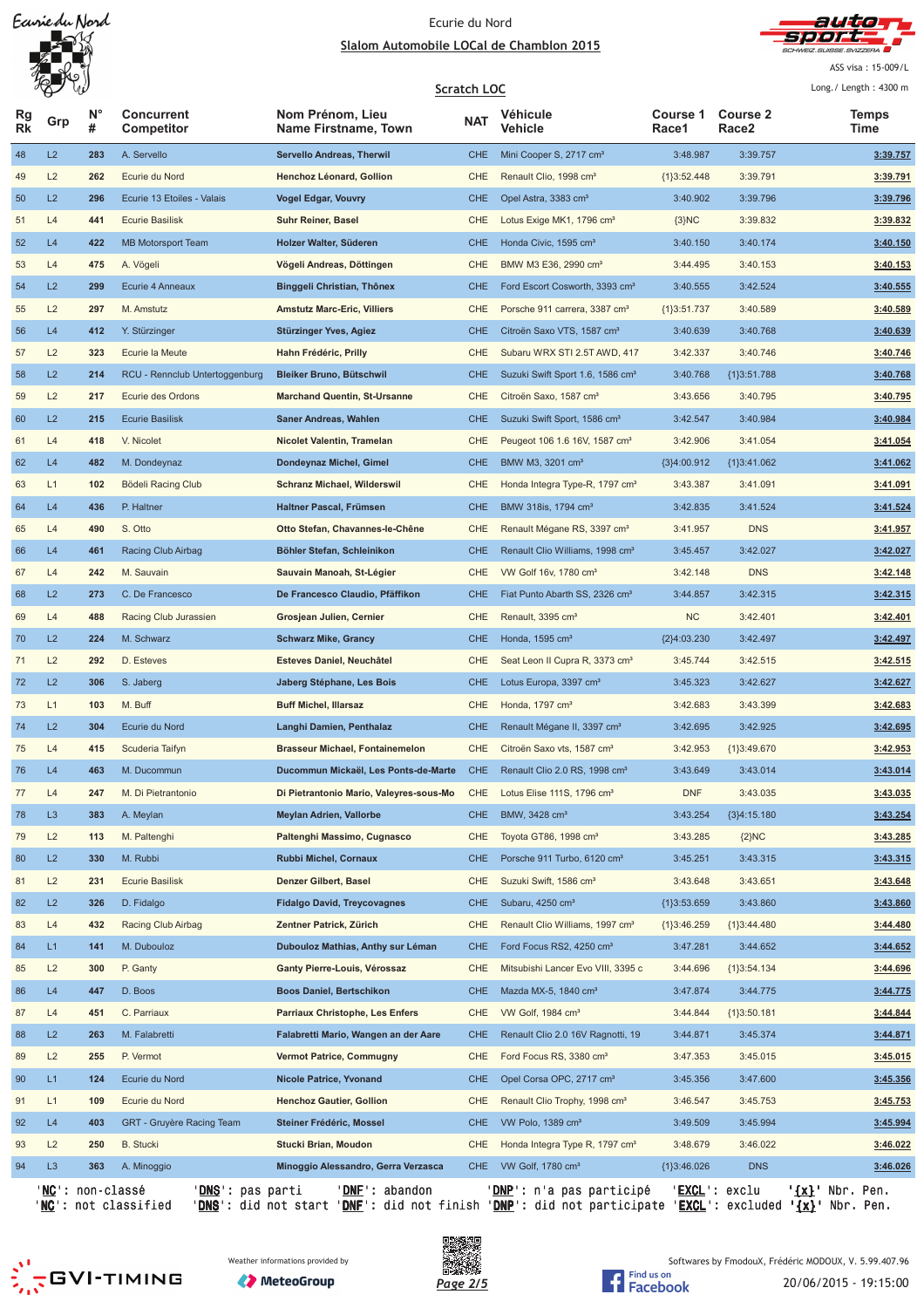

ASS visa: 15-009/L

|                 | W              |                |                                        |                                          | <b>Scratch LOC</b> |                                             |                   |                          | Long./ Length: 4300 m |
|-----------------|----------------|----------------|----------------------------------------|------------------------------------------|--------------------|---------------------------------------------|-------------------|--------------------------|-----------------------|
| Rg<br><b>Rk</b> | Grp            | <b>N°</b><br># | <b>Concurrent</b><br><b>Competitor</b> | Nom Prénom, Lieu<br>Name Firstname, Town | <b>NAT</b>         | Véhicule<br>Vehicle                         | Course 1<br>Race1 | <b>Course 2</b><br>Race2 | <b>Temps</b><br>Time  |
| 95              | L2             | 305            | Ecurie Performance                     | <b>Depraz Christian, Denges</b>          | <b>CHE</b>         | Mitsubishi Lancer Evo, 3397 cm <sup>3</sup> | 3:46.215          | 3:46.117                 | 3:46.117              |
| 96              | L2             | 213            | <b>Ecurie Basilisk</b>                 | Plattner Rolf, Münchenstein              | CHE                | Suzuki, 1586 cm <sup>3</sup>                | 3:46.431          | 3:47.721                 | 3:46.431              |
| 97              | L2             | 281            | Automobil Club der Schweiz             | <b>Gantner Christian, Winterthur</b>     | <b>CHE</b>         | Mini Cooper S, 2717 cm <sup>3</sup>         | ${1}3:54.978$     | 3:46.431                 | 3:46.431              |
| 98              | L4             | 462            | S. Monod                               | <b>Monod Sebastien, Gimel</b>            | CHE                | Opel Astra GSI, 1997 cm <sup>3</sup>        | 3:47.901          | 3:46.574                 | 3:46.574              |
| 99              | L1             | 116            | N. Fankhauser                          | Fankhauser Nicola, Diemtigen             | <b>CHE</b>         | Honda Civic Type R, 1998 cm <sup>3</sup>    | 3:51.579          | 3:46.664                 | 3:46.664              |
| 100             | L4             | 458            | Ecurie Performance                     | <b>Tardy Gil, Pompaples</b>              | <b>CHE</b>         | Renault Mégane, 1998 cm <sup>3</sup>        | 3:46.911          | 3:47.320                 | 3:46.911              |
| 101             | L2             | 265            | <b>Equipe Bernoise</b>                 | <b>Beyeler Marc, Neuenegg</b>            | <b>CHE</b>         | Renault Clio RS, 1998 cm <sup>3</sup>       | 3:48.434          | 3:46.962                 | 3:46.962              |
| 102             | L2             | 245            | R. Scherrer                            | <b>Scherrer Ruth, Lachen</b>             | <b>CHE</b>         | BMW 318is, 1796 cm <sup>3</sup>             | 3:47.201          | ${1}3:53.846$            | 3:47.201              |
| 103             | L2             | 310            | S. Deuber                              | Deuber Sascha, Wiesendangen              | <b>CHE</b>         | Subaru Impreza, 3400 cm <sup>3</sup>        | 3:49.798          | 3:47.687                 | 3:47.687              |
| 104             | L2             | 229            | S. Fehr                                | Fehr Sandro, Rorschacherberg             | CHE                | Suzuki Swift Sport, 1600 cm <sup>3</sup>    | ${2}3:57.412$     | ${1}3:47.774$            | 3:47.774              |
| 105             | L <sub>3</sub> | 362            | M. Osio                                | Osio Michele, Chandolin-Savièse          | <b>CHE</b>         | VW Golf, 1780 cm <sup>3</sup>               | 3:47.886          | 3:48.471                 | 3:47.886              |
| 106             | L1             | 125            | T. Gauthey                             | Gauthey Théo, Yverdon                    | CHE                | Renault Clio 4 RS, 2751 cm <sup>3</sup>     | 3:48.013          | ${1}3:59.790$            | 3:48.013              |
| 107             | L4             | 444            | C. Trudel                              | Trudel Cyril, Stäfa                      | <b>CHE</b>         | Honda Integra Type R, 1797 cm <sup>3</sup>  | ${1}3:48.313$     | ${1}3:49.969$            | 3:48.313              |
| 108             | L1             | 132            | S. Aliberti                            | Aliberti Sebastiano, Yvonand             | CHE                | Renault Mégane RS, 3397 cm <sup>3</sup>     | ${2}4:12.915$     | 3:48.603                 | 3:48.603              |
| 109             | L1             | 122            | Atelier de la Tzoumaz                  | Ferreira Nuno, Venthône                  | <b>CHE</b>         | Ford Fiesta ST, 2713 cm <sup>3</sup>        | 3:49.641          | 3:49.342                 | 3:49.342              |
| 110             | L1             | 121            | M. Picard                              | <b>Picard Marielle, Sonvilier</b>        | CHE                | Ford Fiesta, 2713 cm <sup>3</sup>           | 3:49.397          | 3:50.527                 | 3:49.397              |
| 111             | L4             | 471            | Ecurie Performance                     | <b>Blulle Jacques, St-Livres</b>         | <b>CHE</b>         | VW Polo G40, 2162 cm <sup>3</sup>           | 3:49.398          | 3:51.729                 | 3:49.398              |
| 112             | L <sub>3</sub> | 371            | <b>ALL-IN Racing Team</b>              | Debétaz Julien, Yverdon Les Bains        | CHE                | VW Golf GTI, 1781 cm <sup>3</sup>           | 3:49.487          | 3:50.469                 | 3:49.487              |
| 113             | L1             | 104            | N. Aliberti                            | Aliberti Nicola, Yvonand                 | <b>CHE</b>         | Renault Clio RS, 1998 cm <sup>3</sup>       | ${2}4:09.218$     | 3:49.651                 | 3:49.651              |
| 114             | L4             | 413            | Racing Club Airbag                     | Weingart Jacqueline, Dielsdorf           | CHE                | Citroën Saxo, 1587 cm <sup>3</sup>          | 3:50.666          | 3:49.864                 | 3:49.864              |
| 115             | L1             | 106            | U. Fankhauser                          | <b>Fankhauser Urs, Steffisburg</b>       | <b>CHE</b>         | Honda Civic, 1998 cm <sup>3</sup>           | ${1}3:59.219$     | 3:50.151                 | 3:50.151              |
| 116             | L2             | 201            | <b>Equipe Bernoise</b>                 | Boelle Tobias, Nussbaumen                | <b>CHE</b>         | Peugeot 106 Rallye, 1293 cm <sup>3</sup>    | 3:51.067          | 3:50.284                 | 3:50.284              |
| 117             | L4             | 433            | G. Cattelan                            | <b>Cattelan Graziano, Yens</b>           | <b>CHE</b>         | Opel Astra GSI, 1997 cm <sup>3</sup>        | 3:51.357          | 3:50.369                 | 3:50.369              |
| 118             | L2             | 284            | RCU - Rennclub Untertoggenburg         | <b>Brunner Peter, Flawil</b>             | CHE                | Mini Cooper S, 2717 cm <sup>3</sup>         | 3:50.850          | <b>DNS</b>               | 3:50.850              |
| 119             | L4             | 472            | Ecurie du Nord                         | D'Onofrio Dario, Yvonand                 | <b>CHE</b>         | Fiat Punto GT, 2332 cm <sup>3</sup>         | 3:51.203          | 3:51.652                 | 3:51.203              |
| 120             | L4             | 425            | D. Kälin                               | Kälin Dominik, Quarten                   | CHE                | Honda CRX, 1598 cm <sup>3</sup>             | 3:51.385          | {1}4:04.902              | 3:51.385              |
| 121             | L2             | 226            | Automobil Club der Schweiz             | <b>Flammer Patrick, Glarus</b>           | <b>CHE</b>         | Suzuki Swift Sport, 1598 cm <sup>3</sup>    | ${1}3:55.130$     | ${1}3:51.462$            | 3:51.462              |
| 122             | L1             | 117            | S. Schwander                           | <b>Schwander Simon, Bern</b>             | <b>CHE</b>         | Ford Fiesta ST150, 1999 cm <sup>3</sup>     | 3:51.512          | 3:52.000                 | 3:51.512              |
| 123             | L2             | 251            | Automobil Club der Schweiz             | Prisi Yannik, Hünibach                   | <b>CHE</b>         | Honda Integra Type R, 1797 cm <sup>3</sup>  | ${1}3:58.660$     | 3:51.541                 | 3:51.541              |
| 124             | L4             | 452            | V. Zenklusen                           | <b>Zenklusen Tiffany, Visp</b>           | CHE                | Subaru Impreza GT, 1993 cm <sup>3</sup>     | ${1}4:02.526$     | 3:51.603                 | 3:51.603              |
| 125             | L4             | 484            | C. Geoffrey                            | <b>Geoffrey Cuenin, Epauvillers</b>      | <b>CHE</b>         | Subaru Impreza, 3390 cm <sup>3</sup>        | 3:51.906          | ${1}NC$                  | 3:51.906              |
| 126             | L1             | 126            | F. Lacherie                            | Lacherie François, Bellelay              | CHE                | Ford Fiesta, 2713 cm <sup>3</sup>           | 3:52.428          | ${1}4:03.274$            | 3:52.428              |
| 127             | L4             | 445            | Racing Club Airbag                     | Schweizer Nicole, Nürensdorf             | <b>CHE</b>         | VW Golf, 1798 cm <sup>3</sup>               | {2}4:11.494       | 3:52.499                 | 3:52.499              |
| 128             | L4             | 285            | M. Regueiro                            | <b>Regueiro Manuel, Les Bioux</b>        | CHE                | Mini jcw GP, 2720 cm <sup>3</sup>           | 3:52.510          | 3:53.084                 | 3:52.510              |
| 129             | L4             | 455            | F. Mouche                              | <b>Mouche Fabrice, Bonfol</b>            | <b>CHE</b>         | Renault Clio 3 RS, 1998 cm <sup>3</sup>     | 3:52.600          | ${1}4:01.946$            | 3:52.600              |
| 130             | L <sub>3</sub> | 361            | P. Brunner                             | <b>Brunner Patrice, St-Cierges</b>       | CHE                | VW Golf GTI, 1781 cm <sup>3</sup>           | 3:52.717          | 3:55.526                 | 3:52.717              |
| 131             | L4             | 416            | MST - Zentralschweiz                   | Hänggi Stefan, Diegten                   | <b>CHE</b>         | Citroën Saxo, 1587 cm <sup>3</sup>          | 3:52.885          | ${1}4:05.239$            | 3:52.885              |
| 132             | L1             | 108            | L. Menthonnex                          | <b>Menthonnex Lucie, Bursins</b>         | CHE                | Renault, 1998 cm <sup>3</sup>               | 3:52.935          | ${1}4:05.087$            | 3:52.935              |
| 133             | L4             | 435            | L. Barras                              | <b>Barras Loïc, Promasens</b>            | <b>CHE</b>         | VW Golf GTI, 1781 cm <sup>3</sup>           | {2}4:11.278       | 3:52.935                 | 3:52.935              |
| 134             | L4             | 473            | C. Schranz                             | Schranz Cédric, Ballaigues               | CHE                | Mercedes 190E 2.5-16V, 2497 cm              | 3:54.634          | 3:52.994                 | 3:52.994              |
| 135             | L2             | 274            | R. Rochat                              | Rochat Rémy, Le Solliat                  | <b>CHE</b>         | Fiat Punto 1.4 Abarth, 2326 cm <sup>3</sup> | 3:54.849          | 3:53.120                 | 3:53.120              |
| 136             | L2             | 277            | Ecurie du Nord                         | Sallin Pierre-André, Cronay              | <b>CHE</b>         | BMW 323 ti, 2494 cm <sup>3</sup>            | 3:56.134          | 3:53.197                 | 3:53.197              |
| 137             | L4             | 431            | M. Sanga                               | Sanga Morgane, Les Ponts-de-Martel       | <b>CHE</b>         | Renault Clio 2.0 RS, 1998 cm <sup>3</sup>   | 3:53.236          | 3:53.264                 | 3:53.236              |
| 138             | L4             | 491            | T. Grosz                               | Grosz Tomas, Oberengstringen             | CHE                | Renault Mégane, 3400 cm <sup>3</sup>        | ${2}3:53.672$     | <b>DNF</b>               | 3:53.672              |
| 139             | L4             | 454            | Chablais Racing Team                   | <b>Bender Danny, Fully</b>               | <b>CHE</b>         | Opel Astra F GSi 16, 1997 cm <sup>3</sup>   | 3:57.850          | 3:53.728                 | 3:53.728              |
| 140             | L <sub>3</sub> | 374            | Atelier de la Tzoumaz                  | <b>Rey Christophe, Bramois</b>           | <b>CHE</b>         | BMW 2002, 1998 cm <sup>3</sup>              | 3:56.303          | 3:54.048                 | 3:54.048              |
| 141             | L2             | 202            | Scuderia Taifyn                        | Jacot Philippe, Cortaillod               | <b>CHE</b>         | Peugeot 106 Rallye, 1294 cm <sup>3</sup>    | {1}4:02.096       | 3:54.068                 | 3:54.068              |
|                 |                |                |                                        |                                          |                    |                                             |                   |                          |                       |

'<u>NC</u>': non-classé '<u>DNS</u>': pas parti '<u>DNF</u>': abandon '<u>DNP</u>': n'a pas participé '<u>EXCL</u>': exclu '<u>{x}</u>' Nbr. Pen. '<u>NC</u>': not classified '<u>DNS</u>': did not start '<u>DNF</u>': did not finish '<u>DNP</u>': did not participate '<u>EXCL</u>': excluded **'<u>{x}</u>'** Nbr. Pen.







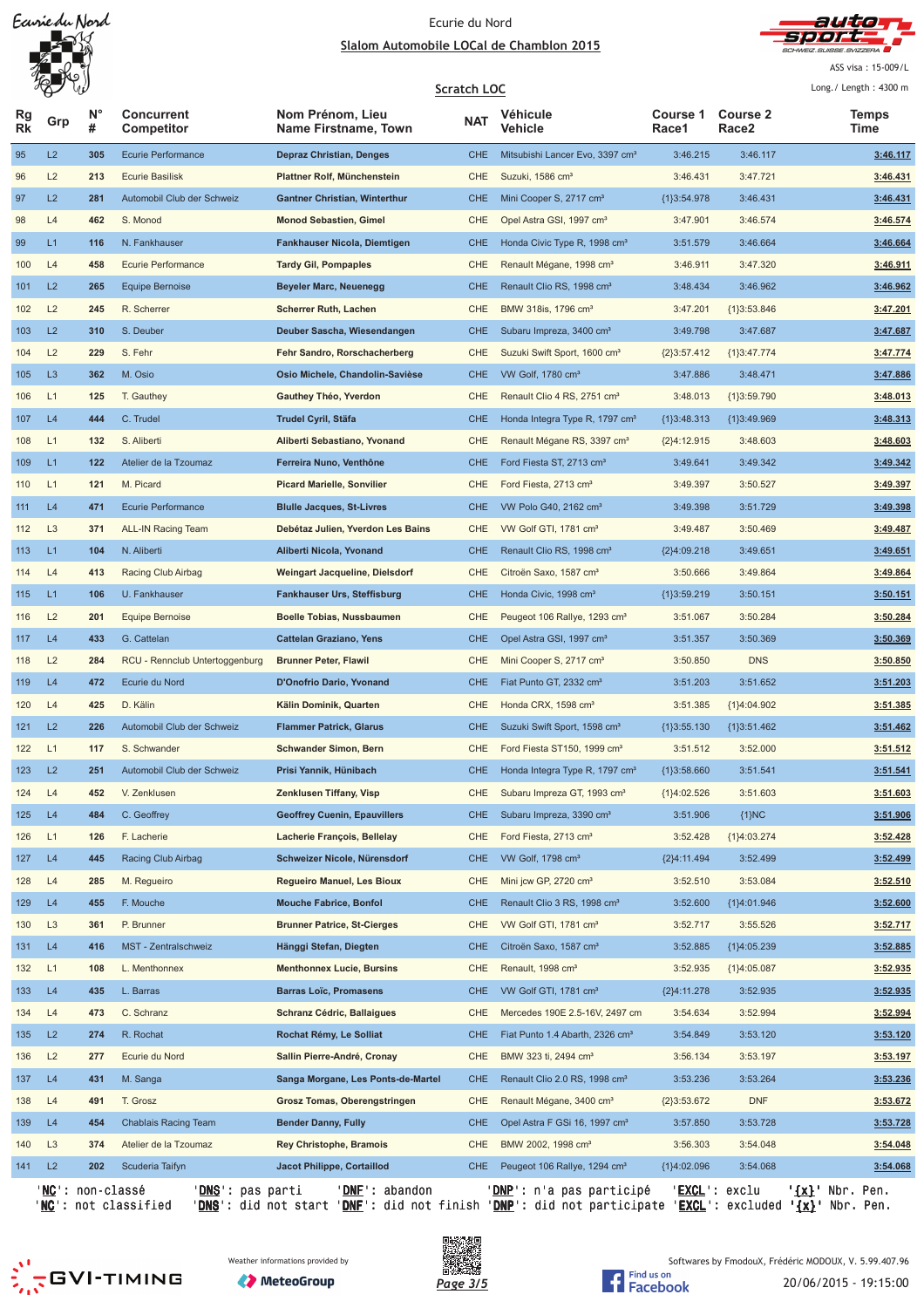

ASS visa: 15-009/L

|          |                |                  |                                 | Scratch LOC                              |            |                                             | Long./ Length: 4300 m |                          |                          |
|----------|----------------|------------------|---------------------------------|------------------------------------------|------------|---------------------------------------------|-----------------------|--------------------------|--------------------------|
| Rg<br>Rk | Grp            | <b>N°</b><br>#   | <b>Concurrent</b><br>Competitor | Nom Prénom, Lieu<br>Name Firstname, Town | <b>NAT</b> | Véhicule<br>Vehicle                         | Course 1<br>Race1     | <b>Course 2</b><br>Race2 | <b>Temps</b><br>Time     |
| 142      | L2             | 276              | S. Cottier                      | <b>Cottier Steve, Romanel-sur-Morges</b> | <b>CHE</b> | BMW 325i e30, 2493 cm <sup>3</sup>          | {1}4:03.299           | 3:54.202                 | 3:54.202                 |
| 143      | L <sub>3</sub> | 368              | Squadra Corse Quadrifoglio      | Osio Moreno, Locarno                     | CHE        | VW Golf GTI, 1781 cm <sup>3</sup>           | 3:55.608              | 3:54.303                 | 3:54.303                 |
| 144      | L4             | 423              | A. Gunsch                       | Gunsch Aljoscha, Saignelégier            | <b>CHE</b> | Citroën Saxo vts, 1597 cm <sup>3</sup>      | 3:56.515              | 3:54.889                 | 3:54.889                 |
| 145      | L4             | 417              | <b>Team Trajectoire</b>         | Palma Riccardo, Malleray                 | CHE        | Peugeot 106 1.6 16V, 1587 cm <sup>3</sup>   | ${1}4:09.938$         | 3:54.993                 | 3:54.993                 |
| 146      | L <sub>3</sub> | 367              | Squadra Corse Quadrifoglio      | Osio Marco, Gerra Piano                  | <b>CHE</b> | VW Golf GTI, 1781 cm <sup>3</sup>           | ${1}3:55.480$         | <b>DNS</b>               | 3:55.480                 |
| 147      | L1             | 112              | E. Mizraji                      | Mizraji Eduardo, Chamblon                | CHE        | Renault Mégane RS, 3397 cm <sup>3</sup>     | ${1}4:03.542$         | 3:55.739                 | 3:55.739                 |
| 148      | L1             | 105              | L. Aliberti                     | Aliberti Luca, Estavayer                 | <b>CHE</b> | Renault Clio Sport, 1998 cm <sup>3</sup>    | 3:56.039              | 3:55.782                 | 3:55.782                 |
| 149      | L4             | 446              | P. Kübler                       | Kübler Philipp, Egg                      | CHE        | Honda Integra Type-R, 1798 cm <sup>3</sup>  | ${1}3:55.855$         | <b>NC</b>                | 3:55.855                 |
| 150      | L2             | 261              | <b>Equipe Bernoise</b>          | Gerber Meverick, Thun                    | <b>CHE</b> | Renault Clio, 1998 cm <sup>3</sup>          | ${1}3:56.790$         | ${1}3:55.906$            | 3:55.906                 |
| 151      | L4             | 291              | R. Maeder                       | <b>Maeder Roland, Carrouge</b>           | <b>CHE</b> | Porsche Carrera, 3200 cm <sup>3</sup>       | 4:02.093              | 3:56.249                 | 3:56.249                 |
| 152      | L2             | 257              | O. Alter                        | Alter Orianne, Chemin                    | <b>CHE</b> | Renault Clio Williams, 1997 cm <sup>3</sup> | 3:56.342              | 3:58.696                 | 3:56.342                 |
| 153      | L2             | 294              | N. Bianchi                      | <b>Bianchi Nicolas, L'Orient</b>         | CHE        | VW Polo WRC, 3373 cm <sup>3</sup>           | {2}4:16.021           | ${1}3:56.418$            | 3:56.418                 |
| 154      | L2             | 267              | N. Girard                       | <b>Girard Nathaniel, Granges</b>         | <b>CHE</b> | Renault Clio 2.0 16v, 1998 cm <sup>3</sup>  | 3:56.491              | 3:56.689                 | 3:56.491                 |
| 155      | L2             | 221              | T. Walther                      | Walther Thomas, Kräiligen                | CHE        | Citroën Saxo 1.6 16V, 1587 cm <sup>3</sup>  | 3:58.318              | 3:56.563                 | 3:56.563                 |
| 156      | L1             | 115              | Y. Loeffler                     | Loeffler Yoan, Bex                       | <b>CHE</b> | Renault Clio, 1998 cm <sup>3</sup>          | {1}4:08.035           | 3:57.005                 | 3:57.005                 |
| 157      | L <sub>3</sub> | 353              | S. Matthey                      | <b>Matthey Samuel, Buchillon</b>         | CHE        | Mini Cooper's, 1275 cm <sup>3</sup>         | 3:57.496              | 3:59.399                 | 3:57.496                 |
| 158      | L4             | 453              | Y. Freiholz                     | Freiholz Yvan, Le Lieu                   | <b>CHE</b> | Peugeot, 1997 cm <sup>3</sup>               | 4:05.226              | 3:57.543                 | 3:57.543                 |
| 159      | L2             | 266              | C. Gilliéron                    | Gilliéron Christophe, Etoy               | CHE        | Renault Clio 16v, 1998 cm <sup>3</sup>      | ${1}4:08.196$         | 3:57.922                 | 3:57.922                 |
| 160      | L1             | 114              | Ecurie Performance              | <b>Blanc Claude-Alain, Montricher</b>    | <b>CHE</b> | Renault Clio 2.0 16V, 1998 cm <sup>3</sup>  | 4:00.291              | 3:58.439                 | 3:58.439                 |
| 161      | L <sub>3</sub> | 354              | Ecurie des Lions                | Paco Surroca, Sion                       | CHE        | Ford Escort mk1 vhc, 1300 cm <sup>3</sup>   | 3:59.732              | 3:58.690                 | 3:58.690                 |
| 162      | L <sub>3</sub> | 375              | L. Brunner                      | <b>Brunner Ludovic, Cronay</b>           | <b>CHE</b> | VW Golf 1 GTI, 1781 cm <sup>3</sup>         | 3:59.291              | 3:59.234                 | 3:59.234                 |
| 163      | L4             | 401              | Ecurie Performance              | <b>Baali Rima, Villeneuve</b>            | CHE        | Peugeot, 1293 cm <sup>3</sup>               | 3:59.512              | 4:00.138                 | 3:59.512                 |
| 164      | L2             | 203              | C. Joseph                       | Joseph Christian, Le Brassus             | <b>CHE</b> | Peugeot 106 rallye, 1298 cm <sup>3</sup>    | 3:59.514              | 4:00.238                 | 3:59.514                 |
| 165      | L1             | 131              | M. Fahrni                       | Fahrni Marc André, Rances                | CHE        | Porsche 911 Carrera, 3387 cm <sup>3</sup>   | 4:00.708              | 4:01.748                 | 4:00.708                 |
| 166      | L4             | 402              | A. Ash-shaarawi                 | Ash-shaarawi Ahmad, Winterthur           | <b>CHE</b> | Suzuki Swift, 1300 cm <sup>3</sup>          | 4:10.106              | 4:01.493                 | 4:01.493                 |
| 167      | L4             | 421              | GRT - Gruyère Racing Team       | Miauton Alexandre, La Tour-de-Trême      | <b>CHE</b> | Honda Civic VTI, 1595 cm <sup>3</sup>       | 4:05.705              | 4:02.077                 | 4:02.077                 |
| 168      | L4             | 474              | S. Reymond                      | <b>Reymond Steve, Gimel</b>              | <b>CHE</b> | Toyota Yaris 1.5 TS Turbo, 2545 c           | ${2}4:20.221$         | 4:02.349                 | 4:02.349                 |
| 169      | L <sub>3</sub> | 351              | Y. Scilimati                    | <b>Scilimati Yves, Gryon</b>             | <b>CHE</b> | Innocenti Mini, 1275 cm <sup>3</sup>        | ${1}4:22.339$         | 4:02.532                 | 4:02.532                 |
| 170      | L2             | 232              | P. Stöckli                      | Stöckli Patrick, Villmergen              | <b>CHE</b> | Suzuki Swift, 1600 cm <sup>3</sup>          | 4:04.279              | 4:03.236                 | 4:03.236                 |
| 171      | L <sub>3</sub> | 352              | G. James                        | <b>James Gregory, Commugny</b>           | <b>CHE</b> | Austin Mini, 1275 cm <sup>3</sup>           | 4:04.966              | 4:03.590                 | 4:03.590                 |
| 172      | L4             | 450              | M. Carapella                    | Carapella Mario, Le Mont sur Lausanne    | <b>CHE</b> | Seat Ibiza Cupra, 1984 cm <sup>3</sup>      | 4:10.321              | 4:03.972                 | 4:03.972                 |
| 173      | L4             | 459              | G. Walzer                       | Walzer Gwendoline, Grandson              | CHE        | Renault Clio 2 RS, 1998 cm <sup>3</sup>     | 4:04.109              | 4:06.126                 | 4:04.109                 |
| 174      | L2             | 243              | Team VWF                        | <b>Fonseca Bruno, Bonvillars</b>         | <b>CHE</b> | VW Golf 2 gti, 1780 cm <sup>3</sup>         | 4:05.776              | 4:07.186                 | 4:05.776                 |
| 175      | L <sub>3</sub> | 364              | N. Eray                         | <b>Eray Normand, Porrentruy</b>          | CHE        | VW Golf gti, 1780 cm <sup>3</sup>           | ${2}4:05.800$         | {2}4:07.300              | 4:05.800                 |
| 176      | L2             | 211              | <b>Ecurie Basilisk</b>          | <b>Buess Bettina, Gelterkinden</b>       | <b>CHE</b> | Suzuki Swift Sport, 1586 cm <sup>3</sup>    | {1}4:19.422           | 4:05.949                 | 4:05.949                 |
| 177      | L1             | 118              | P. Chablais                     | <b>Chablais Patrick, Monthey</b>         | CHE        | Fiat Punto $1,8$ , 1747 cm <sup>3</sup>     | {1}4:14.476           | 4:06.180                 | 4:06.180                 |
| 178      | L2             | 230              | Team VWF                        | <b>Zomer Mateo, Essertines</b>           | <b>CHE</b> | Mini Cooper S, 1600 cm <sup>3</sup>         | 4:06.491              | NC                       | 4:06.491                 |
| 179      | L1             | 123              | Scuderia Taifyn                 | Etienne Michel, La Vue-des-Alpes         | CHE        | Ford Fiesta ST, 2713 cm <sup>3</sup>        | 4:07.035              | 4:07.818                 | 4:07.035                 |
| 180      | L <sub>3</sub> | 370              | V. Merlotti                     | <b>Merlotti Vincent, Les Bayards</b>     | <b>CHE</b> | VW Golf, 1781 cm <sup>3</sup>               | 4:07.655              | 4:07.211                 | 4:07.211                 |
| 181      | L4             | 464              | M. Lachenal                     | Lachenal Marine Julia Celimène, Arzier   | CHE        | Mazda MX-5, 1999 cm <sup>3</sup>            | 4:08.139              | 4:11.363                 | 4:08.139                 |
| 182      | L2             | 256              | A. Thomas                       | <b>Thomas Alain, Yverdon</b>             | <b>CHE</b> | Renault Clio Williams, 1997 cm <sup>3</sup> | ${1}4:16.304$         | 4:08.718                 | 4:08.718                 |
| 183      | L2             | 244              | M. Lenherr                      | Lenherr Manuela, Frümsen                 | CHE        | BMW 318is, 1795 cm <sup>3</sup>             | 4:11.990              | 4:09.905                 | 4:09.905                 |
| 184      | L4             | 434              | Ecurie Performance              | Jeanmonod Logan, Grandevent              | <b>CHE</b> | VW Golf 2 GTI, 1780 cm <sup>3</sup>         | 4:10.383              | <b>DNS</b>               | 4:10.383                 |
| 185      | L2             | 271              | J. Sanga                        | Sanga Jean-Pierre, Yverdon-les-Bains     | CHE        | VW Polo 1.2 TSI, 2035 cm <sup>3</sup>       | 4:18.586              | 4:18.614                 | 4:18.586                 |
| 186      | L2             | 204              | Y. Beyeler                      | <b>Beyeler Yves, Ecublens</b>            | <b>CHE</b> | VW Polo, 1390 cm <sup>3</sup>               | 4:27.356              | 4:20.740                 | 4:20.740                 |
| 187      | L2             | 419              | Ecurie du Nord                  | <b>Chabloz Sarah, Lucens</b>             | CHE        | Peugeot 106, 1587 cm <sup>3</sup>           | 4:37.573              | 4:25.631                 | 4:25.631                 |
| 188      | L1             | 133              | P. Manini                       | Manini Pierre, Grandson                  | <b>CHE</b> | Opel Astra, 3397 cm <sup>3</sup>            | 4:38.265              | 4:37.125                 | 4:37.125                 |
|          |                | 'NC': non-classé | 'DNS': pas parti                | ' <b>DNF</b> ': abandon                  |            | ' <u>DNP</u> ': n'a pas participé           |                       | ' <u>EXCL</u> ': exclu   | ' <u>{x}</u> ' Nbr. Pen. |

'<u>NC</u>': not classified '<u>DNS</u>': did not start '<u>DNF</u>': did not finish '<u>DNP</u>': did not participate '<u>EXCL</u>': excluded **'<u>{x}</u>'** Nbr. Pen.



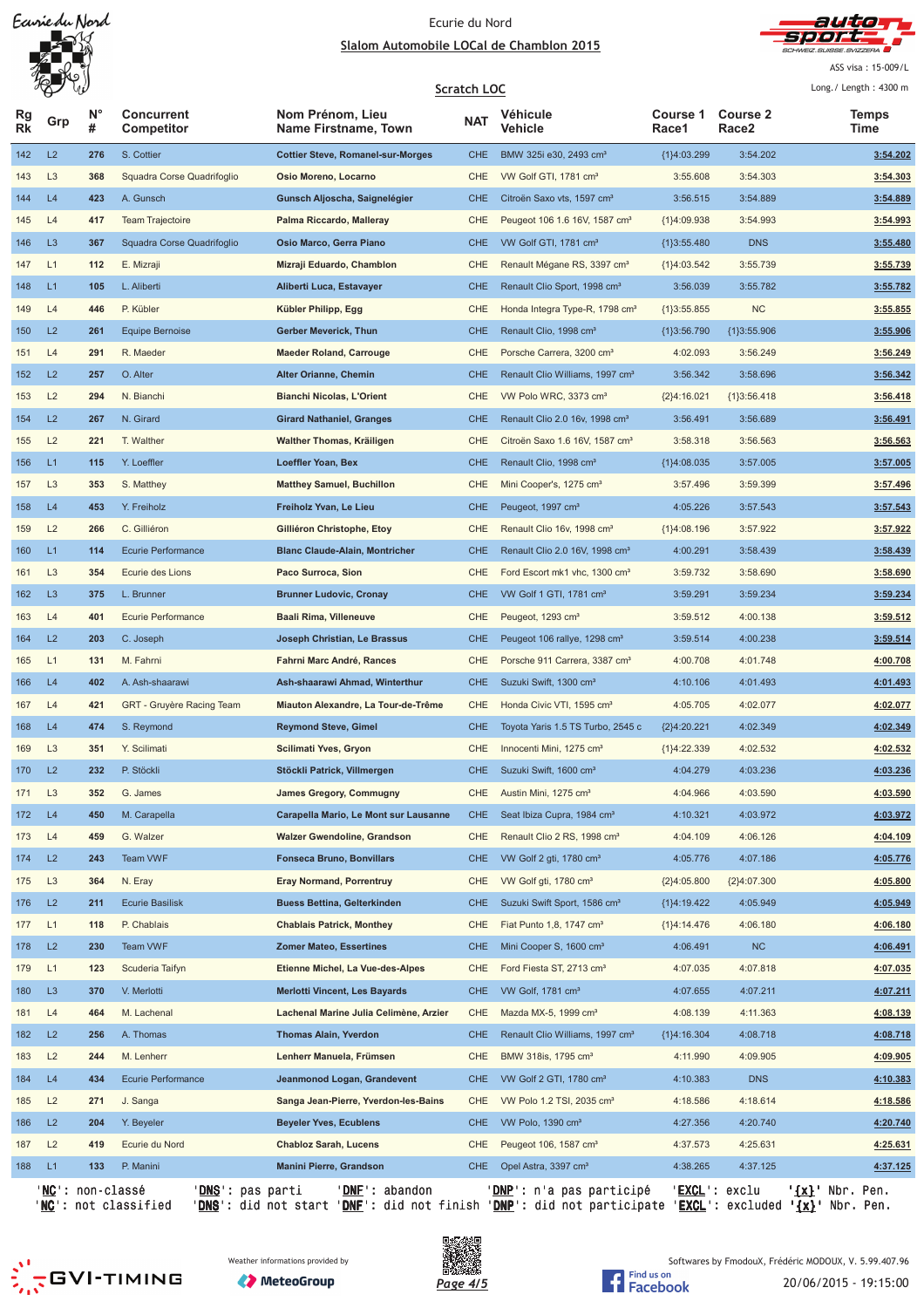|                 | Earriedu Nord                       |                  |                          |                                                  | Ecurie du Nord<br>Slalom Automobile LOCal de Chamblon 2015<br>Scratch LOC |                                                         |            |                                                                 |                   | auto<br>CHWEIZ SUISSE SVIZZERA<br>ASS visa: 15-009/L<br>Long./ Length: 4300 m |                                    |                                 |  |
|-----------------|-------------------------------------|------------------|--------------------------|--------------------------------------------------|---------------------------------------------------------------------------|---------------------------------------------------------|------------|-----------------------------------------------------------------|-------------------|-------------------------------------------------------------------------------|------------------------------------|---------------------------------|--|
| Rg<br><b>Rk</b> | Grp                                 | $N^{\circ}$<br># | Concurrent<br>Competitor |                                                  | Nom Prénom, Lieu                                                          | Name Firstname, Town                                    | <b>NAT</b> | Véhicule<br>Vehicle                                             | Course 1<br>Race1 | Course 2<br>Race <sub>2</sub>                                                 |                                    | Temps<br>Time                   |  |
|                 | L2                                  | 228              | <b>B.</b> Rosselet       |                                                  |                                                                           | <b>Rosselet Benoit, Echandens</b>                       | CHE.       | Mini Cooper S, 2717 cm <sup>3</sup>                             | <b>DNP</b>        | <b>DNP</b>                                                                    |                                    | -1-1-1-1                        |  |
|                 | L2                                  | 275              | G. Chevalley             |                                                  |                                                                           | Chevalley Gaetan, Valeyres sous Monta                   | <b>CHE</b> | BMW 325 i. 2493 cm <sup>3</sup>                                 | <b>DNP</b>        | <b>DNP</b>                                                                    |                                    | -:--.---                        |  |
|                 | L <sub>3</sub>                      | 365              | J. Vallat                |                                                  | Vallat Jeremy, Bure                                                       |                                                         | CHE.       | VW Golf 2, 1780 cm <sup>3</sup>                                 | {1}DNF            | <b>DNS</b>                                                                    |                                    | <u>simm</u>                     |  |
|                 | L <sub>3</sub>                      | 369              | J. Roulet                |                                                  | <b>Roulet Julien, Ballens</b>                                             |                                                         | CHE.       | VW Golf GTi 16v, 1781 cm <sup>3</sup>                           | <b>DNP</b>        | <b>DNP</b>                                                                    |                                    |                                 |  |
|                 | L <sub>3</sub>                      | 372              | I. Fantoni               |                                                  | Fantoni Ivan, Gudo                                                        |                                                         | CHE        | VW Golf 1, 1800 cm <sup>3</sup>                                 | <b>EXCLU</b>      | <b>EXCLU</b>                                                                  |                                    | سيبيت                           |  |
|                 | L <sub>3</sub>                      | 373              | A. Donzé                 |                                                  | Donzé Arnaud, Porrentruy                                                  |                                                         | CHE.       | VW Golf gti, 1800 cm <sup>3</sup>                               | <b>EXCLU</b>      | <b>EXCLU</b>                                                                  |                                    | $\frac{1}{2}$ and $\frac{1}{2}$ |  |
|                 | L4                                  | 414              | S. Offreda               |                                                  |                                                                           | Offreda Stéphane, Boécourt                              | CHE.       | Peugeot 106 1.6 16V, 1587 cm <sup>3</sup>                       | <b>DNP</b>        | <b>DNP</b>                                                                    |                                    | <u>simm</u>                     |  |
|                 | L4                                  | 420              | S. Weibel                |                                                  | Weibel Samuel, Rumisberg                                                  |                                                         | CHE        | Honda Civic VTi, 1595 cm <sup>3</sup>                           | <b>DNP</b>        | <b>DNP</b>                                                                    |                                    | سيبيت                           |  |
|                 | ' <b>NC</b> ': non-classé<br>'NC' : |                  | not classified           | ' <b>DNS</b> ': pas parti<br>' <b>DNS</b> ': did | not start                                                                 | ' <b>DNF</b> ': abandon<br><b>DNF':</b> did not finish' |            | ' <b>DNP</b> ': n'a pas participé<br>'DNP': did not participate | EXCL':            | ' <b>EXCL</b> ': exclu<br>excluded                                            | $\{x\}$ '<br>Nbr.<br>$\frac{1}{x}$ | Pen.<br>Nbr. Pen.               |  |

**!"
"#\$** 





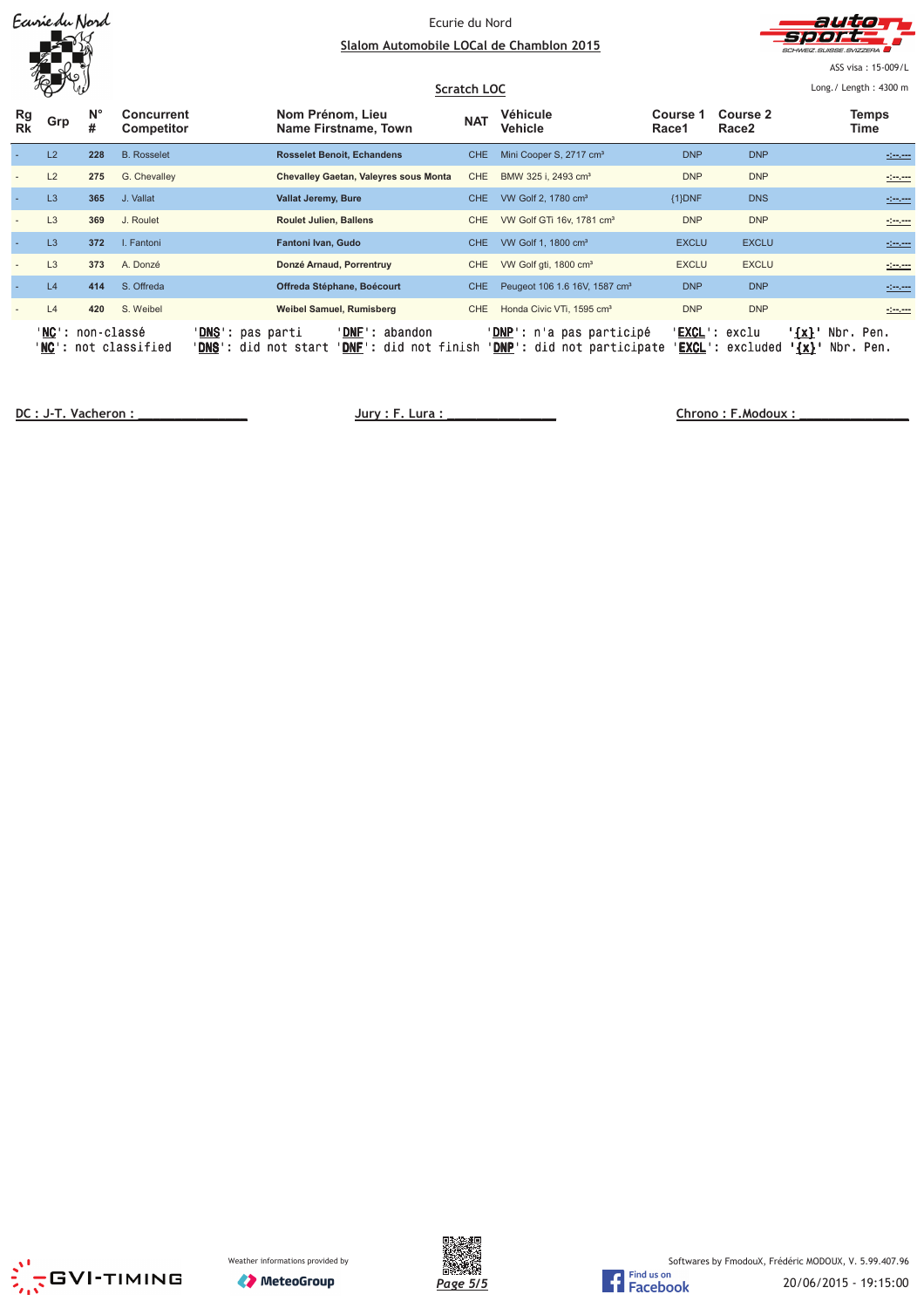| Ecurie du Nord |
|----------------|
|                |
|                |
|                |



ASS visa: 15-009/L Long./ Length: 4300 m

**Essais LOC** ₩ **Nom Prénom, Lieu Véhicule Essai 1 Essai 2 Concurrent Temps Rg N° The MAT**<br> **Training1 Training2** Training2 Time **Competitor Name Firstame, Town Vehicle Training1 Rk #**

# **Catégorie / Category : L1 0 -> 2000 cm³**

| $\overline{1}$ | 107 | N. Schmid                 | <b>Noa Schmid, Kriens</b>             | <b>CHE</b> | Subaru BRZ, 1998 cm <sup>3</sup>           | 3:37.713 | 3:36.458 | 3:36.458 |
|----------------|-----|---------------------------|---------------------------------------|------------|--------------------------------------------|----------|----------|----------|
| $\overline{2}$ | 102 | Bödeli Racing Club        | <b>Michael Schranz, Wilderswil</b>    | <b>CHE</b> | Honda Integra Type-R, 1797 cm <sup>3</sup> | 3:42.563 | 3:42.210 | 3:42.210 |
| $\overline{3}$ | 103 | M. Buff                   | <b>Michel Buff, Illarsaz</b>          | <b>CHE</b> | Honda, 1797 cm <sup>3</sup>                | 3:47.319 | 3:44.460 | 3:44.460 |
| $\overline{4}$ | 109 | Ecurie du Nord            | <b>Gautier Henchoz, Gollion</b>       | CHE.       | Renault Clio Trophy, 1998 cm <sup>3</sup>  | 3:48.649 | 3:47.350 | 3:47.350 |
| $5\phantom{1}$ | 106 | U. Fankhauser             | Urs Fankhauser, Steffisburg           | <b>CHE</b> | Honda Civic, 1998 cm <sup>3</sup>          | 3:51.663 | 3:50.030 | 3:50.030 |
| 6              | 116 | N. Fankhauser             | Nicola Fankhauser, Diemtigen          | CHE        | Honda Civic Type R, 1998 cm <sup>3</sup>   | 4:06.459 | 3:50.254 | 3:50.254 |
| $\overline{7}$ | 104 | N. Aliberti               | Nicola Aliberti, Yvonand              | <b>CHE</b> | Renault Clio RS, 1998 cm <sup>3</sup>      | 3:55.108 | 3:51.147 | 3:51.147 |
| 8              | 108 | L. Menthonnex             | <b>Lucie Menthonnex, Bursins</b>      | <b>CHE</b> | Renault, 1998 cm <sup>3</sup>              | 4:03.458 | 3:53.270 | 3:53.270 |
| 9              | 117 | S. Schwander              | Simon Schwander, Bern                 | <b>CHE</b> | Ford Fiesta ST150, 1999 cm <sup>3</sup>    | 3:55.944 | 3:53.628 | 3:53.628 |
| 10             | 105 | L. Aliberti               | Luca Aliberti, Estavayer              | CHE        | Renault Clio Sport, 1998 cm <sup>3</sup>   | 4:00.151 | 3:56.918 | 3:56.918 |
| 11             | 118 | P. Chablais               | <b>Patrick Chablais, Monthey</b>      | <b>CHE</b> | Fiat Punto 1,8, 1747 cm <sup>3</sup>       | 4:08.524 | 4:01.595 | 4:01.595 |
| 12             | 115 | Y. Loeffler               | Yoan Loeffler, Bex                    | CHE.       | Renault Clio, 1998 cm <sup>3</sup>         | 4:11.521 | 4:01.702 | 4:01.702 |
| 13             | 114 | <b>Ecurie Performance</b> | <b>Claude-Alain Blanc, Montricher</b> | <b>CHE</b> | Renault Clio 2.0 16V, 1998 cm <sup>3</sup> | 4:08.706 | 4:01.798 | 4:01.798 |

# **Catégorie / Category : L1 2501 -> 3000 cm³**

|                | 124 | Ecurie du Nord        | <b>Patrice Nicole, Yvonand</b>     | CHE. | Opel Corsa OPC, 2717 cm <sup>3</sup>    | 3:55.801 | 3:47.031 | 3:47.031 |
|----------------|-----|-----------------------|------------------------------------|------|-----------------------------------------|----------|----------|----------|
| 2              | 125 | <b>C</b> . Gauthev    | Théo Gauthey, Yverdon              | CHE  | Renault Clio 4 RS, 2751 cm <sup>3</sup> | 3:50.219 | 3:49.288 | 3:49.288 |
| 3              | 121 | M. Picard             | <b>Marielle Picard, Sonvilier</b>  | CHE  | Ford Fiesta, 2713 cm <sup>3</sup>       | 3:54.979 | 3:49.744 | 3:49.744 |
| $\overline{4}$ | 122 | Atelier de la Tzoumaz | Nuno Ferreira, Venthône            | CHE. | Ford Fiesta ST, 2713 cm <sup>3</sup>    | 3:54.938 | 3:53.168 | 3:53.168 |
| $\overline{5}$ | 126 | F. Lacherie           | <b>François Lacherie, Bellelay</b> | CHE  | Ford Fiesta, 2713 cm <sup>3</sup>       | 4:01.471 | 3:56.695 | 3:56.695 |
| 6              | 123 | Scuderia Taifyn       | Michel Etienne, La Vue-des-Alpes   | CHE. | Ford Fiesta ST, 2713 cm <sup>3</sup>    | 4:09.758 | 4:08.700 | 4:08.700 |

### **Catégorie / Category : L1 3001 -> 3500 cm³**

|                | 111 | J. Gauthey  | Jean-Michel Gauthey, Champagne | CHE | Renault Mégane RS, 3397 cm <sup>3</sup>     | 4:05.035 | 3:38.964 | 3:38.964 |
|----------------|-----|-------------|--------------------------------|-----|---------------------------------------------|----------|----------|----------|
| 2              | 132 | S. Aliberti | Sebastiano Aliberti, Yvonand   | CHE | Renault Mégane RS, 3397 cm <sup>3</sup>     | 3:56.958 | 3:52.615 | 3:52.615 |
|                | 112 | E. Mizraii  | Eduardo Mizraji, Chamblon      |     | CHE Renault Mégane RS, 3397 cm <sup>3</sup> | 4:29.144 | 3:58.218 | 3:58.218 |
| $\overline{4}$ | 131 | M. Fahrni   | Marc André Fahrni, Rances      | CHE | Porsche 911 Carrera, 3387 cm <sup>3</sup>   | 4:12.651 | 4:05.019 | 4:05.019 |
|                | 133 | P. Manini   | Pierre Manini, Grandson        |     | CHE Opel Astra, 3397 cm <sup>3</sup>        | 4:49.104 | 4:50.527 | 4:49.104 |

#### **Catégorie / Category : L1 + 3500 cm³**

|     | 142 M. Eggenberger | Manfred Eggenberger, Zürich       | CHE BMW 1er M Coupé, 5064 cm <sup>3</sup> | 3:38.936 | 3:38.212 | 3:38.212 |
|-----|--------------------|-----------------------------------|-------------------------------------------|----------|----------|----------|
| 141 | M. Dubouloz        | Mathias Dubouloz, Anthy sur Léman | CHE Ford Focus RS2, 4250 cm <sup>3</sup>  | 3:56.325 | 3:49.502 | 3:49.502 |

### **Catégorie / Category : L2 0 -> 1400 cm³**

|                | 201 | Equipe Bernoise                          |                                                            | <b>Tobias Boelle, Nussbaumen</b>    |                                                | CHE Peugeot 106 Rallye, 1293 cm <sup>3</sup>                    | 4:01.302               | 3:51.964         |                        |                        | 3:51.964 |
|----------------|-----|------------------------------------------|------------------------------------------------------------|-------------------------------------|------------------------------------------------|-----------------------------------------------------------------|------------------------|------------------|------------------------|------------------------|----------|
| 2              | 202 | Scuderia Taifvn                          |                                                            | <b>Philippe Jacot, Cortaillod</b>   |                                                | CHE Peugeot 106 Rallye, 1294 cm <sup>3</sup>                    | 3:57.507               | 3:54.647         |                        |                        | 3:54.647 |
|                | 203 | C. Joseph                                |                                                            | <b>Christian Joseph, Le Brassus</b> |                                                | CHE Peugeot 106 rallye, 1298 cm <sup>3</sup>                    | 4:10.807               | 4:00.777         |                        |                        | 4:00.777 |
| $\overline{4}$ | 204 | Y. Beveler                               |                                                            | <b>Yves Beyeler, Ecublens</b>       |                                                | CHE VW Polo, 1390 cm <sup>3</sup>                               | 4:36.998               | 4:26.755         |                        |                        | 4:26.755 |
|                |     | 'NC': non-classé<br>'NC': not classified | ' <b>DNS</b> ': pas parti<br>' <b>DNS</b> ': did not start |                                     | 'DNF': abandon<br><b>'DNF':</b> did not finish | ' <b>DNP</b> ': n'a pas participé<br>'DNP': did not participate | ' <b>EXCL</b> ': exclu | 'EXCL': excluded | $'$ {x} $'$<br>$\{x\}$ | Nbr. Pen.<br>Nbr. Pen. |          |





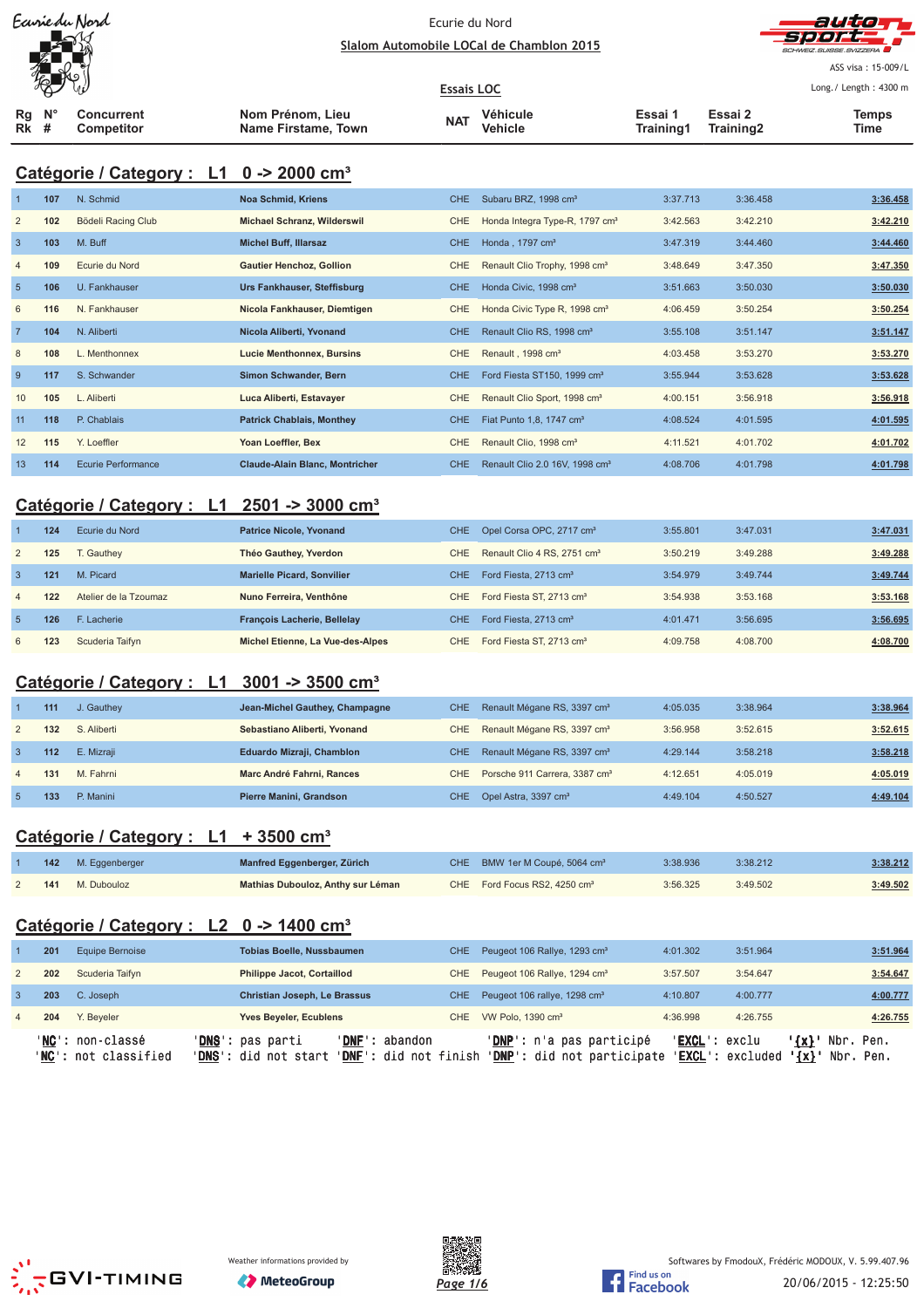#### Ecurie du Nord Slalom Automobile LOCal de Chamblon 2015



ASS visa: 15-009/L Long./ Length: 4300 m

**Essais LOC Rg Rk N° # Concurrent Competitor Nom Prénom, Lieu Name Firstame, Town Véhicule Vehicle Essai 1 The Markt School of the Casar Contract Contract Contract Contract Contract Contract Contract Contract Contract Contract Contract Contract Contract Contract Contract Contract Contract Contract Contract Contract Contract Co Essai 2 Training2 Temps**

# **Catégorie / Category : L2 1401 -> 1600 cm³**

| $\overline{1}$ | 220 | J. Schopfer                    | <b>Julien Schopfer, Cossonay</b>    | CHE.       | Peugeot 106 GTI, 1587 cm <sup>3</sup>        | 3:38.564 | 3:35.437 | 3:35.437 |
|----------------|-----|--------------------------------|-------------------------------------|------------|----------------------------------------------|----------|----------|----------|
| $\overline{2}$ | 215 | <b>Ecurie Basilisk</b>         | Andreas Saner, Wahlen               | <b>CHE</b> | Suzuki Swift Sport, 1586 cm <sup>3</sup>     | 3:38.549 | 3:35.848 | 3:35.848 |
| $\mathbf{3}$   | 229 | S. Fehr                        | Sandro Fehr, Rorschacherberg        | <b>CHE</b> | Suzuki Swift Sport, 1600 cm <sup>3</sup>     | 3:37.100 | 3:35.929 | 3:35.929 |
| $\overline{4}$ | 214 | RCU - Rennclub Untertoggenburg | Bruno Bleiker, Bütschwil            | <b>CHE</b> | Suzuki Swift Sport 1.6, 1586 cm <sup>3</sup> | 3:40.128 | 3:38.581 | 3:38.581 |
| $5\phantom{1}$ | 219 | S. Schneider                   | Simeon Schneider, Wildberg          | <b>CHE</b> | Citroën Saxo, 1587 cm <sup>3</sup>           | 3:40.872 | 3:38.628 | 3:38.628 |
| 6              | 218 | Y. Jaquemet                    | Yannick Jaquemet, Penthaz           | <b>CHE</b> | Citroën Saxo 1.6 16V, 1587 cm <sup>3</sup>   | 3:46.008 | 3:39.919 | 3:39.919 |
| $\overline{7}$ | 231 | <b>Ecurie Basilisk</b>         | Gilbert Denzer, Basel               | CHE.       | Suzuki Swift, 1586 cm <sup>3</sup>           | 3:42.443 | 3:40.255 | 3:40.255 |
| 8              | 223 | L. Roberto                     | Luigi Roberto, Cossonay             | <b>CHE</b> | Peugeot, 1587 cm <sup>3</sup>                | 3:45.649 | 3:42.451 | 3:42.451 |
| 9              | 225 | J. Meier                       | Jürg Meier, Baltenswil              | <b>CHE</b> | Honda CRX, 1595 cm <sup>3</sup>              | 3:44.027 | 3:42.656 | 3:42.656 |
| 10             | 217 | Ecurie des Ordons              | <b>Quentin Marchand, St-Ursanne</b> | <b>CHE</b> | Citroën Saxo, 1587 cm <sup>3</sup>           | 3:46.812 | 3:42.900 | 3:42.900 |
| 11             | 226 | Automobil Club der Schweiz     | <b>Patrick Flammer, Glarus</b>      | <b>CHE</b> | Suzuki Swift Sport, 1598 cm <sup>3</sup>     | 3:56.716 | 3:44.253 | 3:44.253 |
| 12             | 224 | M. Schwarz                     | <b>Mike Schwarz, Grancy</b>         | CHE        | Honda, 1595 cm <sup>3</sup>                  | 3:53.846 | 3:45.669 | 3:45.669 |
| 13             | 213 | <b>Ecurie Basilisk</b>         | Rolf Plattner, Münchenstein         | CHE.       | Suzuki, 1586 cm <sup>3</sup>                 | 3:49.508 | 3:48.597 | 3:48.597 |
| 14             | 221 | T. Walther                     | Thomas Walther, Kräiligen           | <b>CHE</b> | Citroën Saxo 1.6 16V, 1587 cm <sup>3</sup>   | 4:07.067 | 3:59.985 | 3:59.985 |
| 15             | 211 | <b>Ecurie Basilisk</b>         | Bettina Buess, Gelterkinden         | <b>CHE</b> | Suzuki Swift Sport, 1586 cm <sup>3</sup>     | 4:16.311 | 4:03.088 | 4:03.088 |
| 16             | 232 | P. Stöckli                     | Patrick Stöckli, Villmergen         | <b>CHE</b> | Suzuki Swift, 1600 cm <sup>3</sup>           | 4:06.987 | 4:16.101 | 4:06.987 |
| 17             | 230 | Team VWF                       | <b>Mateo Zomer, Essertines</b>      | <b>CHE</b> | Mini Cooper S, 1600 cm <sup>3</sup>          | 4:25.245 | 4:13.481 | 4:13.481 |
| 18             | 419 | Ecurie du Nord                 | <b>Sarah Chabloz, Lucens</b>        | <b>CHE</b> | Peugeot 106, 1587 cm <sup>3</sup>            | 4:48.052 | 4:37.142 | 4:37.142 |

# **Catégorie / Category : L2 1601 -> 2000 cm³**

|                 | 249            | <b>Ecurie Basilisk</b>                                | Giuliano Piccinato, Bättwil                                          | <b>CHE</b> | Honda Integra Type R, 1797 cm <sup>3</sup>                                           | 3:32.664 | 3:30.505                                                  | 3:30.505 |
|-----------------|----------------|-------------------------------------------------------|----------------------------------------------------------------------|------------|--------------------------------------------------------------------------------------|----------|-----------------------------------------------------------|----------|
| $\overline{2}$  | 248            | Automobil Club der Schweiz                            | Ioannis Stergiadis, Dübendorf                                        | <b>CHE</b> | Honda Integra Type R, 1797 cm <sup>3</sup>                                           | 3:38.223 | 3:35.670                                                  | 3:35.670 |
| $\mathbf{3}$    | 258            | I. Mantadakis                                         | losif Mantadakis, Kloten                                             | <b>CHE</b> | Renault Clio 2.0, 1998 cm <sup>3</sup>                                               | 3:38.492 | 3:37.093                                                  | 3:37.093 |
| $\overline{4}$  | 259            | G. Mantadakis                                         | George Mantadakis, Oberengstringen                                   | <b>CHE</b> | Renault Clio, 1998 cm <sup>3</sup>                                                   | 3:38.455 | 3:37.732                                                  | 3:37.732 |
| $5\overline{5}$ | 262            | Ecurie du Nord                                        | Léonard Henchoz, Gollion                                             | <b>CHE</b> | Renault Clio, 1998 cm <sup>3</sup>                                                   | 3:45.154 | 3:41.006                                                  | 3:41.006 |
| 6               | 253            | <b>Ecurie Basilisk</b>                                | Roberto Zürcher, Bättwil                                             | CHE        | Honda Integra Type R, 1800 cm <sup>3</sup>                                           | 3:41.008 | 3:41.131                                                  | 3:41.008 |
| $\overline{7}$  | 252            | P. Gerber                                             | <b>Patrick Gerber, Wimmis</b>                                        | <b>CHE</b> | Honda Integra Type R, 1798 cm <sup>3</sup>                                           | 3:47.021 | 3:43.319                                                  | 3:43.319 |
| 8               | 254            | <b>Ecurie Performance</b>                             | <b>Vincent Delay, Pampigny</b>                                       | <b>CHE</b> | VW Golf 2 16v, 1800 cm <sup>3</sup>                                                  | 3:55.189 | 3:43.846                                                  | 3:43.846 |
| $\overline{9}$  | 245            | R. Scherrer                                           | Ruth Scherrer, Lachen                                                | <b>CHE</b> | BMW 318is, 1796 cm <sup>3</sup>                                                      | 3:49.688 | 3:44.562                                                  | 3:44.562 |
| 10              | 263            | M. Falabretti                                         | Mario Falabretti, Wangen an der Aare                                 | <b>CHE</b> | Renault Clio 2.0 16V Ragnotti, 199                                                   | 3:48.096 | 3:46.367                                                  | 3:46.367 |
| 11              | 113            | M. Paltenghi                                          | Massimo Paltenghi, Cugnasco                                          | <b>CHE</b> | Toyota GT86, 1998 cm <sup>3</sup>                                                    | 3:53.511 | 3:46.760                                                  | 3:46.760 |
| 12              | 265            | Equipe Bernoise                                       | Marc Beyeler, Neuenegg                                               | <b>CHE</b> | Renault Clio RS, 1998 cm <sup>3</sup>                                                | 3:55.301 | 3:47.068                                                  | 3:47.068 |
| 13              | 261            | <b>Equipe Bernoise</b>                                | <b>Meverick Gerber, Thun</b>                                         | <b>CHE</b> | Renault Clio, 1998 cm <sup>3</sup>                                                   | 3:49.966 | 3:47.664                                                  | 3:47.664 |
| 14              | 251            | Automobil Club der Schweiz                            | Yannik Prisi, Hünibach                                               | CHE        | Honda Integra Type R, 1797 cm <sup>3</sup>                                           | 4:05.511 | 3:53.255                                                  | 3:53.255 |
| 15              | 250            | <b>B.</b> Stucki                                      | <b>Brian Stucki, Moudon</b>                                          | <b>CHE</b> | Honda Integra Type R, 1797 cm <sup>3</sup>                                           | 4:05.111 | 3:58.689                                                  | 3:58.689 |
| 16              | 266            | C. Gilliéron                                          | Christophe Gilliéron, Etoy                                           | CHE        | Renault Clio 16v, 1998 cm <sup>3</sup>                                               | 4:01.189 | 3:58.697                                                  | 3:58.697 |
| 17              | 257            | O. Alter                                              | <b>Orianne Alter, Chemin</b>                                         | <b>CHE</b> | Renault Clio Williams, 1997 cm <sup>3</sup>                                          | 4:08.868 | 4:01.268                                                  | 4:01.268 |
| 18              | 256            | A. Thomas                                             | Alain Thomas, Yverdon                                                | CHE        | Renault Clio Williams, 1997 cm <sup>3</sup>                                          | 4:09.797 | 4:02.511                                                  | 4:02.511 |
| 19              | 267            | N. Girard                                             | <b>Nathaniel Girard, Granges</b>                                     | <b>CHE</b> | Renault Clio 2.0 16v, 1998 cm <sup>3</sup>                                           | 4:03.036 | 4:16.342                                                  | 4:03.036 |
| 20              | 243            | <b>Team VWF</b>                                       | <b>Bruno Fonseca, Bonvillars</b>                                     | <b>CHE</b> | VW Golf 2 gti, 1780 cm <sup>3</sup>                                                  | 4:10.359 | 4:09.965                                                  | 4:09.965 |
| 21              | 244            | M. Lenherr                                            | Manuela Lenherr, Frümsen                                             | CHE.       | BMW 318is, 1795 cm <sup>3</sup>                                                      | 4:31.153 | 4:16.091                                                  | 4:16.091 |
|                 | $NC^{\perp}$ : | non-classé<br><b>DNS</b><br>not classified<br>'DNS' : | <b>DNF</b><br>abandon<br>pas parti<br>did not start<br>$'$ DNF $'$ : |            | <b>'DNP':</b> n'a pas participé<br>did not finish 'DNP': did not participate 'EXCL': | 'EXCL' : | exclu<br>Nbr.<br>$\{x\}$<br>excluded<br>$\{x\}$ Nbr. Pen. | Pen.     |





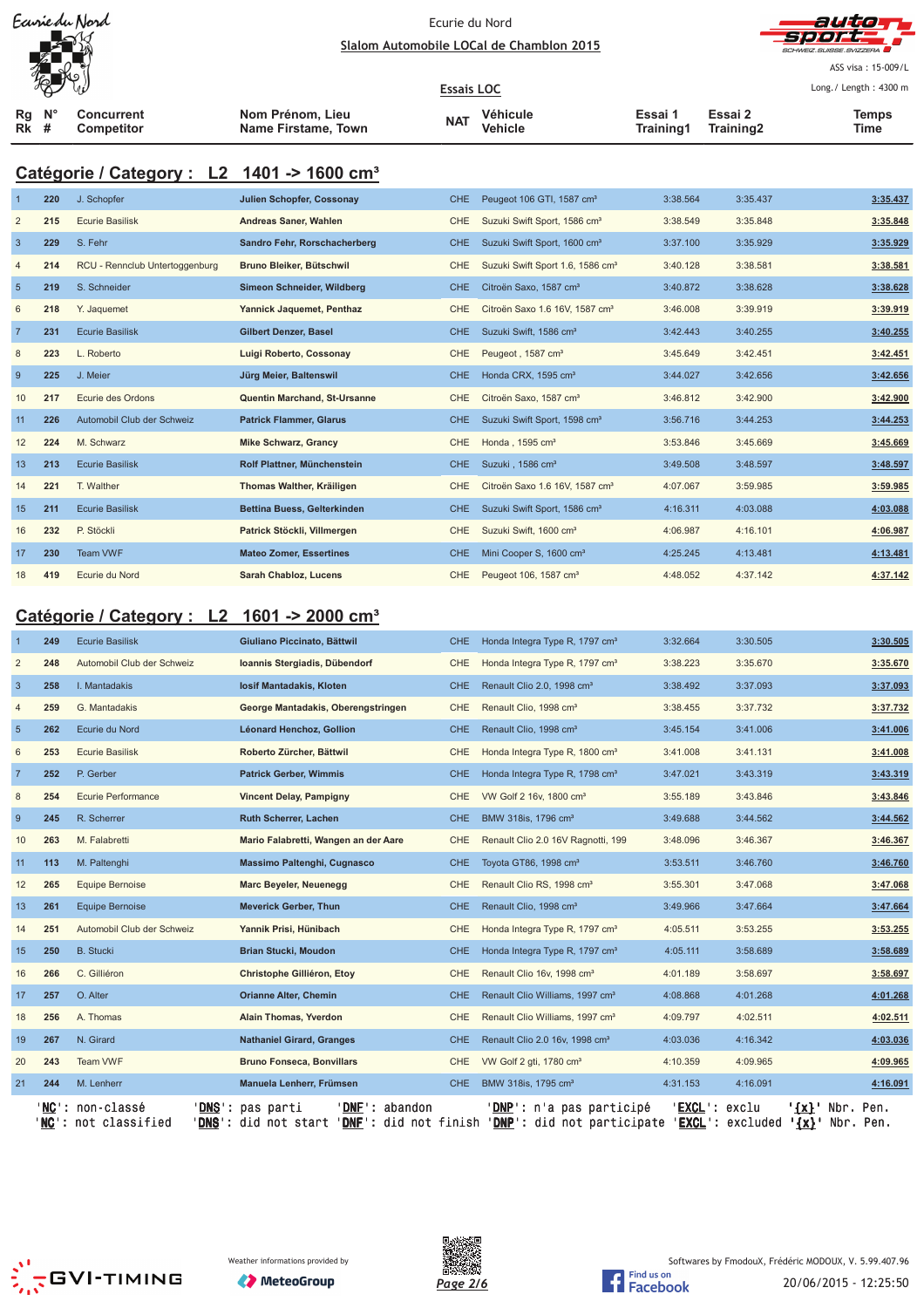

#### Ecurie du Nord Slalom Automobile LOCal de Chamblon 2015



ASS visa: 15-009/L Long./ Length: 4300 m

**Essais LOC Rg Rk N° # Concurrent Competitor Nom Prénom, Lieu Name Firstame, Town Véhicule Vehicle Essai 1 Training1 Essai 2 The MAT**<br> **Training1 Training2** Training2 Time **Temps**

# **Catégorie / Category : L2 2001 -> 2500 cm³**

|                | 273 | C. De Francesco | Claudio De Francesco, Pfäffikon                 | CHE. | Fiat Punto Abarth SS, 2326 cm <sup>3</sup>  | 3:54.135 | 3:44.268 | 3:44.268 |
|----------------|-----|-----------------|-------------------------------------------------|------|---------------------------------------------|----------|----------|----------|
| 2              | 276 | S. Cottier      | <b>Steve Cottier, Romanel-sur-Morges</b>        | CHE  | BMW 325i e30, 2493 cm <sup>3</sup>          | 4:08.051 | 3:50.049 | 3:50.049 |
| -3             | 274 | R. Rochat       | Rémy Rochat, Le Solliat                         | CHE. | Fiat Punto 1.4 Abarth, 2326 cm <sup>3</sup> | 4:18.167 | 3:56.909 | 3:56.909 |
| $\overline{4}$ | 277 | Ecurie du Nord  | Pierre-André Sallin, Cronay                     | CHE  | BMW 323 ti, 2494 cm <sup>3</sup>            | 4:04.557 | 3:58.868 | 3:58.868 |
| -5             | 275 | G. Chevalley    | <b>Gaetan Chevalley, Valeyres sous Montagny</b> | CHE. | BMW 325 i. 2493 cm <sup>3</sup>             | 4:27.364 | 4:16.361 | 4:16.361 |
| 6              | 271 | J. Sanga        | Jean-Pierre Sanga, Yverdon-les-Bains            | CHE. | VW Polo 1.2 TSI, 2035 cm <sup>3</sup>       | 4:23.927 | 4:22.717 | 4:22.717 |

### **Catégorie / Category : L2 2501 -> 3000 cm³**

|   | 228 | <b>B.</b> Rosselet             | <b>Benoit Rosselet, Echandens</b>    | CHE . | Mini Cooper S, 2717 cm <sup>3</sup> | <b>DNF</b> | <b>DNS</b> | and any provinci |
|---|-----|--------------------------------|--------------------------------------|-------|-------------------------------------|------------|------------|------------------|
| 4 | 281 | Automobil Club der Schweiz     | <b>Christian Gantner, Winterthur</b> | CHE   | Mini Cooper S, 2717 cm <sup>3</sup> | 3:48.534   | 3:48.057   | 3:48.057         |
| 3 | 284 | RCU - Rennclub Untertoggenburg | <b>Peter Brunner, Flawil</b>         | CHE   | Mini Cooper S, 2717 cm <sup>3</sup> | 3:49.374   | 3:45.773   | 3:45.773         |
|   | 283 | A. Servello                    | Andreas Servello, Therwil            | CHE.  | Mini Cooper S, 2717 cm <sup>3</sup> | 3:40.428   | 3:36.495   | 3:36.495         |
|   | 282 | Ecurie Basilisk                | <b>Raymond Stofer, Herznach</b>      | CHE I | Mini Cooper S, 2717 cm <sup>3</sup> | 3:45.356   | 3:30.076   | 3:30.076         |

### **Catégorie / Category : L2 3001 -> 3500 cm³**

| $\overline{1}$ | 302 | S. Allemann                | Stéphane Allemann, Dizy               | CHE.       | Mitsubishi Lancer Evo 9 Ralliart, 3         | 3:38.131 | 3:29.139 | 3:29.139 |
|----------------|-----|----------------------------|---------------------------------------|------------|---------------------------------------------|----------|----------|----------|
| $\overline{2}$ | 309 | D. Luedi                   | Daniel Luedi, Losone                  | <b>CHE</b> | Subaru Impreza, 3400 cm <sup>3</sup>        | 3:34.697 | 3:31.649 | 3:31.649 |
| 3              | 298 | Ecurie des Ordons          | <b>Anthony Huguelet, St-Ursanne</b>   | CHE.       | Subaru Impreza 2.0GT, 3390 cm <sup>3</sup>  | 3:34.808 | 3:32.603 | 3:32.603 |
| 4              | 308 | <b>Equipe Bernoise</b>     | Thomas Hofmänner, Bern                | CHE        | Mitsubishi, 3397 cm <sup>3</sup>            | 3:35.482 | 3:39.996 | 3:35.482 |
| $5\phantom{1}$ | 301 | A. Crépin                  | <b>Arnaud Crépin, Plan-les-Ouates</b> | CHE.       | Mitsubishi, 3395 cm <sup>3</sup>            | 3:40.185 | 3:35.721 | 3:35.721 |
| 6              | 303 | <b>Equipe Bernoise</b>     | Christian Hofmaenner, Hünenberg See   | <b>CHE</b> | Mitsubishi EVO X, 3397 cm <sup>3</sup>      | 3:47.496 | 3:38.153 | 3:38.153 |
| $\overline{7}$ | 296 | Ecurie 13 Etoiles - Valais | <b>Edgar Vogel, Vouvry</b>            | <b>CHE</b> | Opel Astra, 3383 cm <sup>3</sup>            | 3:42.784 | 3:40.163 | 3:40.163 |
| 8              | 299 | Ecurie 4 Anneaux           | Christian Binggeli, Thônex            | <b>CHE</b> | Ford Escort Cosworth, 3393 cm <sup>3</sup>  | 3:46.531 | 3:41.053 | 3:41.053 |
| 9              | 295 | <b>MB Motorsport Team</b>  | Reto Wiedmer, Pragg - Jenaz           | CHE.       | VW Scirocco, 3373 cm <sup>3</sup>           | 3:50.646 | 3:42.029 | 3:42.029 |
| 10             | 297 | M. Amstutz                 | <b>Marc-Eric Amstutz, Villiers</b>    | <b>CHE</b> | Porsche 911 carrera, 3387 cm <sup>3</sup>   | 3:44.380 | 3:44.359 | 3:44.359 |
| 11             | 300 | P. Ganty                   | Pierre-Louis Ganty, Vérossaz          | <b>CHE</b> | Mitsubishi Lancer Evo VIII, 3395 c          | 3:51.352 | 3:44.745 | 3:44.745 |
| 12             | 304 | Ecurie du Nord             | Damien Langhi, Penthalaz              | <b>CHE</b> | Renault Mégane II, 3397 cm <sup>3</sup>     | 3:49.849 | 3:44.931 | 3:44.931 |
| 13             | 292 | D. Esteves                 | Daniel Esteves, Neuchâtel             | CHE.       | Seat Leon II Cupra R, 3373 cm <sup>3</sup>  | 3:50.251 | 3:46.828 | 3:46.828 |
| 14             | 255 | P. Vermot                  | <b>Patrice Vermot, Commugny</b>       | <b>CHE</b> | Ford Focus RS, 3380 cm <sup>3</sup>         | 3:55.004 | 3:47.392 | 3:47.392 |
| 15             | 305 | <b>Ecurie Performance</b>  | <b>Christian Depraz, Denges</b>       | <b>CHE</b> | Mitsubishi Lancer Evo, 3397 cm <sup>3</sup> | 3:57.395 | 3:48.270 | 3:48.270 |
| 16             | 294 | N. Bianchi                 | Nicolas Bianchi, L'Orient             | CHE        | VW Polo WRC, 3373 cm <sup>3</sup>           | 4:03.513 | 3:49.057 | 3:49.057 |
| 17             | 306 | S. Jaberg                  | Stéphane Jaberg, Les Bois             | CHE.       | Lotus Europa, 3397 cm <sup>3</sup>          | 4:02.573 | 3:49.259 | 3:49.259 |
| 18             | 310 | S. Deuber                  | Sascha Deuber, Wiesendangen           | <b>CHE</b> | Subaru Impreza, 3400 cm <sup>3</sup>        | 4:03.875 | 3:51.998 | 3:51.998 |

### **Catégorie / Category : L2 + 3500 cm³**

|                | 328 | Sträuli Motorsport                                | Fabio Nassimbeni, Hinwil                                                                                   | CHE.       | BMW 1er M Coupé, 5064 cm <sup>3</sup>                                  | 3:30.297               | 3:25.409                                      | 3:25.409               |
|----------------|-----|---------------------------------------------------|------------------------------------------------------------------------------------------------------------|------------|------------------------------------------------------------------------|------------------------|-----------------------------------------------|------------------------|
| $\overline{2}$ | 329 | Squadra Corse Quadrifoglio                        | Claudio Pellegrinelli, Claro                                                                               | CHE.       | BMW 135i, 5100 cm <sup>3</sup>                                         | 3:35.946               | 3:32.401                                      | 3:32.401               |
| $\mathbf{3}$   | 327 | B. Meili                                          | Beat Meili, Goldingen                                                                                      | CHE.       | BMW 1er M Coupé, 5064 cm <sup>3</sup>                                  | 3:33.071               | 3:32.438                                      | 3:32.438               |
| $\overline{4}$ | 325 | S. Gendroz                                        | Stéphane Gendroz, Yverdon-les-Bains                                                                        | CHE.       | Subaru Impreza WRX Sti, 4250 cm                                        | 3:34.500               | 3:32.854                                      | 3:32.854               |
| 5              | 321 | Ecurie 13 Etoiles - Valais                        | Sébastien Jacquemet, Conthey                                                                               | CHE.       | Porsche 911 Carrera, 3600 cm <sup>3</sup>                              | 3:35.496               | 3:33.210                                      | 3:33.210               |
| 6              | 323 | Ecurie la Meute                                   | Frédéric Hahn, Prilly                                                                                      | <b>CHE</b> | Subaru WRX STI 2.5T AWD, 4177                                          | 3:43.124               | 3:39.942                                      | 3:39.942               |
|                | 324 | C. Bernard                                        | Cédric Bernard, Lavey-Village                                                                              | CHE.       | Subaru WRX STI, 4177 cm <sup>3</sup>                                   | 3:44.371               | 3:41.767                                      | 3:41.767               |
| 8              | 326 | D. Fidalgo                                        | David Fidalgo, Treycovagnes                                                                                | CHE.       | Subaru, 4250 cm <sup>3</sup>                                           | 3:49.529               | 3:43.033                                      | 3:43.033               |
| -9             | 330 | M. Rubbi                                          | <b>Michel Rubbi, Cornaux</b>                                                                               | CHE.       | Porsche 911 Turbo, 6120 cm <sup>3</sup>                                | 3:50.248               | 3:47.183                                      | 3:47.183               |
|                |     | 'NC': non-classé<br>' <b>NC</b> ': not classified | ' <b>DNS</b> ': pas parti<br>'DNF': abandon<br><b>DNS':</b> did not start'<br><b>DNF':</b> did not finish' |            | ' <b>DNP</b> ': n'a pas participé<br><b>DNP':</b> did not participate" | ' <b>EXCL</b> ': exclu | $\{x\}$<br>$\{x\}$<br><b>'EXCL':</b> excluded | Nbr. Pen.<br>Nbr. Pen. |







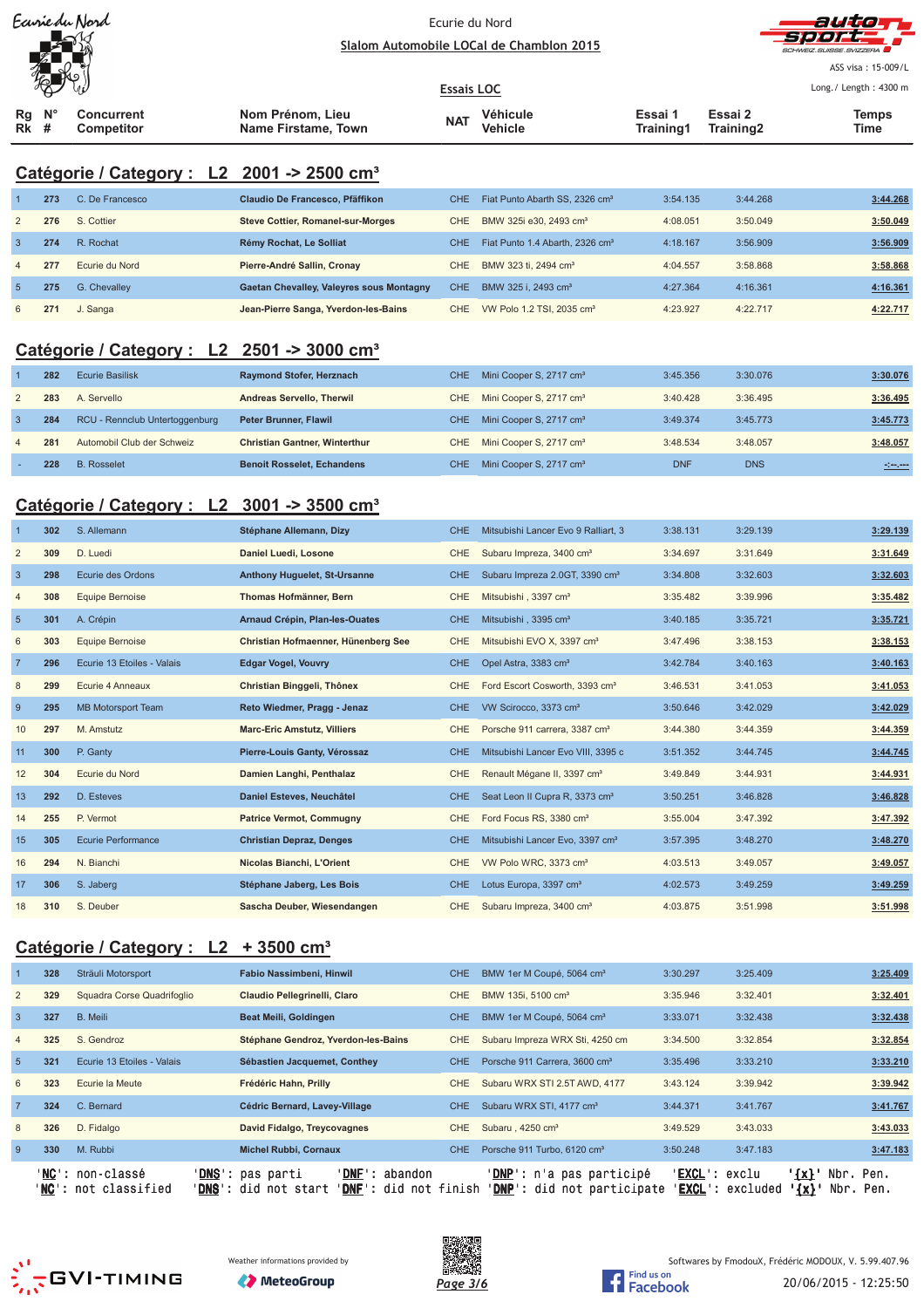| Ecurie du Nord                         |                  | Ecurie du Nord                           |      |  |  |  |
|----------------------------------------|------------------|------------------------------------------|------|--|--|--|
|                                        |                  | Slalom Automobile LOCal de Chamblon 2015 |      |  |  |  |
| 'b<br>ЛĹ                               |                  | <b>Essais LOC</b>                        |      |  |  |  |
| $N^{\circ}$<br>Rq<br><b>Concurrent</b> | Nom Prénom, Lieu | <b>Véhicule</b><br><b>NAT</b>            | Essa |  |  |  |



ASS visa: 15-009/L Long./ Length: 4300 m

| Rg<br><b>Rk</b> # | $N^{\circ}$ | <b>Concurrent</b><br>Competitor                        | Nom Prénom, Lieu<br>Name Firstame, Town | <b>NAT</b> | <b>Véhicule</b><br><b>Vehicle</b>         | Essai 1<br>Training1 | Essai 2<br>Training2 | <b>Temps</b><br>Time                                                                                                 |
|-------------------|-------------|--------------------------------------------------------|-----------------------------------------|------------|-------------------------------------------|----------------------|----------------------|----------------------------------------------------------------------------------------------------------------------|
|                   |             | Catégorie / Category : L3 0 -> 1600 cm <sup>3</sup>    |                                         |            |                                           |                      |                      |                                                                                                                      |
|                   | 351         | Y. Scilimati                                           | Yves Scilimati, Gryon                   | <b>CHE</b> | Innocenti Mini, 1275 cm <sup>3</sup>      | 4:11.238             | 4:02.964             | 4:02.964                                                                                                             |
| $\overline{c}$    | 353         | S. Matthey                                             | <b>Samuel Matthey, Buchillon</b>        | CHE        | Mini Cooper's, 1275 cm <sup>3</sup>       | 4:35.611             | 4:13.187             | 4:13.187                                                                                                             |
| $\mathbf{3}$      | 352         | G. James                                               | <b>Gregory James, Commugny</b>          | <b>CHE</b> | Austin Mini, 1275 cm <sup>3</sup>         | 4:20.585             | 4:19.039             | 4:19.039                                                                                                             |
| 4                 | 354         | Ecurie des Lions                                       | <b>Surroca Paco, Sion</b>               | <b>CHE</b> | Ford Escort mk1 vhc, 1300 cm <sup>3</sup> | 4:28.761             | <b>DNF</b>           | 4:28.761                                                                                                             |
|                   |             | Catégorie / Category : L3 1601 -> 2000 cm <sup>3</sup> |                                         |            |                                           |                      |                      |                                                                                                                      |
| $\mathbf{1}$      | 372         | I. Fantoni                                             | Ivan Fantoni, Gudo                      | <b>CHE</b> | VW Golf 1, 1800 cm <sup>3</sup>           | 3:37.766             | 3:33.187             | 3:33.187                                                                                                             |
| $\sqrt{2}$        | 373         | A. Donzé                                               | Arnaud Donzé, Porrentruy                | <b>CHE</b> | VW Golf gti, 1800 cm <sup>3</sup>         | 3:38.561             | 3:35.752             | 3:35.752                                                                                                             |
| $\mathbf{3}$      | 366         | L. Rotunno                                             | Lucas Rotunno, Porrentruy               | <b>CHE</b> | VW Golf, 1780 cm <sup>3</sup>             | 3:39.309             | 3:37.714             | 3:37.714                                                                                                             |
| $\overline{4}$    | 365         | J. Vallat                                              | Jeremy Vallat, Bure                     | CHE        | VW Golf 2, 1780 cm <sup>3</sup>           | 3:51.919             | 3:43.517             | 3:43.517                                                                                                             |
| $\sqrt{5}$        | 363         | A. Minoggio                                            | Alessandro Minoggio, Gerra Verzasca     | <b>CHE</b> | VW Golf, 1780 cm <sup>3</sup>             | 3:58.017             | 3:43.751             | 3:43.751                                                                                                             |
| 6                 | 367         | Squadra Corse Quadrifoglio                             | Marco Osio, Gerra Piano                 | CHE        | VW Golf GTI, 1781 cm <sup>3</sup>         | 3:47.182             | 3:45.175             | 3:45.175                                                                                                             |
| $\overline{7}$    | 362         | M. Osio                                                | Michele Osio, Chandolin-Savièse         | <b>CHE</b> | VW Golf, 1780 cm <sup>3</sup>             | 3:52.110             | 3:47.808             | 3:47.808                                                                                                             |
| 8                 | 364         | N. Eray                                                | <b>Normand Eray, Porrentruy</b>         | CHE        | VW Golf gti, 1780 cm <sup>3</sup>         | 3:51.403             | 3:48.508             | 3:48.508                                                                                                             |
| 9                 | 371         | <b>ALL-IN Racing Team</b>                              | Julien Debétaz, Yverdon Les Bains       | <b>CHE</b> | VW Golf GTI, 1781 cm <sup>3</sup>         | 3:57.559             | 3:49.292             | 3:49.292                                                                                                             |
| 10                | 361         | P. Brunner                                             | <b>Patrice Brunner, St-Cierges</b>      | CHE        | VW Golf GTI, 1781 cm <sup>3</sup>         | 3:53.542             | 3:54.077             | 3:53.542                                                                                                             |
| 11                | 368         | Squadra Corse Quadrifoglio                             | Moreno Osio, Locarno                    | <b>CHE</b> | VW Golf GTI, 1781 cm <sup>3</sup>         | 4:04.574             | 3:55.786             | 3:55.786                                                                                                             |
| 12                | 374         | Atelier de la Tzoumaz                                  | <b>Christophe Rey, Bramois</b>          | CHE        | BMW 2002, 1998 cm <sup>3</sup>            | 4:06.939             | 3:58.170             | 3:58.170                                                                                                             |
| 13                | 375         | L. Brunner                                             | <b>Ludovic Brunner, Cronay</b>          | <b>CHE</b> | VW Golf 1 GTI, 1781 cm <sup>3</sup>       | 4:10.523             | 4:03.639             | 4:03.639                                                                                                             |
| 14                | 370         | V. Merlotti                                            | Vincent Merlotti, Les Bayards           | CHE        | VW Golf, 1781 cm <sup>3</sup>             | 4:16.481             | 4:04.975             | 4:04.975                                                                                                             |
|                   | 369         | J. Roulet                                              | <b>Julien Roulet, Ballens</b>           | CHE        | VW Golf GTi 16v, 1781 cm <sup>3</sup>     | <b>DNF</b>           | <b>DNS</b>           | <u> - 1000 - 1000 - 1000 - 1000 - 1000 - 1000 - 1000 - 1000 - 1000 - 1000 - 1000 - 1000 - 1000 - 1000 - 1000 - 1</u> |
|                   |             |                                                        |                                         |            |                                           |                      |                      |                                                                                                                      |
|                   |             | Catégorie / Category : L3                              | <u>+ 2500 cm<sup>3</sup></u>            |            |                                           |                      |                      |                                                                                                                      |
|                   | 383         | A. Meylan                                              | Adrien Meylan, Vallorbe                 | CHE        | BMW, 3428 cm <sup>3</sup>                 | 3:46.583             | 3:44.437             | 3:44.437                                                                                                             |
|                   |             | Catégorie / Category : L4 0 -> 1400 cm <sup>3</sup>    |                                         |            |                                           |                      |                      |                                                                                                                      |
|                   | 403         | GRT - Gruyère Racing Team                              | Frédéric Steiner, Mossel                | CHE.       | VW Polo, 1389 cm <sup>3</sup>             | 3:56.951             | 3:50.167             | 3:50.167                                                                                                             |
| $\overline{2}$    | 401         | Ecurie Performance                                     | Rima Baali, Villeneuve                  |            | CHE Peugeot, 1293 cm <sup>3</sup>         | 4:03.947             | 4:01.370             | 4:01.370                                                                                                             |
| 3                 | 402         | A. Ash-shaarawi                                        | Ahmad Ash-shaarawi, Winterthur          |            | CHE Suzuki Swift, 1300 cm <sup>3</sup>    | 4:16.850             | 4:05.944             | 4:05.944                                                                                                             |
|                   |             |                                                        |                                         |            |                                           |                      |                      |                                                                                                                      |
|                   |             | Catégorie / Category : L4 1401 -> 1600 cm <sup>3</sup> |                                         |            |                                           |                      |                      |                                                                                                                      |
|                   | 411         | Scuderia Taifyn                                        | Vincent Montandon, La Chaux-de-Fonds    | <b>CHE</b> | Caterham 7, 1585 cm <sup>3</sup>          | 3:41.019             | 3:38.096             | 3:38.096                                                                                                             |
| $\overline{2}$    | 412         | Y. Stürzinger                                          | Yves Stürzinger, Agiez                  | CHE        | Citroën Saxo VTS, 1587 cm <sup>3</sup>    | 3:48.005             | 3:41.858             | 3:41.858                                                                                                             |
| $\mathbf{3}$      | 415         | Scuderia Taifyn                                        | <b>Michael Brasseur, Fontainemelon</b>  | CHE        | Citroën Saxo vts, 1587 cm <sup>3</sup>    | 3:43.008             | 3:42.780             | 3:42.780                                                                                                             |
| 4                 | 418         | V. Nicolet                                             | Valentin Nicolet, Tramelan              | <b>CHE</b> | Peugeot 106 1.6 16V, 1587 cm <sup>3</sup> | 3:52.779             | 3:43.163             | 3:43.163                                                                                                             |
| 5                 | 422         | W. Holzer                                              | Walter Holzer, Süderen                  | <b>CHE</b> | Honda Civic, 1595 cm <sup>3</sup>         | 3:45.112             | 3:43.291             | 3:43.291                                                                                                             |
| 6                 | 413         | Racing Club Airbag                                     | Jacqueline Weingart, Dielsdorf          | <b>CHE</b> | Citroën Saxo, 1587 cm <sup>3</sup>        | 3:53.167             | 3:52.125             | 3:52.125                                                                                                             |
| $\overline{7}$    | 416         | MST - Zentralschweiz                                   | Stefan Hänggi, Diegten                  | CHE        | Citroën Saxo, 1587 cm <sup>3</sup>        | 3:58.157             | 3:54.868             | 3:54.868                                                                                                             |
| 8                 | 425         | D. Kälin                                               | Dominik Kälin, Quarten                  | CHE        | Honda CRX, 1598 cm <sup>3</sup>           | 4:02.096             | 3:55.819             | 3:55.819                                                                                                             |
| 9                 | 417         | <b>Team Trajectoire</b>                                | Riccardo Palma, Malleray                | <b>CHE</b> | Peugeot 106 1.6 16V, 1587 cm <sup>3</sup> | 4:00.589             | 3:57.958             | 3:57.958                                                                                                             |
| 10                | 423         | A. Gunsch                                              | Aljoscha Gunsch, Saignelégier           | CHE        | Citroën Saxo vts, 1597 cm <sup>3</sup>    | 3:58.712             | 4:07.042             | 3:58.712                                                                                                             |

'<u>NC</u>': non-classé '<u>DNS</u>': pas parti '<u>DNF</u>': abandon '<u>DNP</u>': n'a pas participé '<u>EXCL</u>': exclu '<u>{x}</u>' Nbr. Pen. '<u>NC</u>': not classified '<u>DNS</u>': did not start '<u>DNF</u>': did not finish '<u>DNP</u>': did not participate '<u>EXCL</u>': excluded **'{x}'** Nbr. Pen.

11 **421** GRT - Gruyère Racing Team **Alexandre Miauton, La Tour-de-Trême** CHE Honda Civic VTI, 1595 cm³ 4:13.526 4:09.506 **4:09.506**







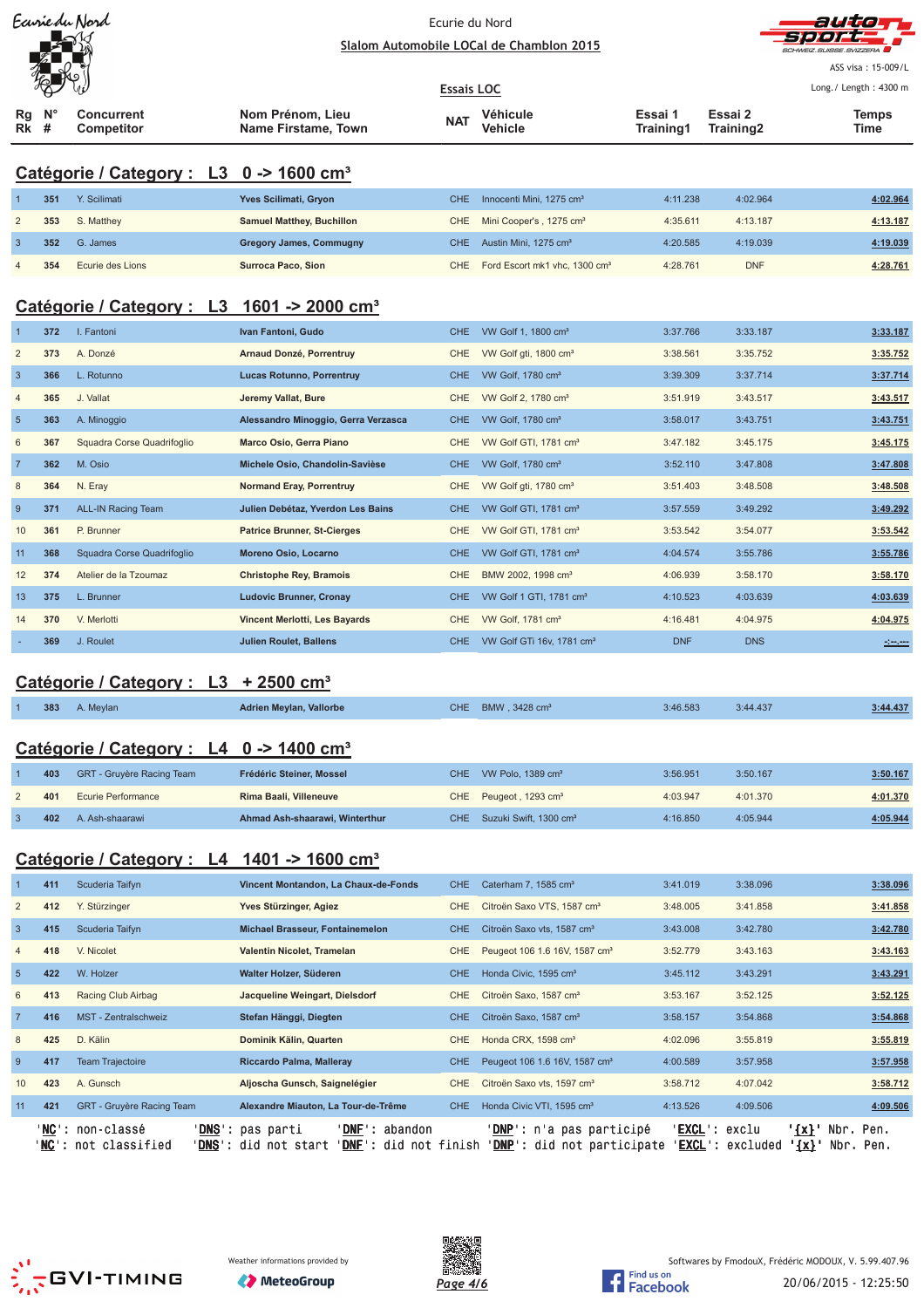| Ecurie du Nord |
|----------------|
|                |
|                |
|                |

#### Ecurie du Nord Slalom Automobile LOCal de Chamblon 2015



ASS visa: 15-009/L Lo ng./ Length: 4300 m

|          | HA V<br>Vý              |                                 |                                         | <b>Essais LOC</b> |                                               | Long./ Length: 4300 m |                      |               |
|----------|-------------------------|---------------------------------|-----------------------------------------|-------------------|-----------------------------------------------|-----------------------|----------------------|---------------|
| Rq<br>Rk | $\mathsf{N}^\circ$<br># | Concurrent<br><b>Competitor</b> | Nom Prénom, Lieu<br>Name Firstame, Town | <b>NAT</b>        | Véhicule<br><b>Vehicle</b>                    | Essai 1<br>Training1  | Essai 2<br>Training2 | Temps<br>Time |
|          | 414                     | S. Offreda                      | Stéphane Offreda, Boécourt              |                   | CHE Peugeot 106 1.6 16V, 1587 cm <sup>3</sup> | <b>DNF</b>            | <b>DNS</b>           | <u>simen</u>  |
|          | 420                     | S. Weibel                       | Samuel Weibel, Rumisberg                |                   | CHE Honda Civic VTi, 1595 cm <sup>3</sup>     | <b>DNF</b>            | <b>DNS</b>           |               |

# **Catégorie / Category : L4 1601 -> 2000 cm³**

| $\mathbf 1$      | 440 | A. Menegon                | Aldo Menegon, Untervaz                     | <b>CHE</b> | Caterham Seven 1.8VVC, 1796 cm              | 3:33.800 | 3:30.224 | 3:30.224 |
|------------------|-----|---------------------------|--------------------------------------------|------------|---------------------------------------------|----------|----------|----------|
| $\overline{2}$   | 241 | GRT - Gruyère Racing Team | <b>Benjamin Devaud, Montreux</b>           | CHE        | VW Golf 16v, 1780 cm <sup>3</sup>           | 3:32.161 | 3:34.836 | 3:32.161 |
| $\overline{3}$   | 457 |                           |                                            |            |                                             |          | 3:32.525 |          |
|                  |     | D. Breiter                | Dominik Breiter, Wila                      | <b>CHE</b> | Opel Kadett E GSi, 1998 cm <sup>3</sup>     | 3:35.583 |          | 3:32.525 |
| $\sqrt{4}$       | 438 | Ecurie la Meute           | <b>François Rais, Puplinge</b>             | CHE        | Lotus Elise Mk1, 1796 cm <sup>3</sup>       | 3:39.032 | 3:35.047 | 3:35.047 |
| $\overline{5}$   | 439 | L. Damond                 | <b>Laurent Damond, Lutry</b>               | <b>CHE</b> | Lotus Elise 111R, 1796 cm <sup>3</sup>      | 3:40.546 | 3:35.755 | 3:35.755 |
| $\,6$            | 441 | <b>Ecurie Basilisk</b>    | Reiner Suhr, Basel                         | <b>CHE</b> | Lotus Exige MK1, 1796 cm <sup>3</sup>       | 3:37.833 | 3:36.247 | 3:36.247 |
| $\overline{7}$   | 432 | Racing Club Airbag        | Patrick Zentner, Zürich                    | <b>CHE</b> | Renault Clio Williams, 1997 cm <sup>3</sup> | 3:36.620 | 3:36.928 | 3:36.620 |
| 8                | 444 | C. Trudel                 | Cyril Trudel, Stäfa                        | CHE        | Honda Integra Type R, 1797 cm <sup>3</sup>  | 3:42.062 | 3:36.739 | 3:36.739 |
| $\boldsymbol{9}$ | 443 | Racing Club Airbag        | Marco Jaberg, Reichenbach                  | <b>CHE</b> | Honda Integra Type R, 1797 cm <sup>3</sup>  | 3:37.973 | 3:38.243 | 3:37.973 |
| 10               | 437 | H. Wegmüller              | Hansjürg Wegmüller, Diessbach              | CHE        | Lotus Elise Mk2, 1796 cm <sup>3</sup>       | 3:39.244 | 3:40.407 | 3:39.244 |
| 11               | 247 | M. Di Pietrantonio        | Mario Di Pietrantonio, Valeyres-sous-Monta | <b>CHE</b> | Lotus Elise 111S, 1796 cm <sup>3</sup>      | 3:51.687 | 3:41.056 | 3:41.056 |
| 12               | 436 | P. Haltner                | Pascal Haltner, Frümsen                    | CHE        | BMW 318is, 1794 cm <sup>3</sup>             | 3:45.746 | 3:41.866 | 3:41.866 |
| 13               | 463 | M. Ducommun               | Mickaël Ducommun, Les Ponts-de-Martel      | <b>CHE</b> | Renault Clio 2.0 RS, 1998 cm <sup>3</sup>   | 3:50.561 | 3:42.478 | 3:42.478 |
| 14               | 461 | Racing Club Airbag        | Stefan Böhler, Schleinikon                 | <b>CHE</b> | Renault Clio Williams, 1998 cm <sup>3</sup> | 3:42.618 | 3:45.054 | 3:42.618 |
| 15               | 451 | C. Parriaux               | <b>Christophe Parriaux, Les Enfers</b>     | <b>CHE</b> | VW Golf, 1984 cm <sup>3</sup>               | 3:48.444 | 3:43.462 | 3:43.462 |
| 16               | 242 | M. Sauvain                | Manoah Sauvain, St-Légier                  | CHE        | VW Golf 16v, 1780 cm <sup>3</sup>           | 3:43.553 | 3:45.451 | 3:43.553 |
| 17               | 446 | P. Kübler                 | Philipp Kübler, Egg                        | <b>CHE</b> | Honda Integra Type-R, 1798 cm <sup>3</sup>  | 3:52.346 | 3:45.862 | 3:45.862 |
| 18               | 447 | D. Boos                   | Daniel Boos, Bertschikon                   | CHE        | Mazda MX-5, 1840 cm <sup>3</sup>            | 3:52.407 | 3:46.300 | 3:46.300 |
| 19               | 462 | S. Monod                  | <b>Sebastien Monod, Gimel</b>              | <b>CHE</b> | Opel Astra GSI, 1997 cm <sup>3</sup>        | 3:50.258 | 3:46.925 | 3:46.925 |
| 20               | 458 | Ecurie Performance        | <b>Gil Tardy, Pompaples</b>                | CHE        | Renault Mégane, 1998 cm <sup>3</sup>        | 3:50.006 | 3:49.884 | 3:49.884 |
| 21               | 435 | L. Barras                 | Loïc Barras, Promasens                     | <b>CHE</b> | VW Golf GTI, 1781 cm <sup>3</sup>           | 3:50.777 | 3:50.148 | 3:50.148 |
| 22               | 433 | G. Cattelan               | Graziano Cattelan, Yens                    | CHE        | Opel Astra GSI, 1997 cm <sup>3</sup>        | 4:00.024 | 3:51.563 | 3:51.563 |
| 23               | 445 | Racing Club Airbag        | Nicole Schweizer, Nürensdorf               | <b>CHE</b> | VW Golf, 1798 cm <sup>3</sup>               | 4:00.122 | 3:52.039 | 3:52.039 |
| 24               | 455 | F. Mouche                 | <b>Fabrice Mouche, Bonfol</b>              | CHE        | Renault Clio 3 RS, 1998 cm <sup>3</sup>     | 3:53.360 | 3:52.917 | 3:52.917 |
| 25               | 454 | Chablais Racing Team      | Danny Bender, Fully                        | <b>CHE</b> | Opel Astra F GSi 16, 1997 cm <sup>3</sup>   | 3:58.670 | 3:56.011 | 3:56.011 |
| 26               | 452 | V. Zenklusen              | <b>Tiffany Zenklusen, Visp</b>             | CHE        | Subaru Impreza GT, 1993 cm <sup>3</sup>     | 3:59.610 | 3:56.029 | 3:56.029 |
| 27               | 431 | M. Sanga                  | Morgane Sanga, Les Ponts-de-Martel         | <b>CHE</b> | Renault Clio 2.0 RS, 1998 cm <sup>3</sup>   | 4:11.414 | 3:57.440 | 3:57.440 |
| 28               | 453 | Y. Freiholz               | Yvan Freiholz, Le Lieu                     | <b>CHE</b> | Peugeot, 1997 cm <sup>3</sup>               | 4:07.534 | 3:58.387 | 3:58.387 |
| 29               | 459 | G. Walzer                 | Gwendoline Walzer, Grandson                | <b>CHE</b> | Renault Clio 2 RS, 1998 cm <sup>3</sup>     | 4:12.466 | 4:05.601 | 4:05.601 |
| 30               | 464 | M. Lachenal               | Marine Julia Celimène Lachenal, Arzier     | CHE        | Mazda MX-5, 1999 cm <sup>3</sup>            | 4:15.962 | 4:07.901 | 4:07.901 |
| 31               | 450 | M. Carapella              | Mario Carapella, Le Mont sur Lausanne      | <b>CHE</b> | Seat Ibiza Cupra, 1984 cm <sup>3</sup>      | 4:14.004 | 4:11.225 | 4:11.225 |
| 32               | 434 | Ecurie Performance        | Logan Jeanmonod, Grandevent                | <b>CHE</b> | VW Golf 2 GTI, 1780 cm <sup>3</sup>         | 4:39.053 | 4:14.715 | 4:14.715 |
|                  |     |                           |                                            |            |                                             |          |          |          |

# **Catégorie / Category : L4 2001 -> 3000 cm³**

|                | 424   | L. Baumeler                                | Lars Baumeler, Wabern                                |                                                     | CHE.       | Mini JCW, 2717 cm <sup>3</sup>                                           | 3:43.248               | 3:38.013                  |                    | 3:38.013                     |
|----------------|-------|--------------------------------------------|------------------------------------------------------|-----------------------------------------------------|------------|--------------------------------------------------------------------------|------------------------|---------------------------|--------------------|------------------------------|
| $\overline{2}$ | 475   | A. Vögeli                                  | Andreas Vögeli, Döttingen                            |                                                     | <b>CHE</b> | BMW M3 E36, 2990 cm <sup>3</sup>                                         | 3:41.047               | 3:41.287                  |                    | 3:41.047                     |
| 3              | 471   | Ecurie Performance                         | Jacques Blulle, St-Livres                            |                                                     | <b>CHE</b> | VW Polo G40, 2162 cm <sup>3</sup>                                        | 3:53.444               | 3:50.305                  |                    | 3:50.305                     |
| $\overline{4}$ | 472   | Ecurie du Nord                             | Dario D'Onofrio, Yvonand                             |                                                     | CHE.       | Fiat Punto GT, 2332 cm <sup>3</sup>                                      | 3:53.832               | 3:51.332                  |                    | 3:51.332                     |
| $\overline{5}$ | 285   | M. Requeiro                                | <b>Manuel Requeiro, Les Bioux</b>                    |                                                     | CHE.       | Mini jcw GP, 2720 cm <sup>3</sup>                                        | 3:55.035               | 3:52.958                  |                    | 3:52.958                     |
| 6              | 474   | S. Reymond                                 | <b>Steve Reymond, Gimel</b>                          |                                                     | CHE        | Toyota Yaris 1.5 TS Turbo, 2545 c                                        | 4:03.126               | 3:58.484                  |                    | 3:58.484                     |
|                | 'NC': | non-classé<br>' <b>NC':</b> not classified | ' <b>DNS':</b> pas parti<br>'DNS' :<br>did not start | abandon<br>' DNF :<br>' <b>DNF':</b> did not finish |            | ' <b>DNP</b> ': n'a pas participé<br>' <b>DNP</b> ': did not participate | ' <b>EXCL</b> ': exclu | ' <b>EXCL</b> ': excluded | ' {x} '<br>$\{x\}$ | Nbr.<br>Pen.<br>Nbr.<br>Pen. |